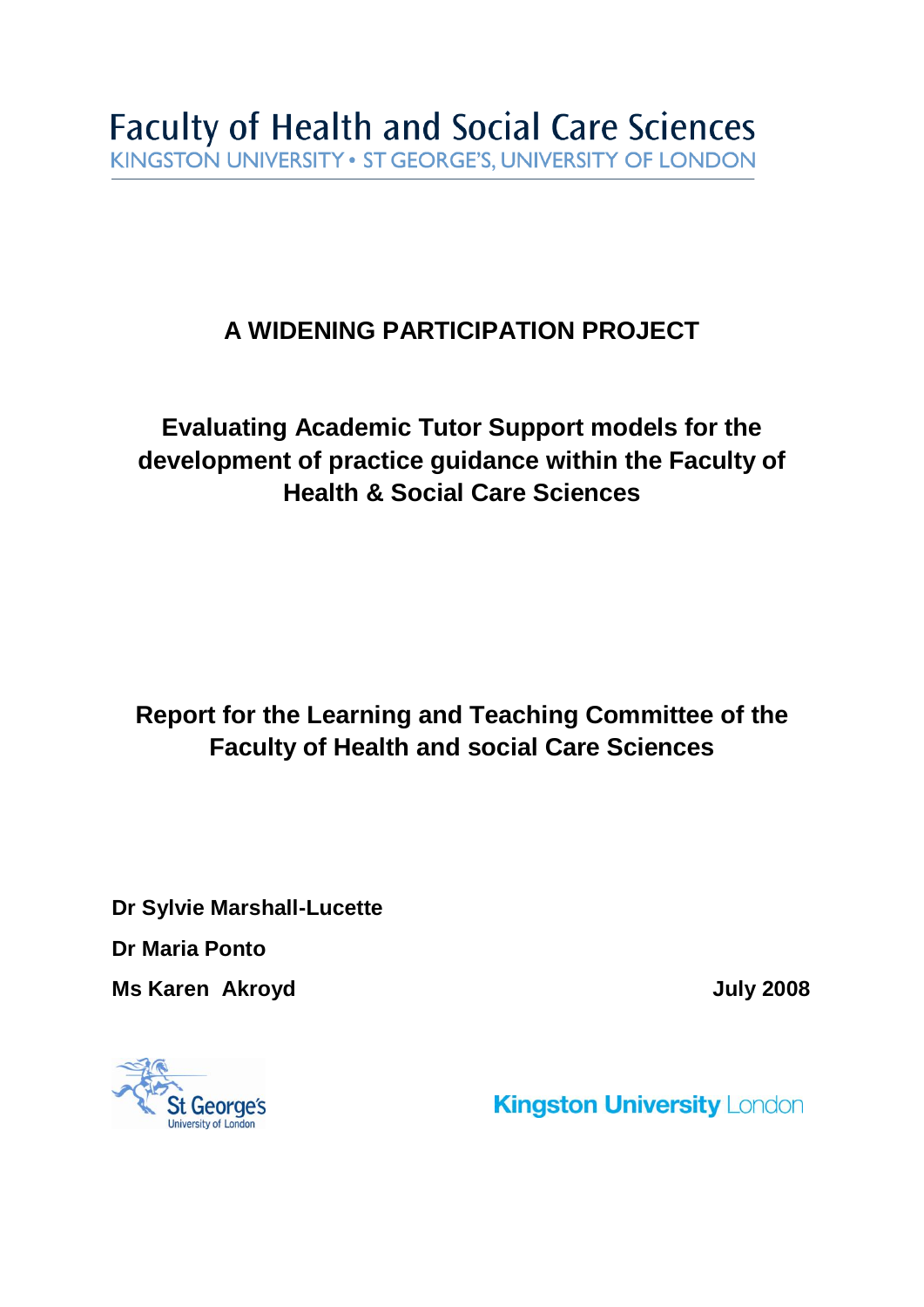#### **Project Team**

| Dr Sylvie Marshall-Lucette | Principal Investigator           |  |  |
|----------------------------|----------------------------------|--|--|
|                            | Senior Lecturer, FHSCS           |  |  |
| In collaboration with:     |                                  |  |  |
| Dr Maria Ponto             | <b>Principal Lecturer, FHSCS</b> |  |  |
|                            |                                  |  |  |
| Ms Karen Akroyd            | Research Assistant               |  |  |
|                            | Independent Researcher           |  |  |

#### **Acknowledgements**

We would like to acknowledge all the Faculty students and academic staff, from the five schools, who provided us with valuable data in the questionnaires they returned to us via Blackboard, email or internal post. We are also grateful to the students, who gave up their leisure time to be interviewed and enable us to gather further useful data. It would have been impossible to undertake this project without their contributions. To all of you a huge Thank You!

There were also a number of colleagues who worked behind the scene to provide us with information and guidance in the facilitation of this project. A special mention to the following: Jo Mottley from the Faculty Quality Office; Leigh Kemp, who provided guidance and assistance with Survey Manager on Blackboard and Programme Administrators from the 5 schools.

**Published by the Faculty of Health and Social Care Sciences, Kingston University and St George's, University of London, Cranmer Terrace, London SW17 0RE ©**

**ISBN: 978-0-9549890-9-5**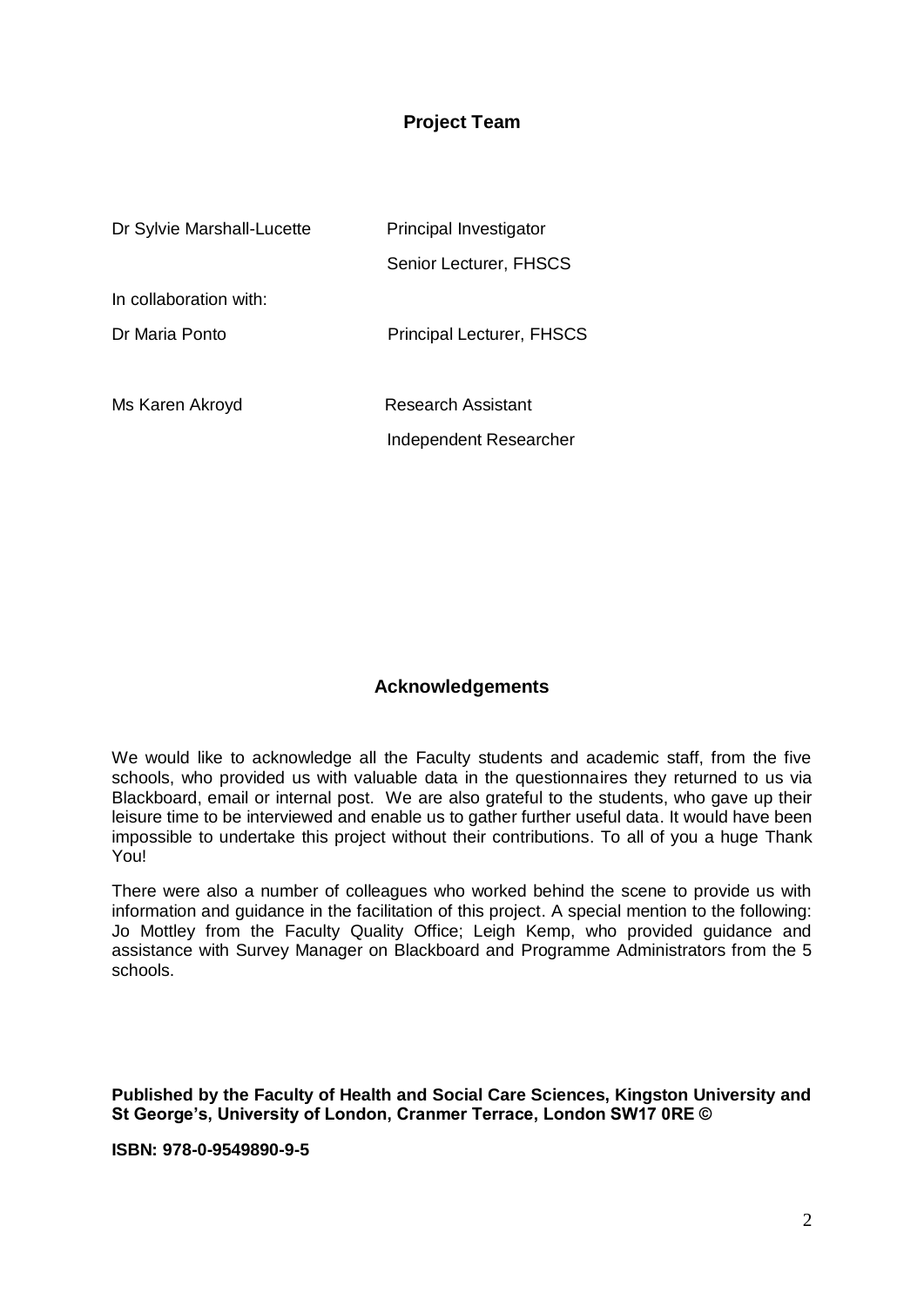## **Abstract**

This is one of three projects, which was funded by the Learning and Teaching Committee of the Faculty of Health and Social Care Sciences. It originates from Kingston University Widening Participation Projects scheme, under the overarching Supportive Learning Environment Project. The focus of this project is an investigation of the current practice of academic tutor support (ATS), as it was noted that the practice and procedures of such a support varied among the undergraduate/pre-qualifying programmes provided by the Faculty"s five schools, namely Nursing, Midwifery, Physiotherapy, Radiotherapy and Social Work. The aim of the project was that it would provide an evidence based practice guidance, from which a possible "generic" academic tutor support model could be devised. ATS as related to health and social care sciences" Higher Education students showed a paucity of literature in health and social care disciplines except in nursing. However, this limited literature on ATS reveals that although various models have been explored, there is a lack of clarity in the nature of these models and little information of their efficacy. Furthermore, despite the importance of ATS being highlighted in the literature, few institutions appear to have undertaken evaluations of their ATS systems.

The overall design of the project adopted an interactive evaluation framework from a social science"s perspective. After gaining approval from the Faculty Research Ethics Committee Faculty students and academic staff were invited to participate on a voluntary basis. Questionnaire data were analysed from 101 student and 27 academic staff. Subsequently, 11 students took part in individual, in-depth open-ended interviews and 10 course/module documents were also analysed. The results show that although a number of staff and students have identified ATS within their schools, no agreed model of ATS was found among the five schools and the purpose of ATS was interpreted in a number of different ways. The main conclusion drawn from the key findings suggest that the most appropriate academic support model would be a student focused approach, which anticipates students' needs and addresses these needs accordingly. The key recommendation is for the five schools to provide a proactive approach to academic support, one which addresses academic issues as they occur, without compromising the students' autonomy and independent learning. ATS should thus be delivered in a dynamic, collaborative and contemporary manner that reflects the "students" voice" and the needs of the Faculty"s culturally diverse student population. Furthermore, the role of ATS should be clarified and formalised in a way that would be understood by both students and academic staff, in order to ensure parity of perceptions among all stakeholders.

**Key terms**: *academic tutor support; higher education; health and social care sciences; student learning experiences; evaluation of academic support*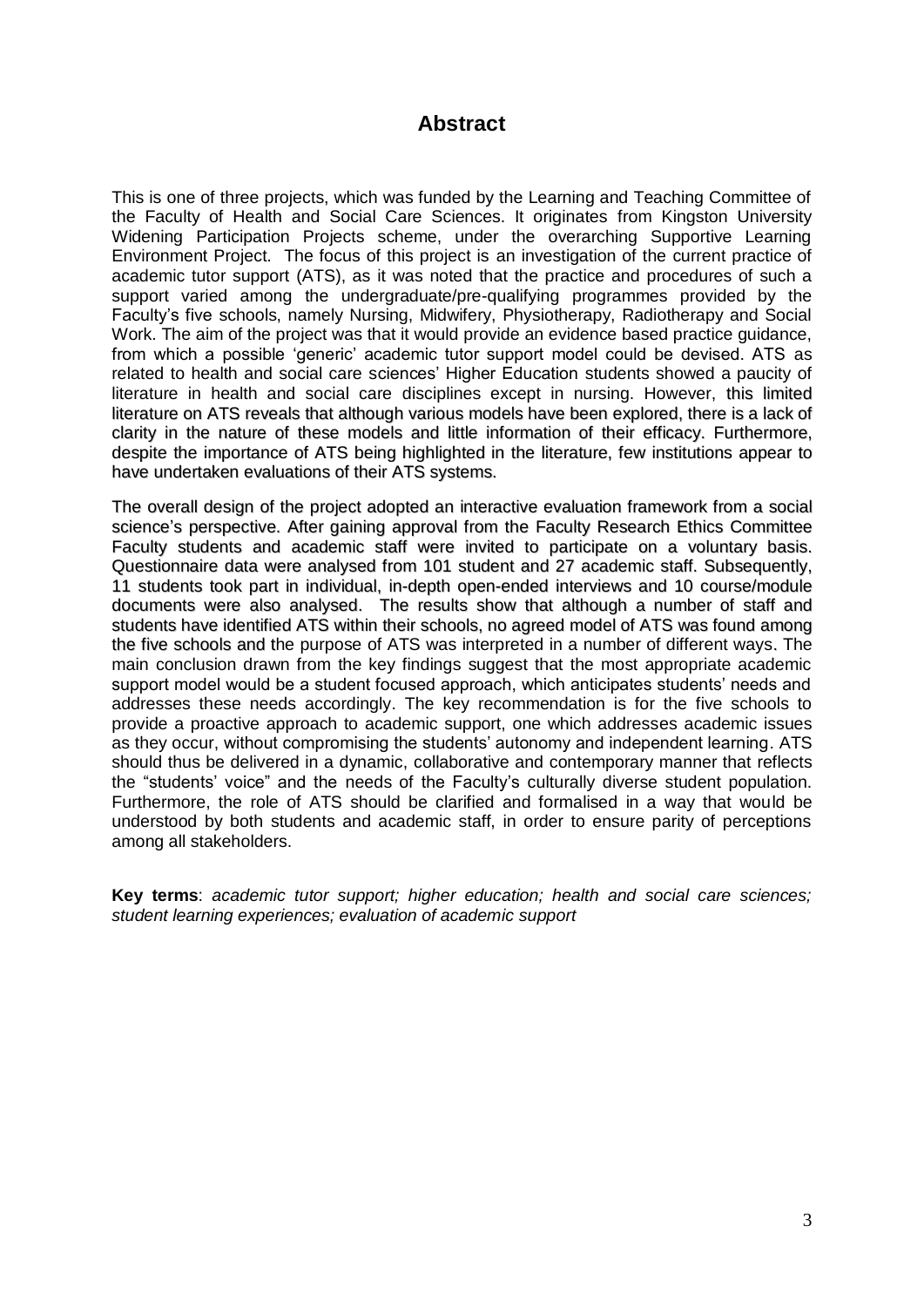# **Contents Pages**

| <b>Project Team</b>                                                        | $\overline{2}$ |
|----------------------------------------------------------------------------|----------------|
| Acknowledgements                                                           | 2              |
| Abstracts                                                                  | 3              |
| 1. Introduction                                                            | 5              |
| 1.1 Background & Context                                                   | 5              |
| 1.2 Aim & Objectives                                                       | 5              |
| 2. Examining the Literature                                                | 6              |
| 3. Design and Methods                                                      | 7              |
| 3.1 Design                                                                 | 7              |
| 3.2 Access and Ethical Considerations                                      | 7              |
| 3.3 Sampling                                                               | 8              |
| 3.4 Data Collection                                                        | 8              |
| 3.4.1 Data collection procedures and challenges                            | 8              |
| 3.5 Data Analysis                                                          | 9              |
| 3.5.1 Data Analysis problems                                               | 10             |
| 4. Academic Staff's views and experiences of Academic Tutor Support        | 11             |
| 5. Students' views and experiences of Academic Tutor Support               | 19             |
| 6. Overview of ATS practice from the students' course and module handbooks | 27             |
| 7. Discussion                                                              | 29             |
| 8. Conclusion and Recommendations                                          | 33             |
| References                                                                 | 34             |
| Appendices                                                                 | 37             |

- Literature Review (Supplementary)
- Staff & Students Self-Report Questionnaires
- Interview Guide
- Examination of Course and Module Handbooks
- Students and Staff Information sheets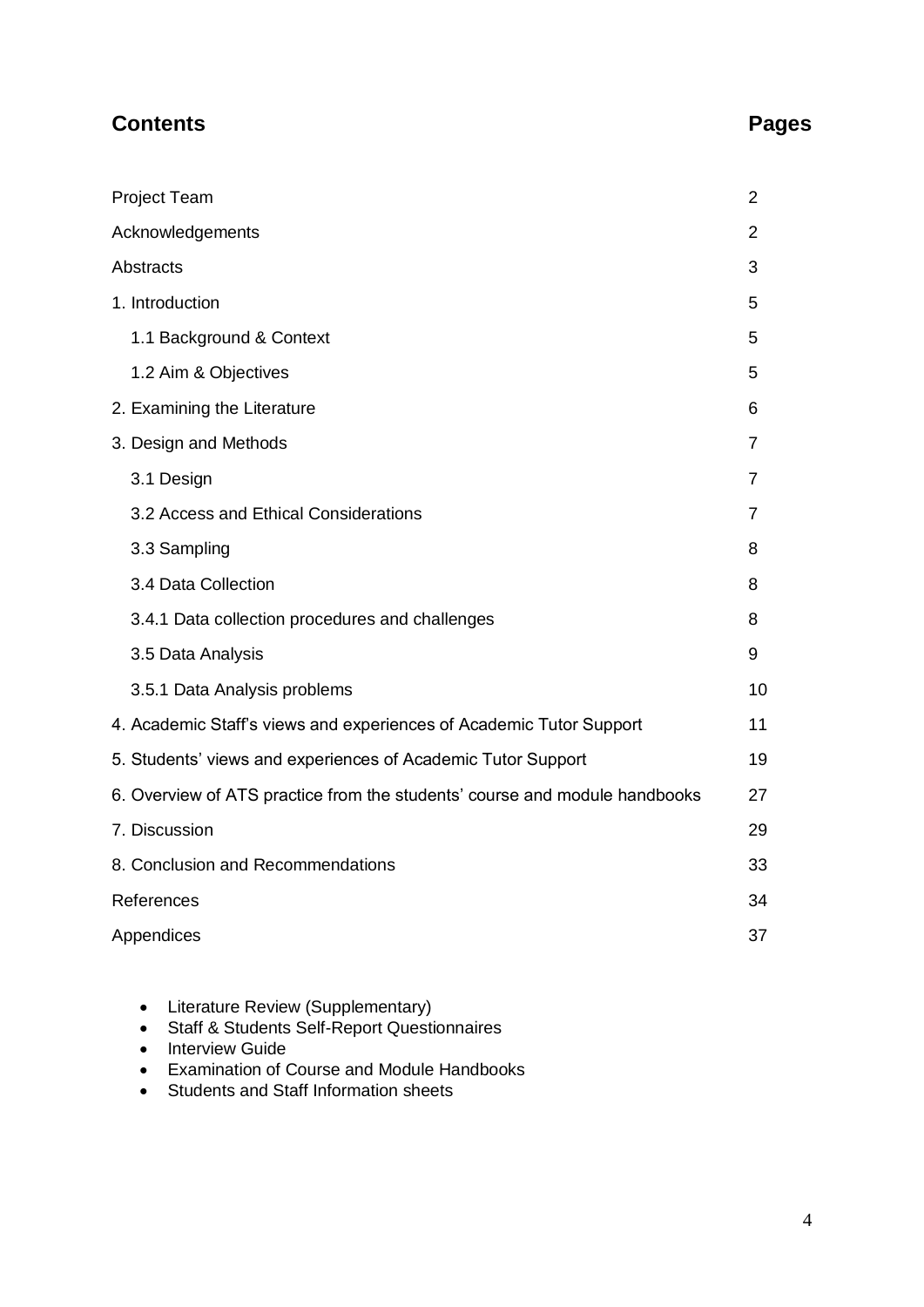## **Evaluating Academic Tutor Support models for the development of practice guidance within the Faculty of Health & Social Care Sciences**

#### **1. Introduction**

#### **1.1 Background and Context**

This is one of three projects, which was funded by the Learning and Teaching Committee of the Faculty of Health and Social Care Sciences. It originates from Kingston University Widening Participation Projects scheme, under the overarching Supportive Learning Environment Project. The focus of this project is on academic tutor support whilst the other two address Practice Placements" Induction programmes for students and Academic, Personal and Professional Learning.

Within the Faculty, the role of the "academic tutor" is a central component of learning support for students but, it was noted that the practice and procedures of such a support varied among the programmes provided by the five schools, namely Nursing, Midwifery, Physiotherapy, Radiotherapy and Social Work. Hence, an evaluation of the Faculty"s current practice of academic tutor support was considered appropriate to be addressed, within the Supportive Learning Environment Project. The intention was that the results of the evaluation would inform the development of evidence-based practice guidance on the role of the academic tutor within the Faculty"s five schools, across the two institutions (Kingston University & St George's University of London).

Furthermore, a preliminary review of the literature offered few details about the nature of the academic support provided within healthcare education. Most of the literature retrieved, derives largely from the nursing sector, with a couple of references from dentistry and medicine. Although some useful studies evaluated various support mechanisms, these do not appear to provide enough detail about the nature of academic tutor support, such as where or how often meetings between tutor and students take place or who is expected to initiate support. The literature seems to suggest that the traditional model of a personal tutor, who advises a student on academic matters and pastoral matters throughout the course, is the usual approach. Often this model seems to have evolved rather than have been specifically selected to address students" academic needs. As Gidman et al (2000) point out, little effort has been made within the healthcare education to evaluate the efficacy of current academic support models. The literature also suggests a lack of clarity regarding the nature of the academic tutor role. Gidman (2001) undertook a thorough literature review on the role of personal tutor within nursing education, and found no clear definition of the role. An earlier study by Richardson (1998) found that both tutors and students expressed uncertainty and confusion over what the role actually entailed, with one student commenting that each tutor seemed to interpret the role quite differently. It is therefore against this background that the aim and objectives of this project were formulated.

#### **1.2 Aim and Objectives**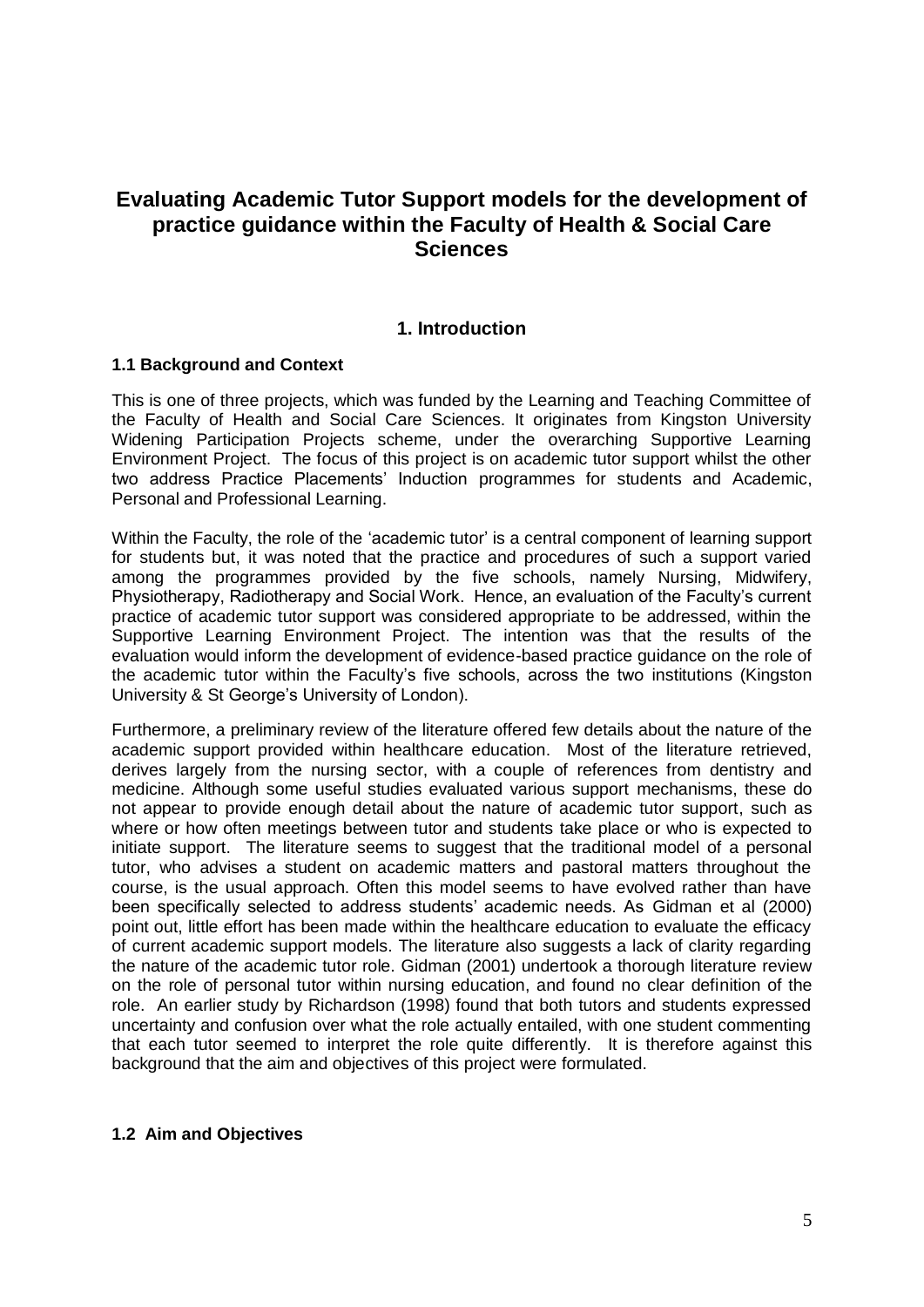The primary aim of the project was to evaluate academic tutor support (ATS) models operating in all undergraduate/pre-qualifying programmes within the Faculty of Health and Social Care Sciences, with the potential of providing evidence-based practice guidance, from which a possible *"generic"* model applicable to all Faculty undergraduate programmes, could be devised.

The key objectives were:

- To seek academic staff and students' views on the current academic support models
- To elicit academic staff and students' experiences of these models.
- To identify the "academic tutor support" models operating across the Faculty.
- To map out the nature of the tutor's role within the Faculty student academic support system.

#### **2. Examining the Literature**

A search for relevant literature was undertaken using databases, such as CINAHL, ASSIA, British Nursing Index (BNI) and Medline. Academic tutor support as related to health and social care sciences' Higher Education (H.E.) students showed a paucity of literature in health and social care disciplines except in nursing. However, one citation was found in dentistry and another one in medicine. Further searches from educational databases such as ERIC, produced six citations and two were found on the UK Higher Education Academy website. This limited literature on ATS reveals that although various models have been explored, there is a lack of clarity in the nature of these models and little information of their efficacy.

The main aim of this review was to explore whether current models of tutor support within healthcare are addressing student"s needs, particularly the academic aspect of the support. Although there is little information on the efficacy of various models, some studies give useful pointers. Malik's (2000) study of tutor support within dentistry indicates a need for improved models, with only 18.4% (n=26) of students rating the scheme as successful. Findings from the study indicate a need for a more structured support system. The fact that the study obtained a response rate of 96.5% (n=139) from the student sample is an indication of the strength of feeling among students with regard to the need for an effective personal tutor system. Only a small minority (5%) felt that there was no need for such a system. Gammon and Morgan-Samuel (2005), who undertook an interventionist study, exploring the effect of structured support on student stress, self-esteem and coping, report that the research intervention had a noticeable influence in developing students" general assertiveness. It has been argued (McCabe and Timmins, 2003) that assertiveness can improve communication and confidence thus helping students to reduce stress and learn more effectively. It is argued that tutorial support can help familiarise students with 'unfamiliar academic demands', thus making the student feel more in control and more able to cope. Structured tutorial support can also affect students" self-esteem as it helps them gain confidence, skills and knowledge, and to better understand the academic demands placed on them and therefore reduce uncertainty. The findings from the literature clearly suggest a need for structured tutor support for students.

Linked to this is the need for support models to contain proactive rather than reactive elements, the latter being the case with most current support models. Rhodes and Jinks (2005) for instance identify ways in which students with difficulties can easily be overlooked. They state that "*students who were struggling academically and those reporting personal and health problems were responded to, in a reactive way"*. Given that many students find it very difficult to ask for help, a proactive model is needed to anticipate problems and deal with them quickly and effectively. Malik (2000) argues that tutors who are seen as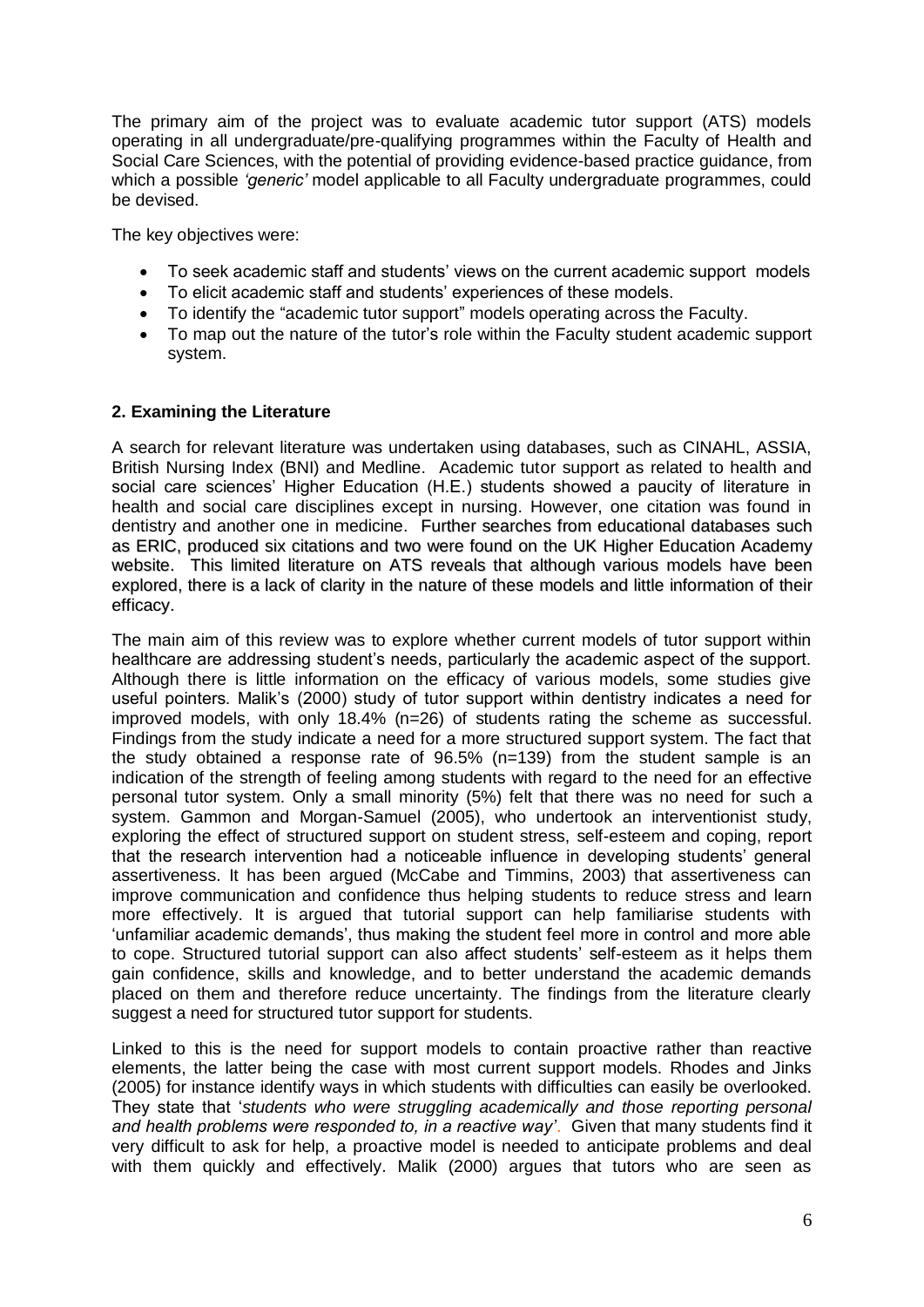approachable are more likely to be sought out by students, thus helping to pre-empt any problems.

Rhodes and Jinks argue that

"*It is unethical to continue to recruit student nurses without offering adequate and appropriate support to enable success" (p396)*.

It is evident from the literature reviewed that there is a need for a support model, which can be applicable to any healthcare education setting, particularly for a structured, proactive approach, rather than one which addresses students' needs in a reactive manner, (a comprehensive review of the literature can be found in Appendix 1). Owen (2002) found that whereas a variety of models could potentially work effectively, the most successful student support systems were the ones given the highest priority at the most senior levels of the university. It is also evident that whatever model is used, it is crucial that students are made aware of the support available in their institution. Good publicity of the ATS model available to students is therefore essential.

#### **3. Design and Methods**

#### **3.1 Design**

Given the project's aim and objectives as stated above, the overall design adopted an Interactive Evaluation (Owen & Rogers 1999) framework, which is taken from a social science perspective with the potential for an Action Research approach. Thus, the project took a cross-sectional survey stance of current academic tutor support across the Faculty"s five schools, the outcomes of which could be used to devise an evidence based academic tutor support guidance, applicable to all Faculty undergraduate programmes.

#### **3.2 Access and Ethical Considerations**

Approval was sought through the Faculty Research Ethics Committee (FREC) and access was gained from Heads of respective Schools within the Faculty. A letter inviting academic staff and students to participate in the study together with the project information sheet (Appendix 5) as well as a written consent form (Ethics Form RE03A) were formulated, in accordance with FREC standards and in keeping with the Research Governance Framework for Health and Social Care (DoH 2005) in the UK.

Anonymity and confidentiality were maintained by ensuring that none of the participants and the information they provided for this project were identified in the report. An independent research assistant facilitated all the telephone interviews and ensured that participants names and personal details were not recorded on the data sheet (except the demographical details required for the project). The research assistant, who had previous experience of collecting data from university students, managed the interviews sensitively. Ethical issues that might have arisen from this project were carefully considered to ensure that none of the participants suffered any harm or injury due to their participation in the project. However, if the project did raise any issues that the participants would have liked to discuss further, they had the opportunity to contact the project team to discuss their concerns and/or get any required support. Participation in the project was entirely voluntary and both staff and students were free to decline to take part or to withdraw from the project at any time without having to give a reason. They were made aware that if they chose not to take part, or to withdraw part way through the project, this would have in no way affected their status with the Faculty.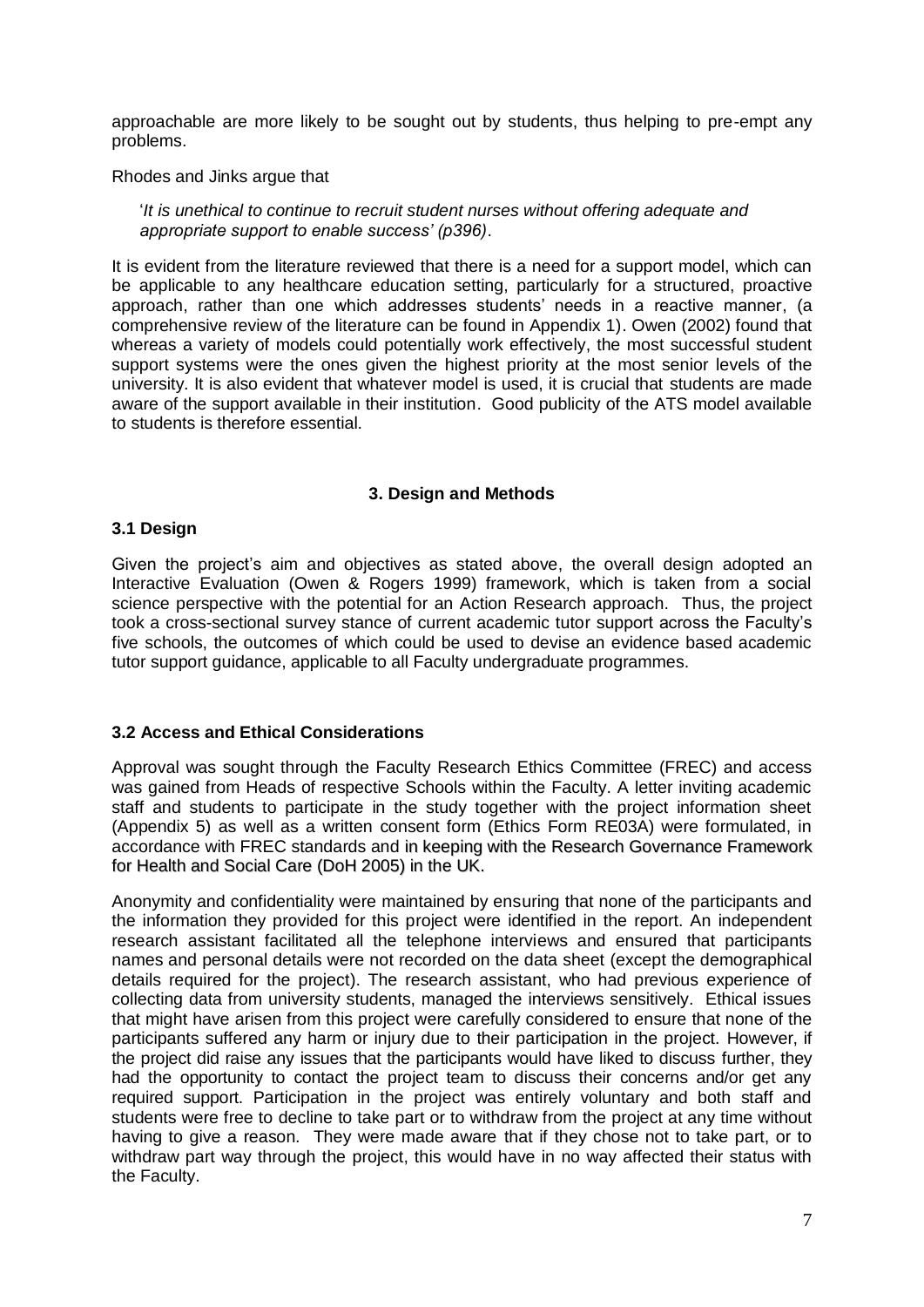#### **3.3 Sampling**

A convenience sampling method was used and all current undergraduate/pre-qualifying students (N=1846) and academic staff (N=155), involved with academic support, across the five schools within the Faculty of Health and Social Care Sciences (FHSCS) were approached to participate in the project.

#### **3.4 Data Collection**

Two specifically designed self-report questionnaires (Appendix 2) were used to collect data from both academic staff and students, respectively. Both questionnaires contained 25 similar questions but the student questionnaire contained an additional question, inviting participation in an interview. The majority of the questions were pre-coded for ease of completion, within which there were seven multiple-answer questions. There were also four open ended questions to elicit description and perception of issues pertaining to the lecturers" experiences of ATS. This method of data collection was followed by in-depth open-ended interviews (Appendix 3) of eleven students and an examination of ten course/module documents (Appendix 4) within the five schools. The key issues addressed within the three data sources were similar and reflect the overall nature and organisation of ATS within the Faculty. These included:

- Availability of Academic Tutor Support
- Purpose of academic support
- Timing of academic support
- Academic support provider
- Mode/style of support delivery
- Venue of support delivery
- Preferences of mode/style/system of academic support

A pilot study of the questionnaires was undertaken with three non-participating members of academic staff and five students, for face and content validity and adjustments were made accordingly.

#### **3.4.1 Data collection procedures and challenges**

Initially, data from the questionnaires were collected anonymously on Blackboard, the Faculty web-based Learning Management System, as stipulated by FREC. The survey manager facility was used accordingly to design and distribute the questionnaires as well as to undertake basic data analysis. A total of 155 academic staff and 1,846 students" questionnaires were distributed. However, the response rates were fairly low for both academic staff and students. This poor response from both staff and students led to a change in questionnaire strategy whereby a global email distribution of questionnaires was undertaken, using a personal identification system and giving staff and students the opportunity to respond by email or via the internal post. This was later followed by an email reminder. As these lecturers were given the choice to remain anonymous, names were not required. This strategy helped to improve questionnaire returns to 101 Faculty students (72% increase) and 27 academic staff (67% increase). Table 1 below highlights the effect of the change in strategy.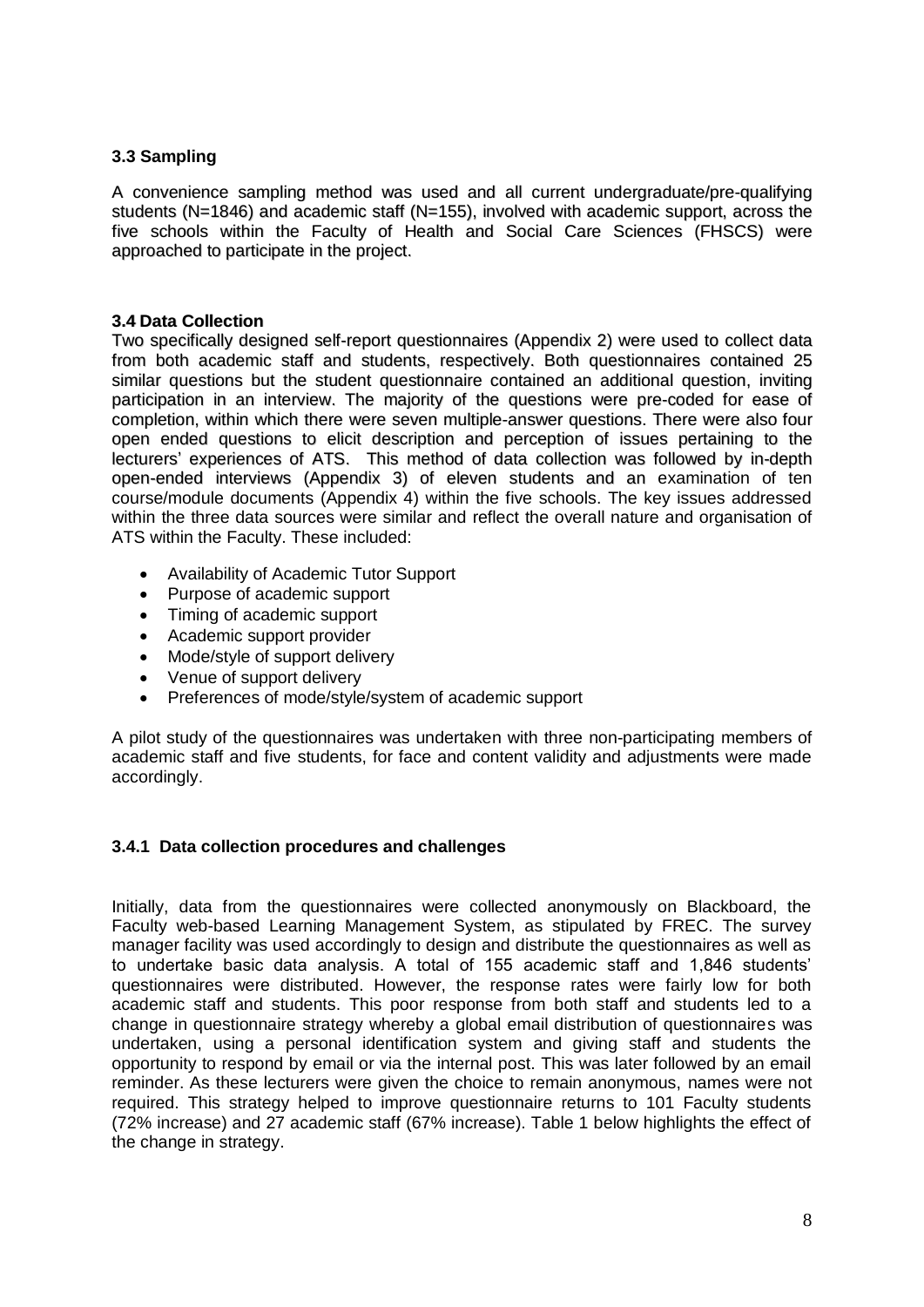A second strategy was also required in respect of interviews with students. FREC agreed for the proposed focus group interviews to be changed to individual telephone interviews with an offer of £10 book voucher for all participating students. This attempt to boost the number of interviews, was also due to a very poor response of students (n=2) volunteering to participate in a small focus group interview. Subsequently, a cut-off date had to be identified after two text reminders from a potential of 19 students and a total of 11 interviews were successfully undertaken.

|                | <b>Blackboard</b> |                      | Email | <b>Internal Post</b> |     | Total n        |              |                |
|----------------|-------------------|----------------------|-------|----------------------|-----|----------------|--------------|----------------|
|                |                   | <b>Staff Student</b> |       | <b>Staff Student</b> |     | <b>Student</b> | <b>Staff</b> | <b>Student</b> |
| <b>Schools</b> |                   |                      |       |                      |     |                |              |                |
| Midwifery      |                   | 3                    | 3     | 5                    | 0   | 2              |              | 10             |
| Nursing        | 5                 | 19                   | 8     | 27                   |     | 10             | 17           | 56             |
| Physiotherapy  | 0                 |                      |       | 6                    |     | 5              | 2            | 11             |
| Radiography    |                   | 6                    |       | 6                    | O   | 7              | 2            | 19             |
| Social Work    | 2                 |                      | 0     | 3                    | 0   | 2              | 2            | 5              |
| Total number   | 9                 | 28                   | 13    | 47                   | 5   | 26             | 27           | 101            |
| Total %        | 33%               | 28%                  | 48%   | 46%                  | 19% | 26%            | 100%         | 100%           |

#### **Table 1: Frequency of staff & students questionnaire return mode by school**

#### **3.5 Data Analysis**

**Questionnaires**: Tables 1 and 2 (below) show response rates from staff and student questionnaires, broken down into the five schools within the Faculty. Data were analysed using SPSS version 14.0 to produce descriptive statistics, such as frequency tables, charts and graphs. All the questions were pre-coded except the 4 multiple questions which were post coded, subsequent to a content analysis of the responses.

|                      | N   | % of staff<br>population | n  | % of staff<br>sample |
|----------------------|-----|--------------------------|----|----------------------|
| <b>Midwifery</b>     | 19  | 12                       | 4  | 15                   |
| <b>Nursing</b>       | 92  | 60                       | 17 | 64                   |
| <b>Physiotherapy</b> | 16  | 10                       | 2  |                      |
| Radiography          | 11  |                          | 2  |                      |
| <b>Social Work</b>   | 17  | 11                       | 2  |                      |
| Total                | 155 | 100                      | 27 | 100                  |

#### **Table 2: Staff response rates by school**

|                  | N    | $%$ of<br>student<br>population | n  | % of<br>student<br>sample |
|------------------|------|---------------------------------|----|---------------------------|
| <b>Midwifery</b> | 85   |                                 | 10 | 10                        |
| <b>Nursing</b>   | 1250 | 67                              | 56 | 56                        |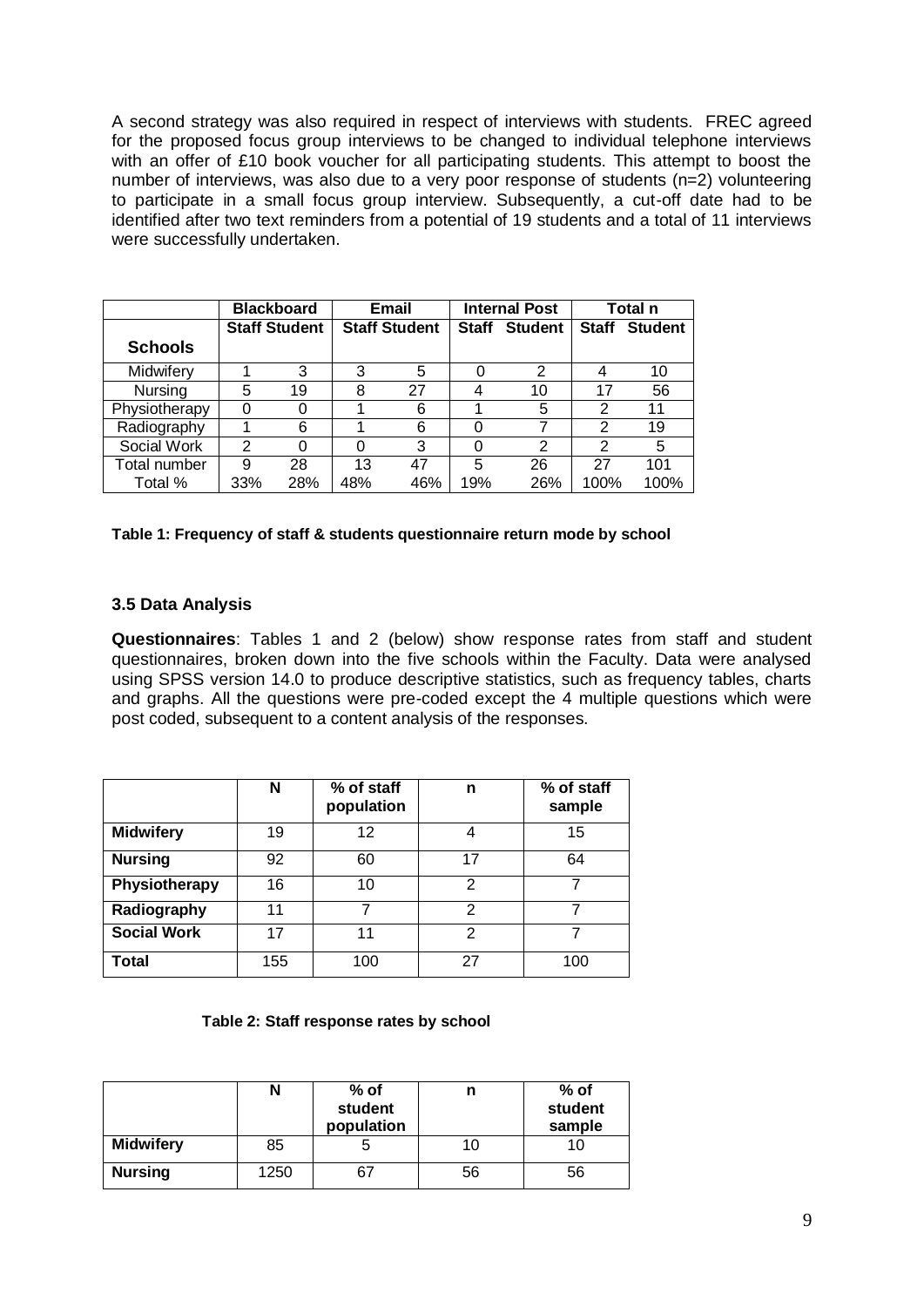| Physiotherapy      | 166  |     |     |     |
|--------------------|------|-----|-----|-----|
| Radiography        | 233  | 1つ  | 19  | 19  |
| <b>Social Work</b> | 122  |     |     | C   |
| Total              | 1846 | 100 | 101 | 100 |

#### **Table 3: Student response rates by school**

**Interviews:** Data were also collected from eleven semi-structured telephone interviews undertaken with students from nursing and radiography. Despite the change in strategy the project team experienced difficulties in recruiting interviewees. Hence, the sample is skewed towards nursing. However, the aim of these interviews was to further explore students" views on the issues of academic support and any issues which may have arisen from the questionnaires. Data from these interviews were analysed, thematically.

**Documents:** The aim of gathering data from relevant documents was to further identify the academic tutor support (ATS) models operating across the Faculty and to map out the nature of the tutor"s role within the Faculty student academic support system, from a crosssectional sample of course and module handbooks written for students across the five schools. This provided additional evidence on current ATS practice within the Faculty, focusing primarily on the role of academic tutor and benefits to the students" learning experience. Ten documents were selected for analysis, based on their electronic availability and relevance to the project timescale. Two documents were from Midwifery, three from Nursing, two from Physiotherapy, one covering both Diagnostic & Therapeutic Radiography and one Social Work, as well as one inter-professional module handbook (Table 4 below), which was designed by the school of Social Work for 3<sup>rd</sup> year students from the 5 schools. The documents included a range of student handbooks and guides from 2005-2007, relating to a specific course and/or module and depending on their electronic availability.

| <b>School</b>             | <b>Documents Examined</b>                                               |
|---------------------------|-------------------------------------------------------------------------|
| 1. Midwifery              | Top Up BSc Module Guide [for students] 2005/6                           |
| 2.<br>Midwifery           | 3 year Dip HE / BSc (Hons) Course Handbook October 06                   |
| 3.<br>Nursing             | Dip HE Nursing Course Handbook October 2006                             |
|                           | (Includes Student support flow chart & student support services)        |
| 4.<br>Nursina             | BSc (Hons) Adult Course Handbook 2005/6                                 |
| 5 <sub>1</sub><br>Nursing | Top Up BSc (Hons) module handbook September 06                          |
| 6.<br>Physiotherapy       | Year 1, 2 3 module handbooks 2005/06                                    |
| 7.<br>Physiotherapy       | Clinical Placements - Clinical Portfolio [students'] guidelines 2005/06 |
| 8. Radiography            | BSc (Hons) Degree Programmes: Student Handbook - School Information     |
| (Diagnostic &             | 2006/07                                                                 |
| Therapeutic)              |                                                                         |
| 9. Social Work            | BA (Hons) in Social Work Student Handbook 2006/07                       |
| $10.$ Inter-              | Inter-professional debate/ Management - Module Handbook                 |
| professional              | January 2005 [from BA (Hons) SW]                                        |

#### **Table 4: Details of documents examined**

#### **3.5.1 Data Analysis problems**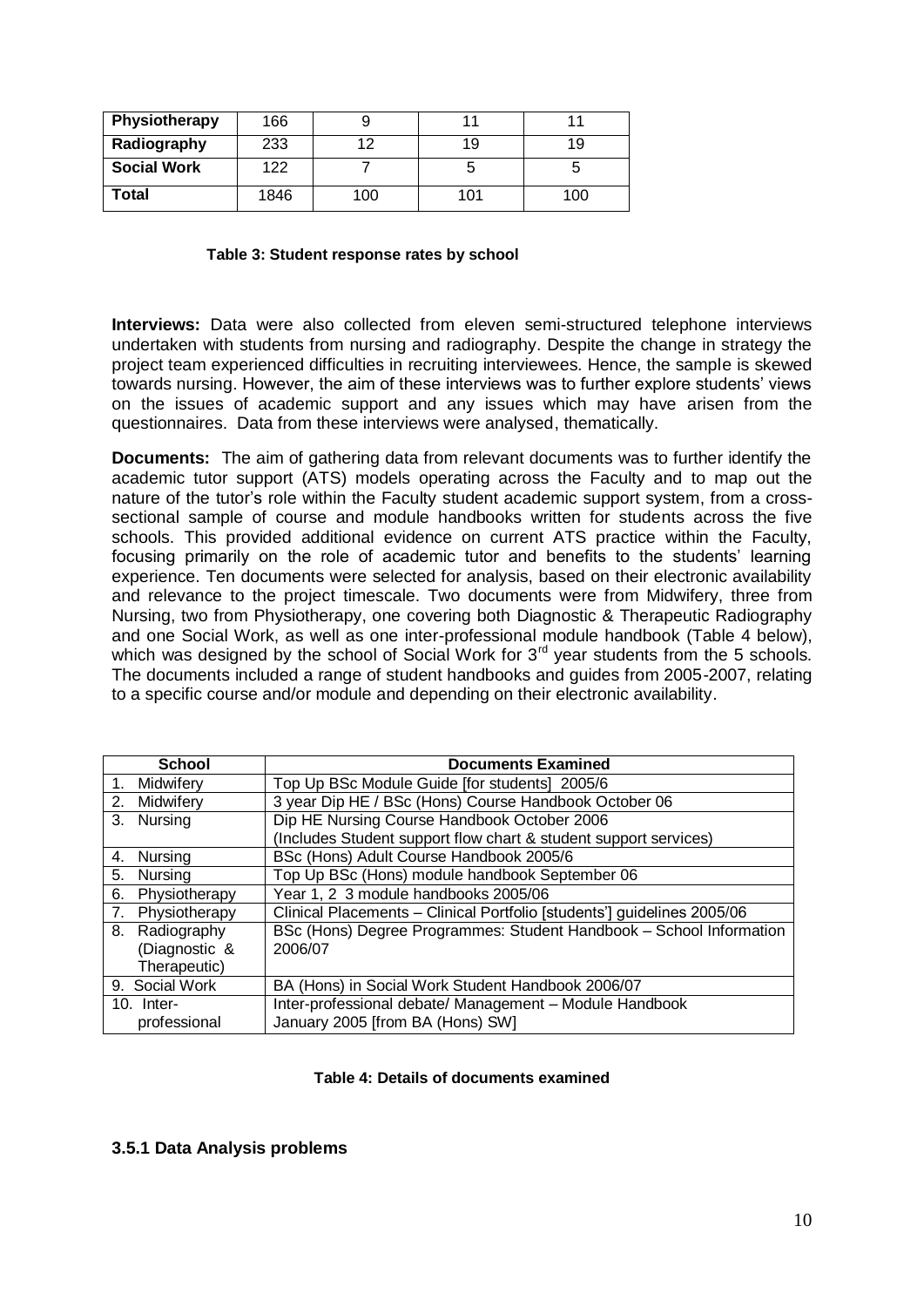With regard to questionnaires completed by both staff and students, it is noted that some lecturers misunderstood instructions for answering certain questions, meaning that they often ticked several answers when only a single answer was required. These replies were thus analysed as multiple response questions.

One of the main issues for both staff and students was the fact that due to the necessity to change data collection strategy, data were collected using two different methods, causing unforeseen problems with analysis. Some questionnaires were submitted by e mail or by post, and others were submitted through Blackboard. Responses received via Blackboard were collected electronically and the output produced collated figures. This meant that it was not possible to establish individual responses to questions. Questionnaires submitted by e mail or by post were received on an individual basis and responses from each questionnaire entered into SPSS. This method of data collection led to two separate data sets which had to be amalgamated for analysis. This was not a straightforward task as one set of analysis had to be undertaken first using SPSS, then the data from the collated figures (via Blackboard) were added to the frequency tables that SPSS produced. However, because the analysis required for this project is purely descriptive, the project team was able to amalgamate the data fairly easily. This would probably have proved very complex had bivariate analysis been required. These problems suggest implications for analysis when using an unfamiliar method of data collection or new technology. Careful consideration for alternative strategies is therefore required to address any failure of the selected method to generate the desired outcomes.

#### **4. Academic Staff's views and experiences of Academic Tutor Support**

This section outlines the main findings from the analysis of data from the academic staff"s questionnaires. It reports on the views and experiences of those lecturers who have provided academic support to pre-qualifying students.

#### **4.1 Academic Staff Demographic Details**

The majority of responses (64%, n=17) were from lecturers in nursing, this being the largest school (N=92, 60%) within the faculty. Four responses (15%) were received from tutors in midwifery, with two (7%) lecturers from physiotherapy, radiotherapy and social work each. Six responses were received from male and twenty-one female lecturers (22% and 78% respectively). The majority of responses (63%) were from module leaders, with a further five responses (19%) from programme leaders and four responses (15%) from course directors. One lecturer described his or her status as "other".

#### **4.2 Availability of ATS within school**

Lecturers were asked whether an academic tutor support system (ATS) was available within their school. Twelve lecturers (44%) reported that there was such a system; eight (30%) said that there was no such system. Seven (26%) lecturers did not give an answer.

#### **4.3 Other Tutor Support (OTS) system**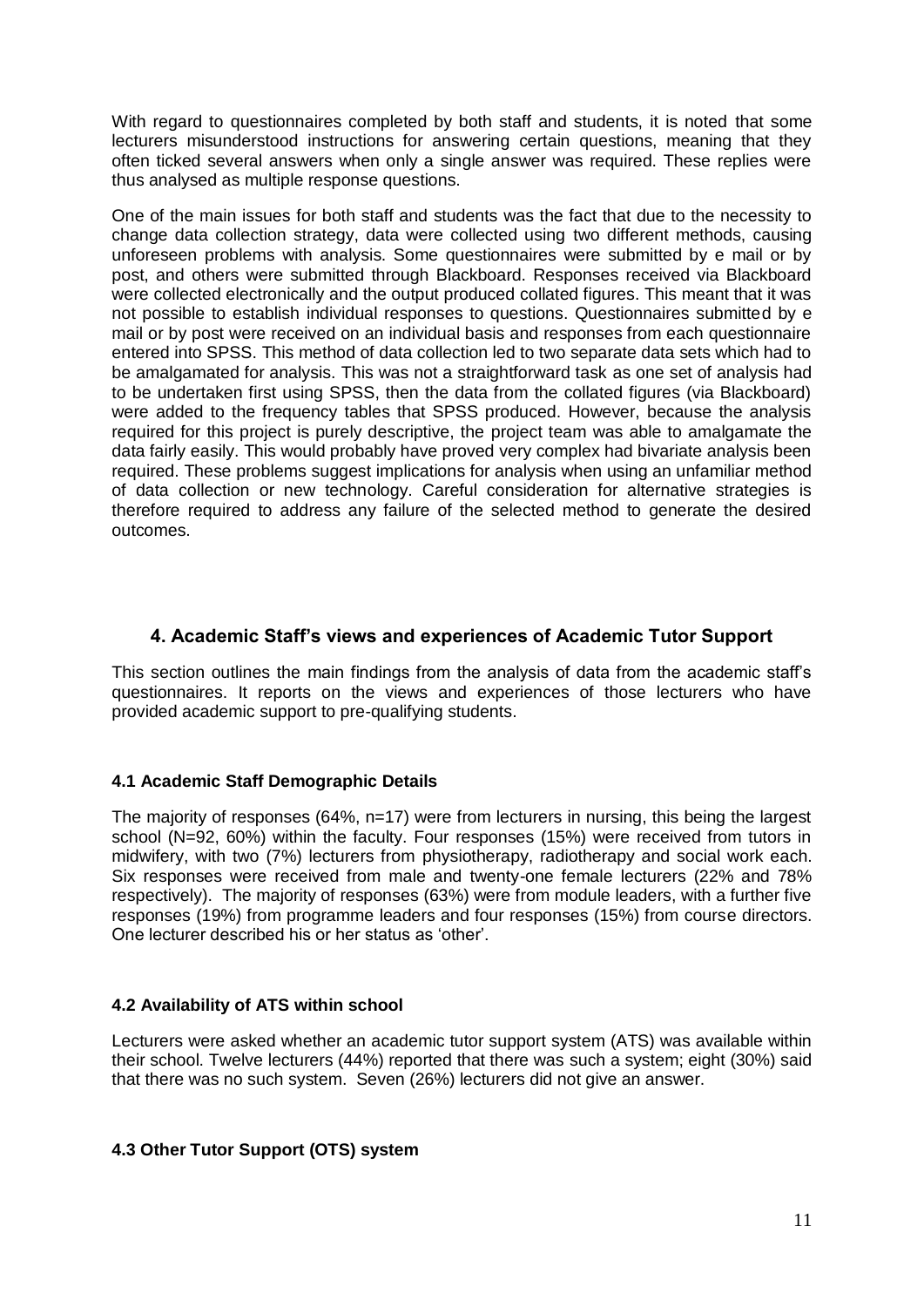Academic staff who had indicated that there was no ATS system within their schools were given the opportunity to comment on any other tutor support system they were aware of and/or had offered to students.  $48\%$  (n=13) of the academic staff indicated that they provided personal tutor support, 15% (n=4) stated that they offered pastoral tutor support, 11% (n=3) provided module leader support and 7% (n=2) indicated that they provided study skills support.



**Figure1: Types of OTS provided by staff**

Lecturers were then invited to give an account of the nature of the OTS they had previously offered to students. This was an open question and therefore responses were post-coded rather than pre-coded. There were 13 responses but it was not possible to determine how many answered from each faculty due to the way the Blackboard results were recorded. However, there was wide variation between lecturers regarding the way in which OTS system operated within their school. Of note here was the fact that models of support varied according to the various stages of the course. Thus, different models were used for students in different years, and models were also adapted to fit the needs of students on placement.

The majority of lecturers appeared to arrange tutorials by appointment on an ad hoc basis, with several mentioning that such appointments were initiated by students. Tutorials were initiated by tutors when there were concerns about a student"s ability of performance. One lecturer mentioned that personal issues were discussed with tutees if they were impacting on the student"s academic work. Another lecturer stated that "one to one" sessions were an opportunity to *"discuss anything of concern to the student"*. Two tutors reported that support was provided by a *Learning Support Facilitator* on a study skills course. This was confirmed by another tutor who stated that if a student had "poor academic skills", they would be referred to a *Student Support Tutor*. A model of team tutorials, whereby students are organised into learning teams with a named tutor, was also reported. The tutor meets with the group fortnightly during the first year and individually once per semester. *"The focus is on how they are progressing on the course and identifying learning needs and strategies. Personal issues which impact on progress and development may be also discussed"*. The same model is used for year three students, but the frequency of contact varies with tutors meeting with their learning teams three times in semester one.

Several lecturers reported that tutorial support was arranged at specific times, often at the beginning of programmes or at the end of a clinical placement. One of the lecturers indicated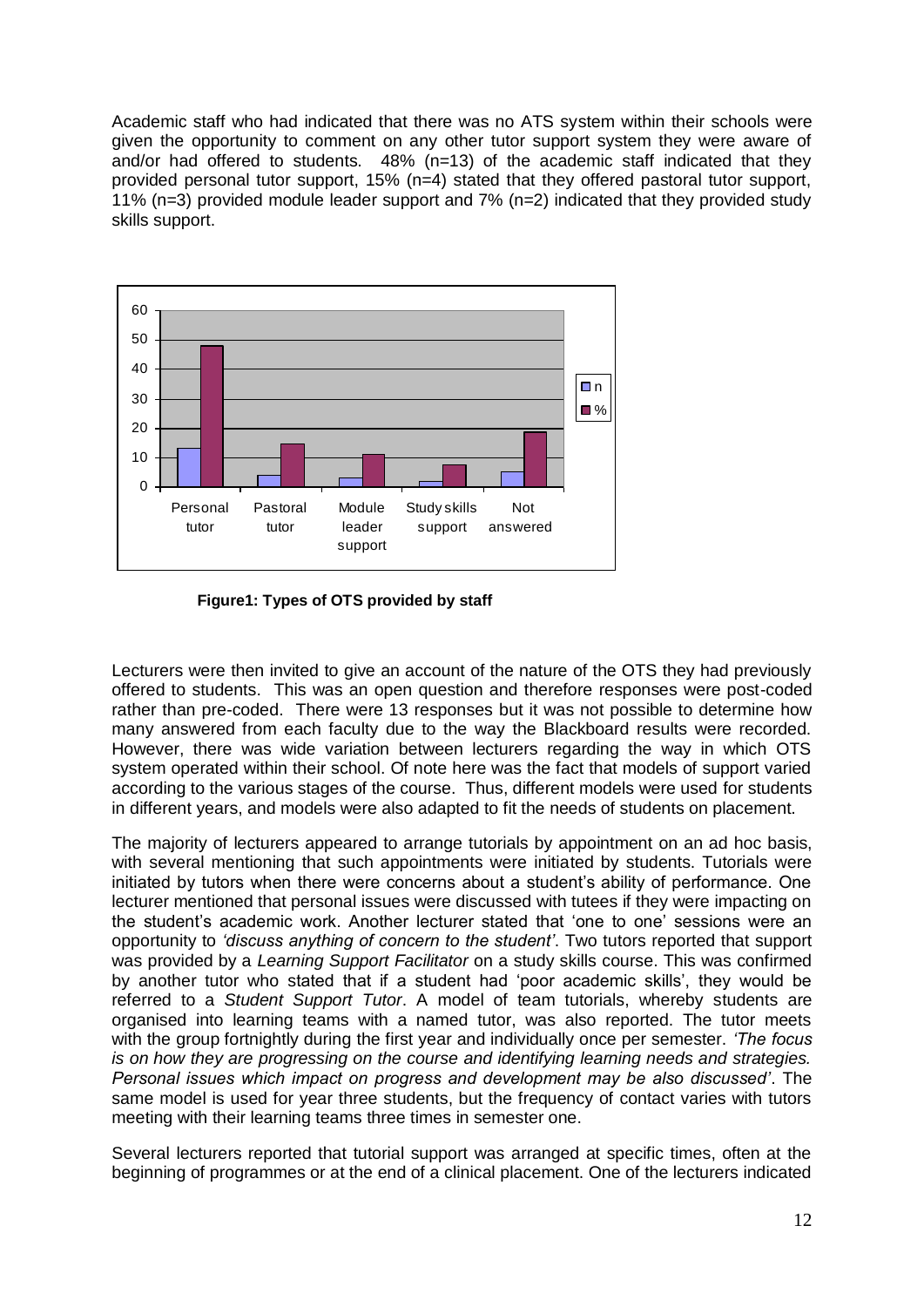that Year two students on placements were visited by tutors in order to "facilitate reflection and evaluation of practice learning'. One of the main factors influencing the timing of tutorials was the examinations or assignment timetable, with tutorials being organised to help students several weeks before assignments were due, or in the run up to examinations.

Although models of other tutor support vary, the most common approach appears to be the "one to one" with a tutor, during which a variety of needs are addressed, including examination or assignment preparation, the discussion of personal issues affecting academic work, study skills and general progress. This implies that a "one-to-one" personal tutor model tends to be utilised in addition to the other models discussed above.

#### **4.4 Information about availability of ATS**

Lecturers were asked to state how students found out about the academic tutor support available to them. All but three lecturers answered (n=24). This was another open question and, as with the previous question, responses were post-coded rather than pre-coded. The most common methods of informing students about tutorial support are via Blackboard", flyers or posters within the faculty, or the module handbook. Several lecturers stated that students were informed verbally about the academic support available by tutors, and by fellow students. These could be in addition to e mail notices sent to students. One lecturer reported that students met with tutors on the first day of induction, and were therefore informed of the support available to them at that stage. Another one reported that personal tutors were randomly allocated to students at the beginning of programme but was unclear about how the student was informed of this, whereas a module leader said that students who had failed assessments were contacted in writing and offered academic tutorial support.

#### **4.5 Timing of academic tutor support**

This was also an open question, with a total of 20 (70%) responses being received. Most lecturers reported that academic support is provided throughout the entire course. Some tutors arranged tutorials to fit in with assignment timetables, so that students would receive support and advice about their academic work at a relevant stage in the course. Three lecturers reported on models that linked the timing of support to individual modules. In one model, formal academic tutorials were offered during key modules, usually during May to July. In another, support is offered from week three of the module, and the third example cited involved support being given half way through the module, with a further tutorial at the end.

#### **4.6 Frequency of academic tutor support**

The majority of lecturers (59%) reported that academic support was offered more than four times per semester and11% (n=3) offered it three to four times. However, one lecturer reiterated that none was provided, and seven lecturers (26%) did not answer the question.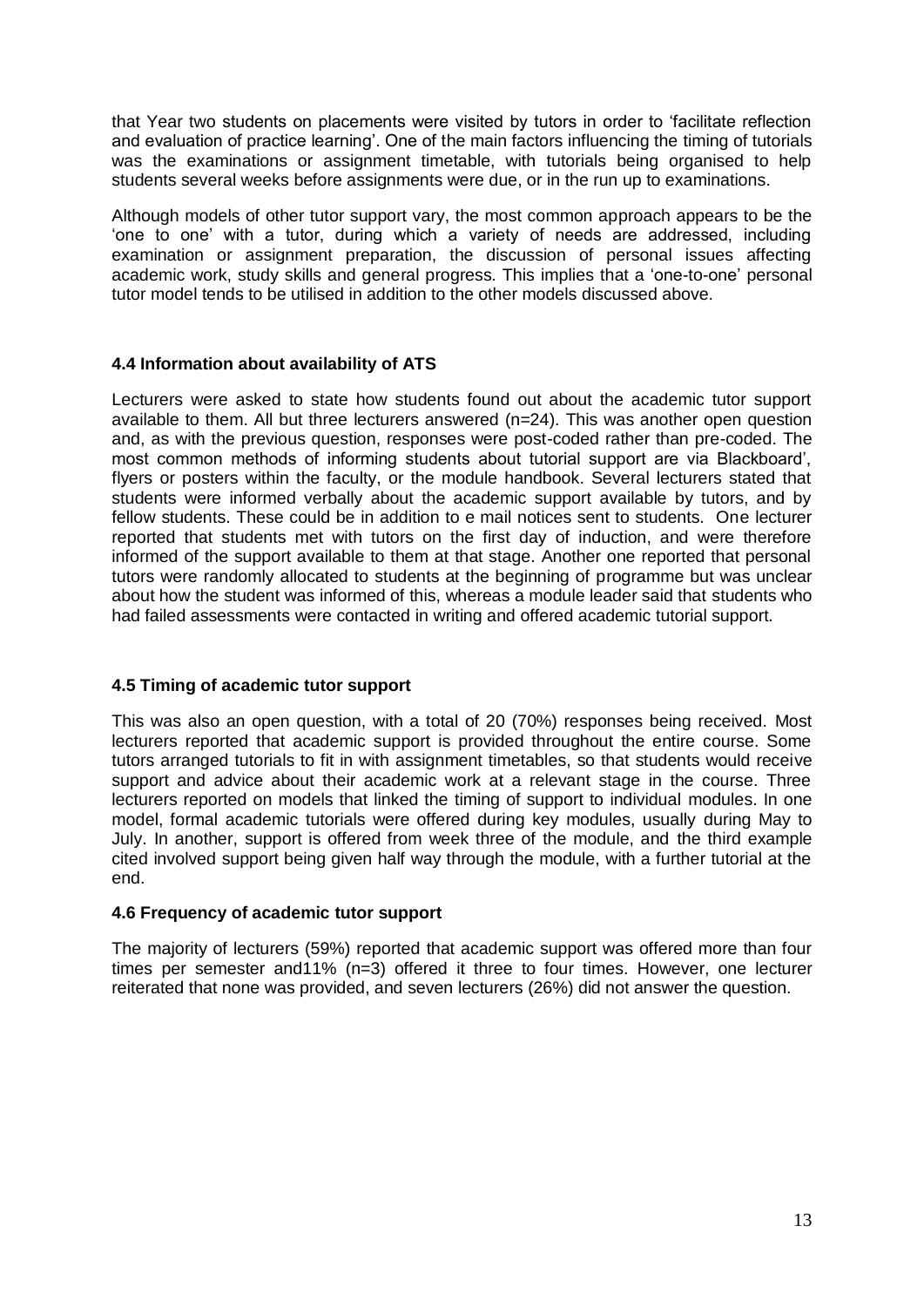

 **Figure 2: Frequency of ATS per semester**

#### **4.7 Reasons for offering ATS to students**

The top three reasons for offering academic support to students were:

- To deal with students" personal academic problems (81%),
- To help students who are unsure of assignment requirements (78%), and
- To help students achieve a better grade for their assignments (74%).

Over a half of lecturers (59%) provided support in order to comply with module requirements, and slightly fewer than this (37%) did so to comply with course requirements. About half the lecturers (48%) offered ATS to address students" personal life problems, and 41% used it to address students" professional clinical requirements.

|                                                         | n  | %  |
|---------------------------------------------------------|----|----|
| Students to get better grade for assignment             | 20 | 74 |
| Student unsure of requirements for assignment           | 21 | 78 |
| To deal with student's personal life problems           | 13 | 48 |
| To deal with student's personal academic problems       | 22 | 81 |
| To address student's professional clinical requirements | 11 | 41 |
| To comply with module requirements                      | 16 | 59 |
| To comply with course requirements                      | 10 | 37 |
| To help students with English as a second language      |    |    |
| To see students on my module re lack of attendance      |    |    |



#### **4.8 Meeting students' needs**

Over half of lecturers (53%, n=14) thought that the academic support they had provided, had definitely met their students' needs. 31% (n=8) thought that these needs had been met to some extent and 8% (n=2) were unsure. None of the lecturers thought that their students' needs had not been met at all.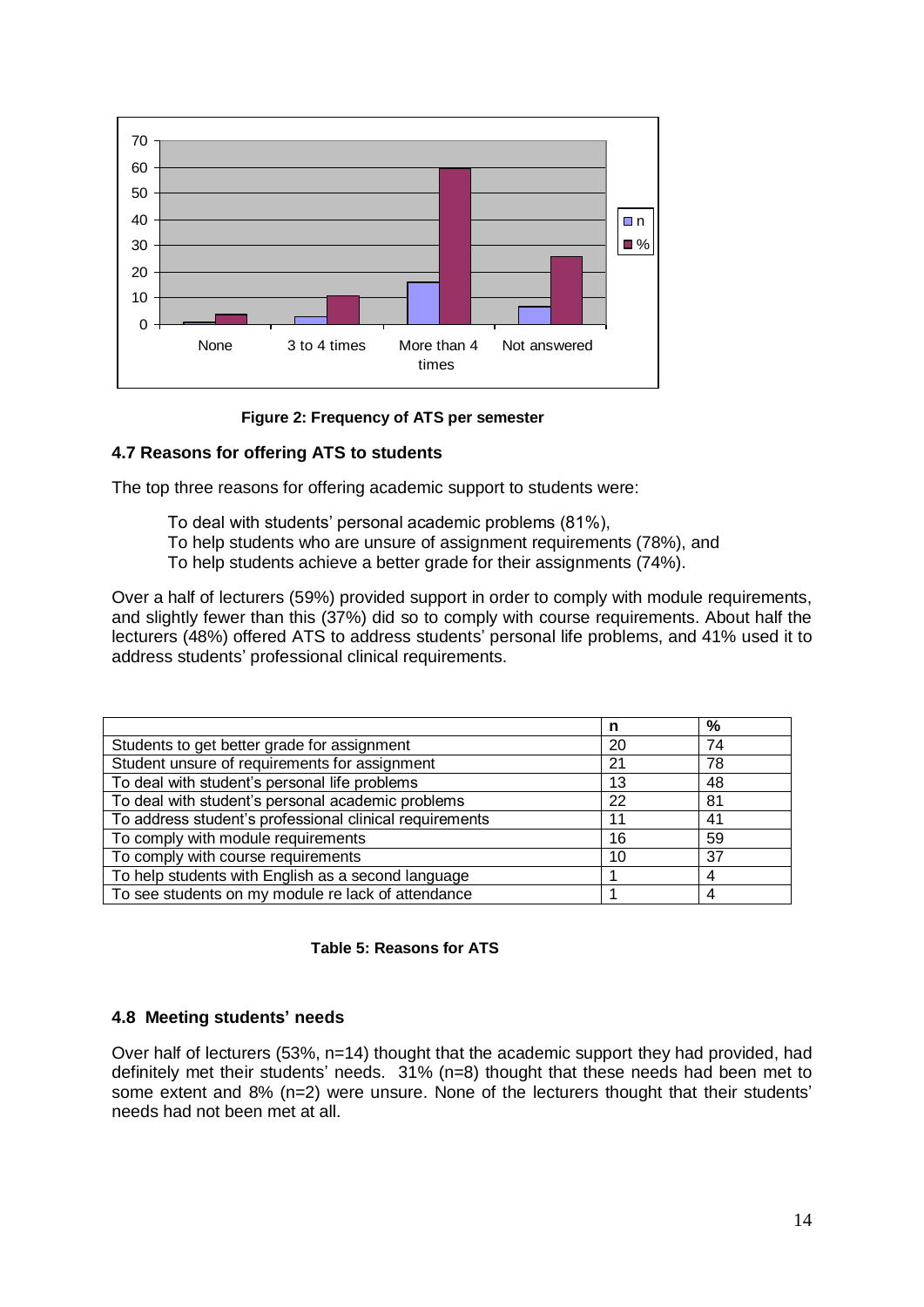

**Figure 3: ATS meeting students' needs** 

#### **4.9 Levels of support and staff autonomy**

Lecturers were asked about the level of support they had given, whether they gave the same level of support to all their students and whether they have a choice regarding the type of support they can offer to students.

Over half of lecturers (52%, n=14) thought that there was variation in the amount of support given to students. These lecturers explained this by the fact that student "demands" and needs varied. As one lecturer put it "*the same is offered to all students but it is their uptake which varies"*. On the other hand, just over a quarter (26%) of the academic staff sample (n=7) thought that there was no difference in the amount of support given.

Lecturers" choice over the type of support that they could offer to students was responded to, in mostly positive terms with nearly three quarters (70%) affirming that they did have a choice in this matter.

#### **4.10 ATS provider**

Over a quarter of the lecturers (28%) indicated that the personal tutor was the main provider of ATS and similarly, 27% cited the module leader as normally providing academic tutor support. Whereas, 14% reported that such support was provided by a specifically appointed tutor. Programme leaders provided academic support in 13% of cases, course directors in 8% of cases and the year leader in 6%. On the other hand, one lecturer cited a student support and learning support facilitator, as those who usually provided academic support.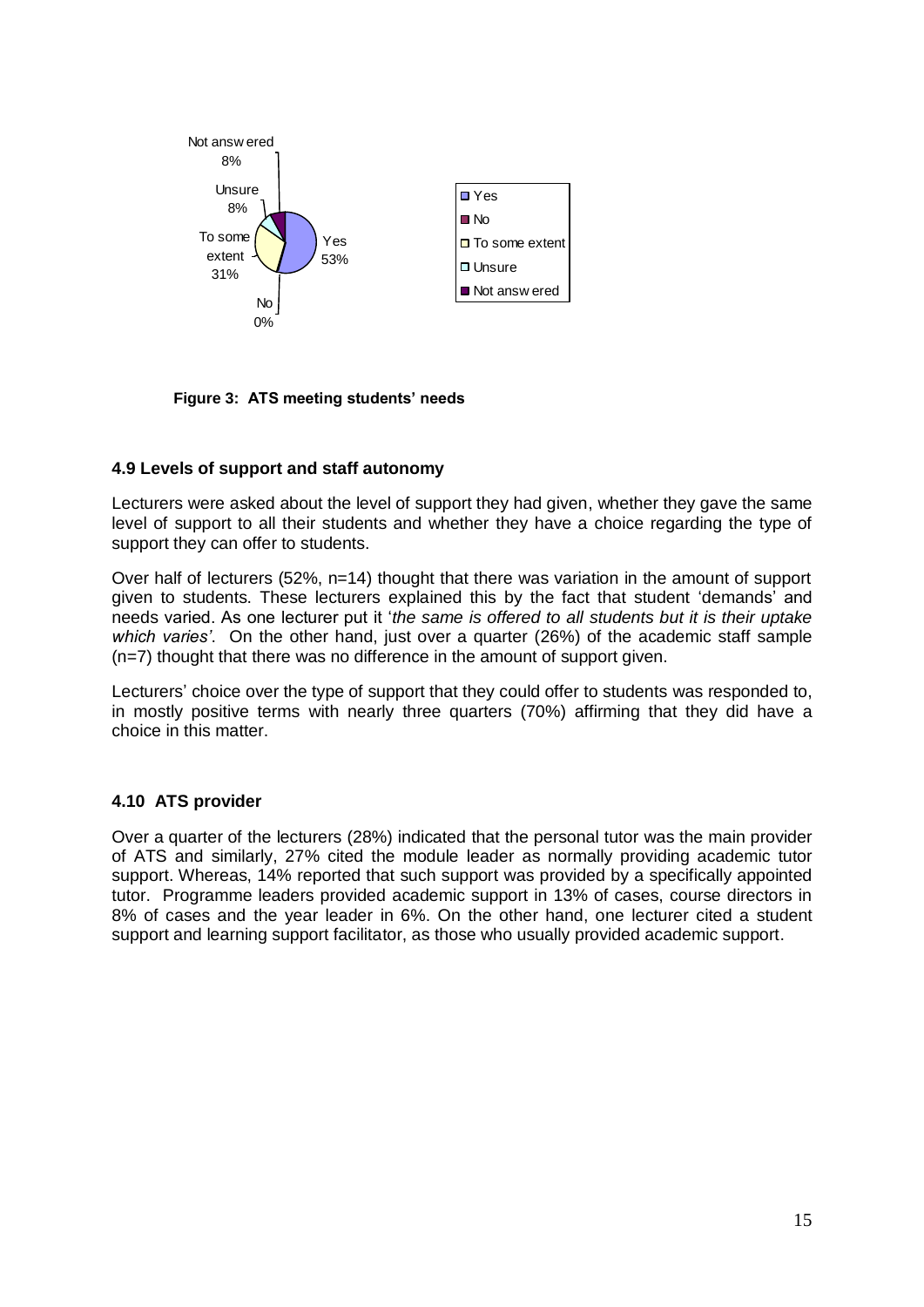

**Figure 4: Usual provider of ATS within the Schools**

#### **4.11 Frequency of Academic Tutor Support**

Just under half of the lecturers (44%) stated that ATS took place when the student requested it, over a third of lecturers (37%) provided it throughout a specific module and about a quarter of lecturers (26%) few weeks before an assignment was due. Similarly, for a quarter (26%), academic support was provided on an ad-hoc basis, when necessary. However, just over a fifth of the sample (22%) gave support throughout the whole course but one lecturer reported that she initiated a meeting when the student had repetitively failed assignments.

|                                               | N  | $\%$ |
|-----------------------------------------------|----|------|
| Weekly                                        | 2  |      |
| Fortnightly                                   |    |      |
| Monthly                                       |    |      |
| Throughout a specific module                  | 9  | 37   |
| Throughout a specific year                    |    |      |
| Throughout the course                         | 6  | 22   |
| Specified weeks before an assignment          |    | 26   |
| On an ad hoc basis when necessary             |    | 26   |
| At student's request                          | 12 | 44   |
| At tutor's request                            |    | 26   |
| Other (specify) Repetitive failed assignments |    | 6    |

#### **Table 5: Frequency of ATS**

#### **4.12 Organisation of ATS**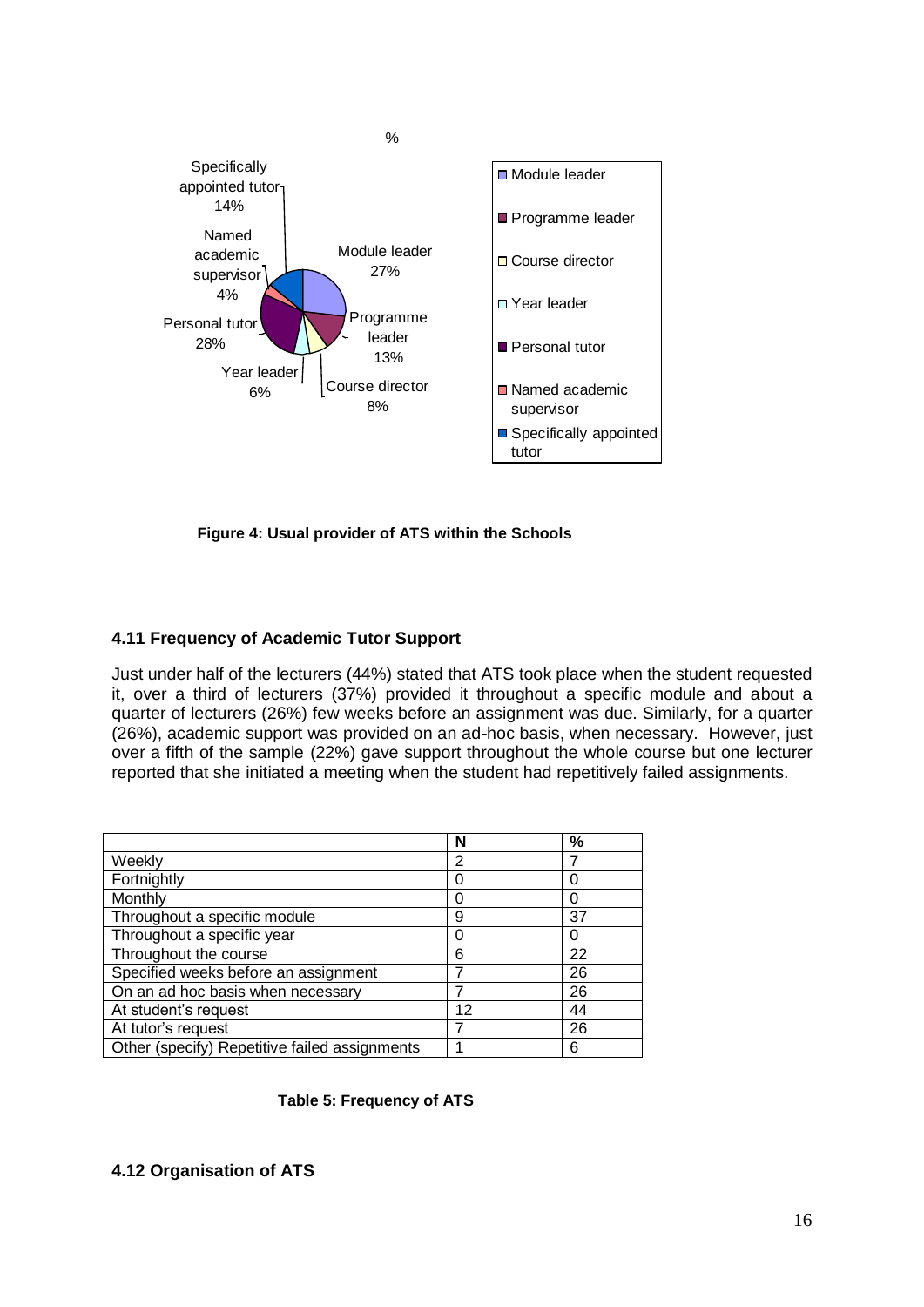Just under a half of the sample (48%) organised their ATS by negotiation with the students and a similar number of lecturers (48%) set up timetabled tutorials with 40% of the sample organizing ATS on a self referral basis. 30%) organised their tutorials at specific times, through a drop-in system whereas a further 30% had an open door policy, with no specified time slots. However, just over a fifth of the sample (22%) required students to register their name on the tutor's office door or board, and a further 22% (n=6) used a pre booked appointment system.



**Figure 4.9: Organisation of ATS** 

#### **4.13 Types of Academic Tutor Support**

**O**ver a quarter of the lecturers (28%) stated that they undertook tutorials on a 'one to one' basis and another quarter (25%) held theirs on a small group discussion basis. 17% had small group tutorials, 12% quoted on-line discussion board with 10% and 8% held large group tutorial and informal discussions for large groups of students, respectively.

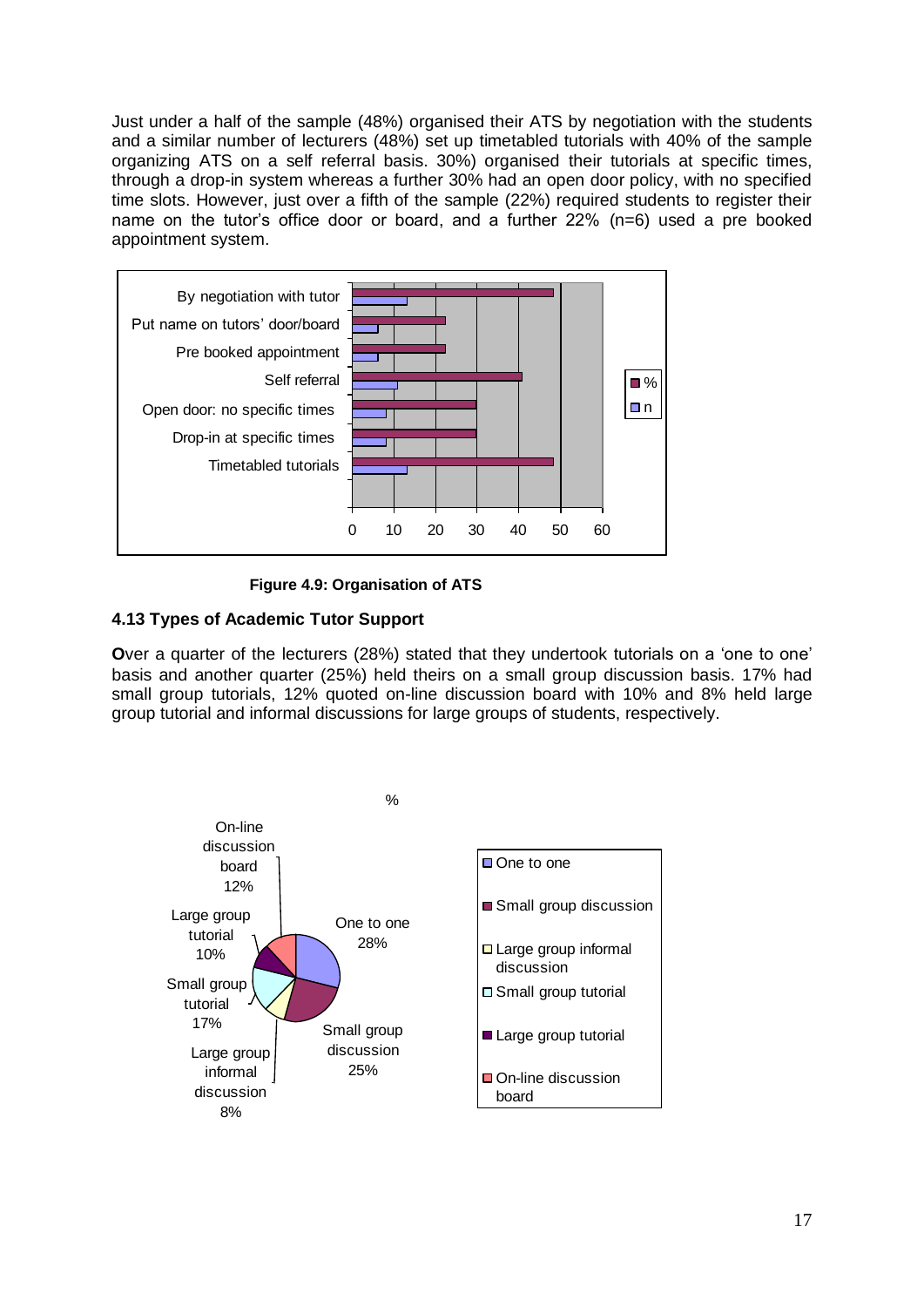#### **Figure 6: Types of ATS undertaken**

#### **4.14 Venue for ATS**

Over a half (52%) of the lecturers held tutorials in their own offices and 41% used a prebooked classroom for tutorials. A third of the sample (33%) held on-line tutorials, and a quarter (26%) provided academic support when students were on clinical placement with nearly a fifth (19%) using a seminar room to hold tutorials.

#### **4.15 Tutor vs. student led**

The large majority of (81%, n=22) of the lecturers indicated that tutorials were a combination of both tutor and student led with only one (4%) lecturer who stated that tutorials were student led and the remaining15% (n=4) of the sample did not answer the question.



 **Figure 7: Tutor vs Student-led ATS**

#### **4.16 Main purpose of ATS**

The main purpose of ATS was seen by 34% (n=15) of the lecturers as a means to fulfil academic requirements, and almost the same number (35%) thought that the purpose was to fulfil educational requirements. Whereas approximately 19% (n=8) identified the fulfilment of professional requirements as the main reason for ATS, with the remaining  $12\%$  (n=3) citing personal requirements as the main focus.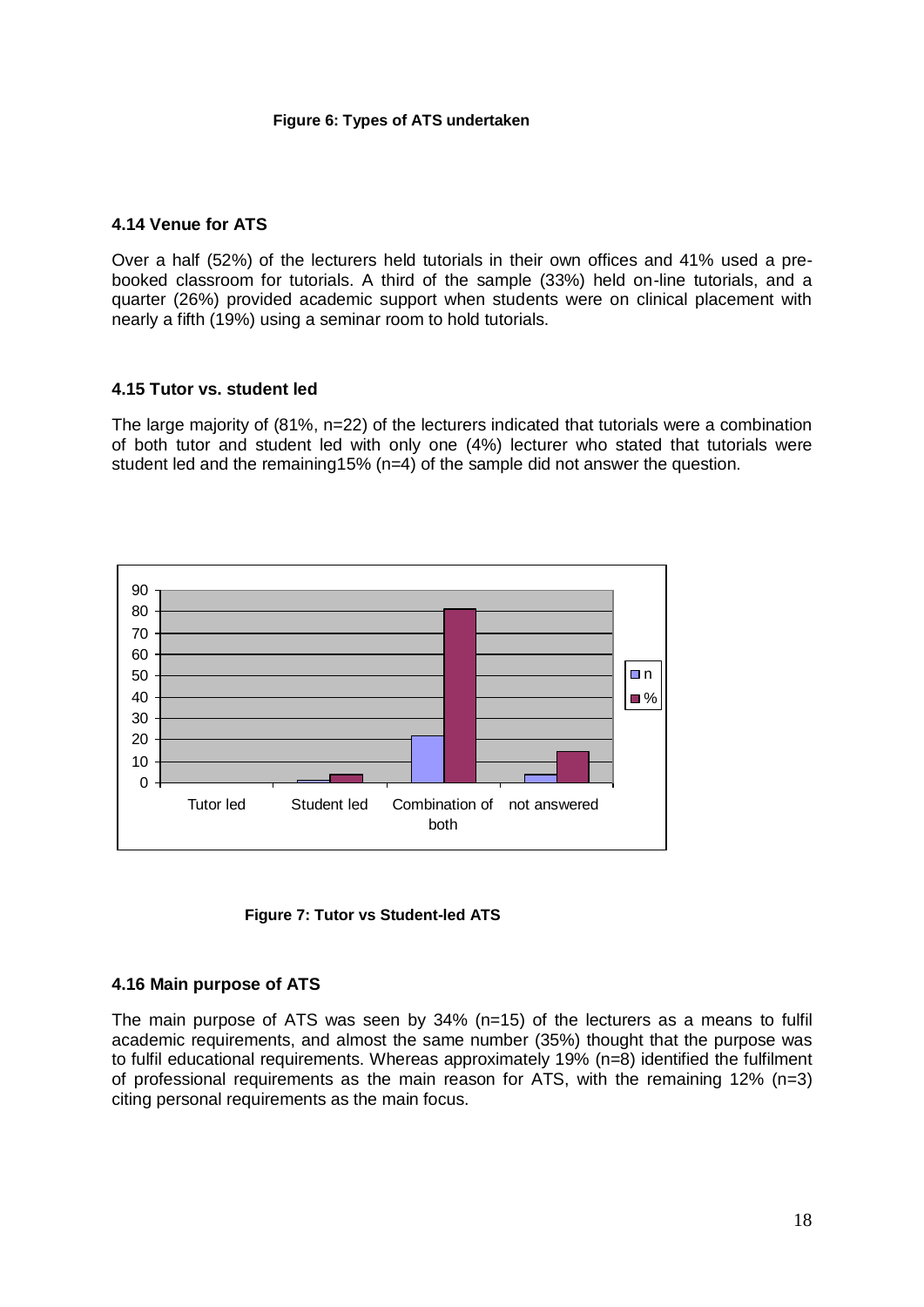

 **Figure 8: Academic Staff main purpose of ATS**

#### **4.17 Suggested models of academic support**

Respondents were asked to suggest an academic tutor support system which could be feasibly implemented within the faculty, if they were given the opportunity to do so. Only 26% (n=7) of the lecturers answered this open question. Several of those who responded emphasised the importance of tailoring support to individual student need, and of the necessity for flexibility in this regard. One lecturer specifically mentioned that emphasis should be placed on identifying study needs before entry to all programmes within the Faculty. This was considered to be of particular importance because of incidences whereby students fail at the first attempt and are required to resubmit. These occurrences appear to be on the increase. It is suggested that an identification of academic needs at an early stage could help to address such issues. Three lecturers favoured the use of one to one academic tutorials, but not necessarily in combination with other means of support. On the other hand, two lecturers preferred small group tutorials with a particular emphasis on peer support, and another thought that small group work to specifically address study skills was a useful model.

### **5. Students' views and experiences of Academic Tutor Support**

#### **5.1 Introduction**

This section outlines the main findings from the students" questionnaires and individual interviews. It reports on the views and experiences of those pre-qualifying students who indicated availability of, and/or had accessed academic tutor support (ATS) within their respective schools as well as those who were aware of, and/or accessed other academically related support within the Faculty.

#### **5.2 Students' Demographic Details**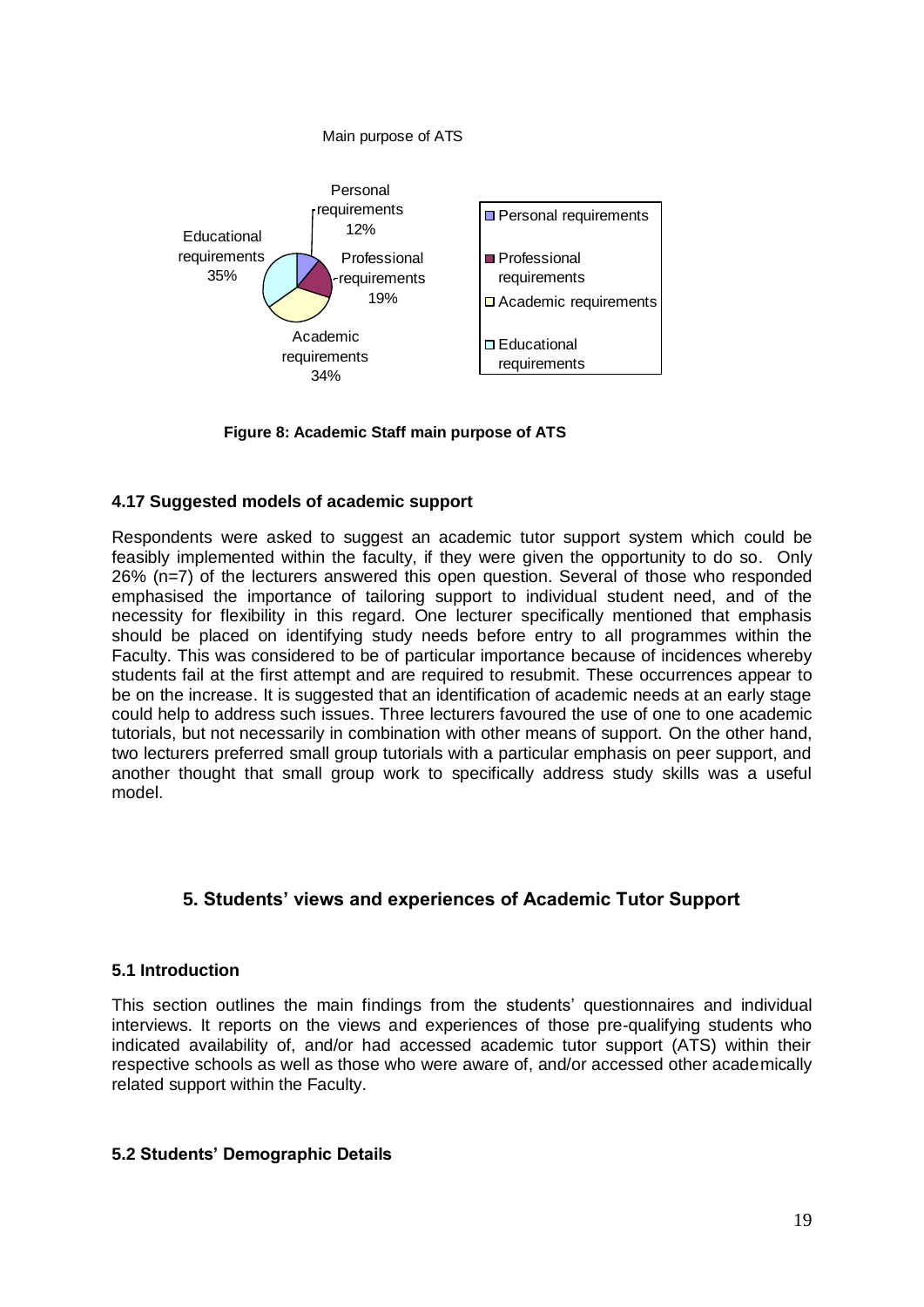From the 101 respondents, the majority of questionnaire responses (55%, n=56) were from students in nursing, this being the largest school, consisting 67% of the total number of the Faculty students surveyed. The composition of the other four schools comprises, 19%  $(n=19)$  radiographers, 11% (n=11) physiotherapy, 10% (n=10) midwifery, and 5% (n=5) social work students. Over a third of the students (39%, n=39) were in year three, followed by a similar number (35%, n=35) from year one, 18% (n=18) year two and 8% (n=8) year four students. 74% ( $n=75$ ) of the sample were women, 25% ( $n=25$ ) men and 1% ( $n=1$ ) of the sample did not complete the question.

Interviews were undertaken with eleven students from two schools, nursing and radiotherapy. Two of those interviewed were male and the other nine were female. Due to these small numbers, it is considered prudent not to include any further details about those students who were interviewed in order to protect their identity.

#### **5.3 Availability and frequency of seeking ATS**

Questionnaire respondents were asked whether an academic tutor support system (ATS) was available within their school. 62% (n=63) of the sample reported that there was such a system, 33% (n=33) stated that there was no such system and 5% (n=5) lecturers did not give an answer.

Nearly three quarters (71%) of students failed to answer the question regarding how frequently they had sought academic tutor support in the previous 12months. Of the whole sample, 18% (n=18) indicated that such support had been sought once or twice, 8% (n=8) three to four times and 3% (n=3) indicated that they sought ATS more than four times per semester.

#### **5.4 'Other Tutor Support' sought by students**

Respondents were asked to indicate any other tutor support they had previously sought. Nearly two thirds of students who responded to this question (63%, n=42) said that they received personal tutor support, and slightly more than a fifth (23%, n=15) cited pastoral support. Study skills support was mentioned by  $6\%$  (n=4), module leader support was identified by 5% (n=5) and there was 3% (n=3) of unspecified other support reported.



**Figure 9: Other Tutor Support sought by Students**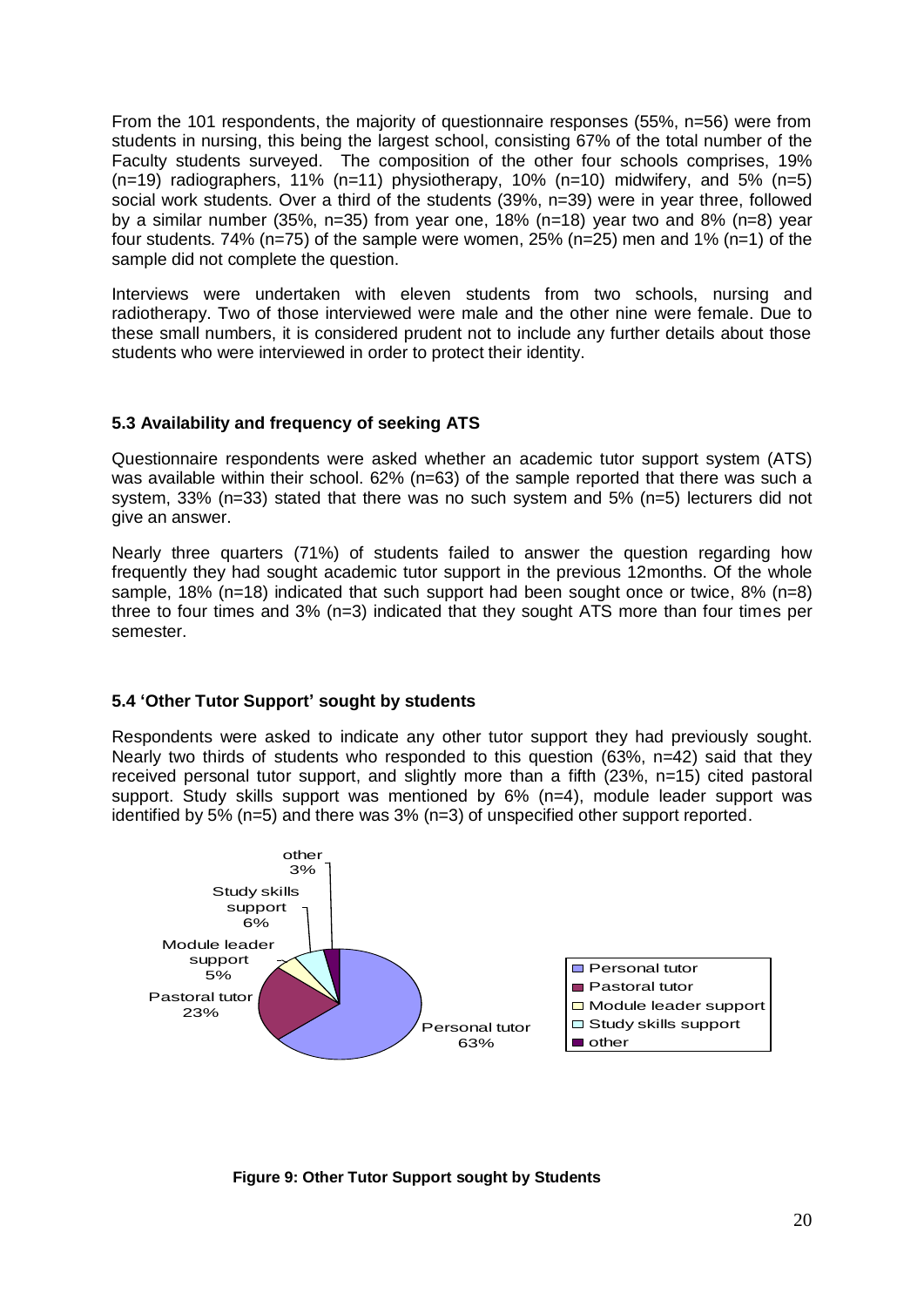Some of the interview findings reflect these results with most students indicating that their personal tutor was the first port of call for all types of support. Only two of the eleven interviewees mentioned receiving pastoral support, and in both cases this was provided by the personal tutor. In contrast to the questionnaire data regarding module leader support, a larger percentage (55%) of the eleven students  $(n=6)$  said that they had sought module leader support available to them.

#### **5.5 Reasons for seeking ATS**

Nearly half of the students reported that the two main reasons for seeking academic support were because students were unsure of assignment requirements (25%, n=25), and because they were seeking a better grade for their assignments (24%, n=24). Only 14% (n=14) sought tutorial support on their lecturers' advice, and a further 9% (n=9) due to academic problems. A smaller percentage of students indicated that they sought such support to comply with module requirements (4%, n=4), the same number did so to comply with clinical requirements and only 2% (n=2) sought support to fulfil the course requirements.



 **Figure 10: Reasons for seeking ATS**

Interview data from the interviews reflects these findings, with the large majority of students stating that they sought ATS because they wanted help with assignments, exam preparation and thesis writing. Several mentioned that help with general study skills was also a reason for seeking out support, including a dyslexic student who approached the dyslexia unit for help. Students tended to want help with clarifying assessment criteria for assignments, and indicated that specialist subject advice was of importance to them. In line with the above responses about pastoral support, two interviewees had sought advice about personal issues. Three students had sought advice about clinical matters while on placement.

#### **5.6 Meeting students' academic support needs**

Respondents were asked whether the tutor support they received had met their needs at the time. Two thirds (66%) of the students failed to answer, and of those who did, just over a fifth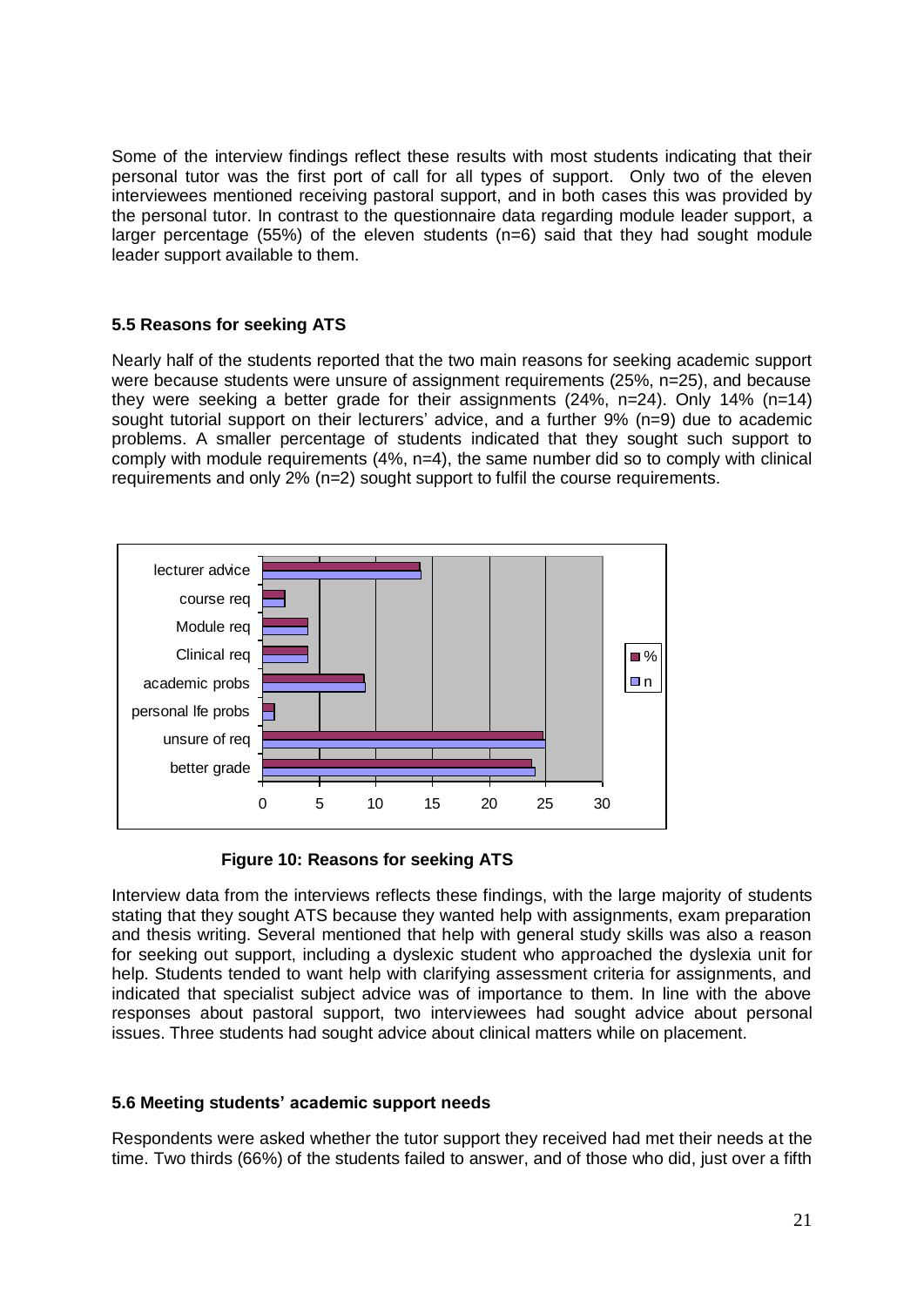(22%) stated that there needs had been met with a smaller number (7%) of needs met "to some extent' and 5% (n=5) stated their needs had not been met.

#### **5.7 Level of support to students**

Students were asked whether they thought that the same amount of support was provided to all students. Nearly three quarters of the sample (72%) failed to answer. Just over a fifth (21%) thought that tutors did provide the same level of support to all students, with only 7% believing that there was a difference in the amount of support.

However, the interview data suggests two main factors that may influence the level of support individual students receive. These factors are the relationship between the personal tutor and their individual students, and the extent to which students are proactive in seeking support. Approximately half the students (n=6) interviewed about this issue thought that there was variation in the support received because some personal tutors favoured certain students, offering more support to them. Several students thought that this was affected by the personality of both parties, so that if tutor and student got on particularly well, support was more forthcoming. On the other hand, if there was a personality clash, less support was offered to students.

The other issue related to whether students took the lead in asking for academic support when needed. It was generally thought that students who were more confident in approaching tutors got more support than those who were "shy" about doing so. Another point mentioned by several interviewees was that students with personal problems often needed more support but this was seen by most as perfectly acceptable because the issues that some faced, such as ill health or bereavement.

#### **5.8 ATS Provider**

Nearly a third of the students (31%, n=23) reported that the year leader normally provided ATS. The personal tutor was identified by 21% (n=16) of the students as being the main provider of ATS, with the same number n=16) reporting the module leader as the main provider of such support. Interview findings indicate that the personal tutor is the first "port of call" for academic support, and that many students also approach the module leader, particularly with help for assignments and exam preparation. This is because the module leader is viewed as an expert in the subject and is usually keen to ensure that students succeed.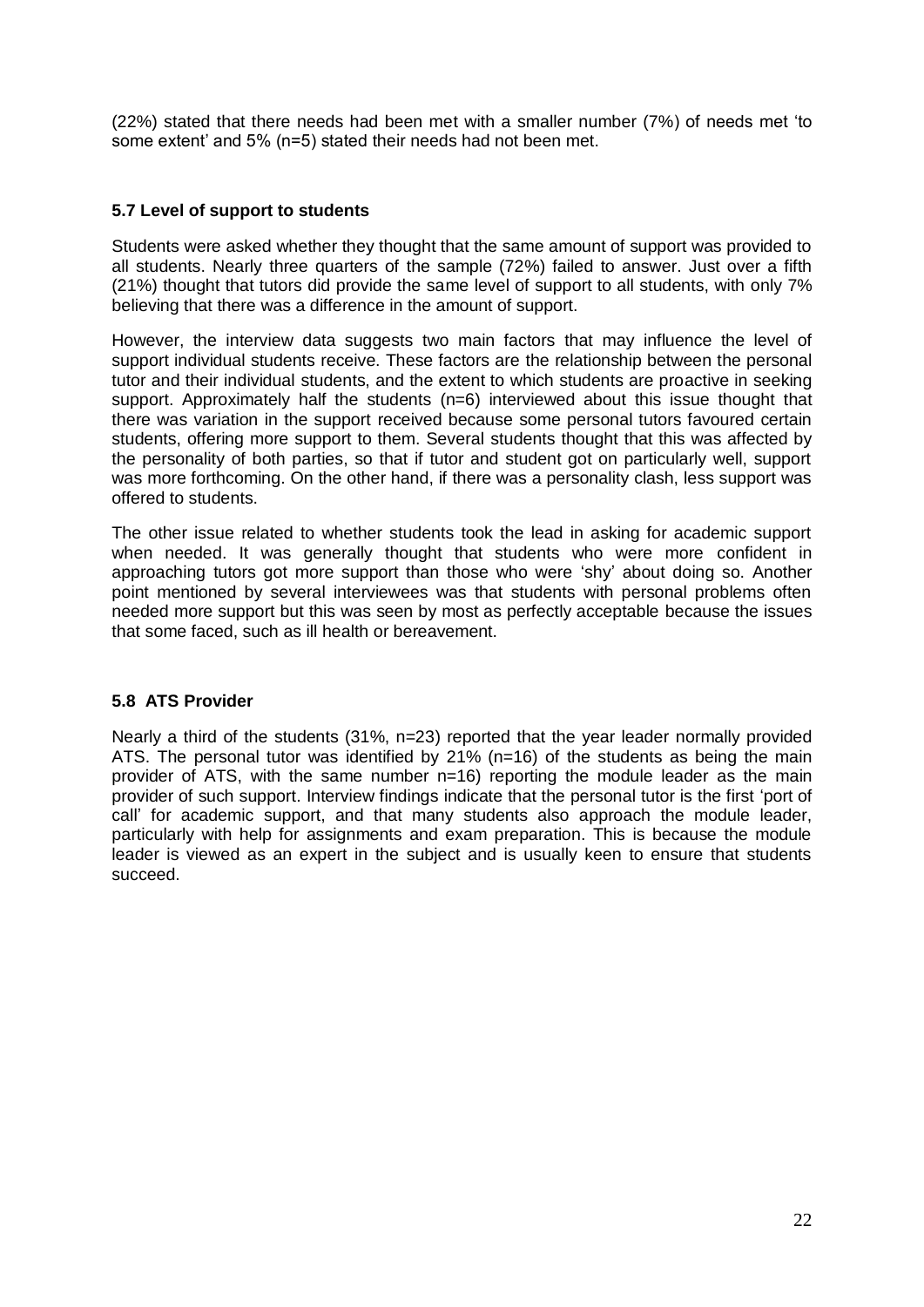

**Figure 11: ATS Provider**

#### **5.9 Frequency of ATS provided**

The response to the question about the frequency with which ATS was usually undertaken was quite varied. The most frequent response was 'at student's request', with just over a third of the sample (34%, n=44) indicating that this was how the frequency of ATS was determined. Less than a third of students (22%, n=28) affirmed that ATS was provided throughout the course, 21% (n=16) thought it was provided mainly on an ad-hoc basis. Whereas, 12 students (15%) cited 'at the tutor's request' with a smaller number ( $n=7$ ) of students reporting that support was provided throughout the module, with the same number saying that it occurred before an assignment. Additionally, four of the students indicated that tutorials occurred weekly or fortnightly, with only one saying that they were a monthly occurrence.

#### **5.10 Organisation of ATS**

The response to the question about the manner in which ATS is organized produced a wide variety of responses. The most frequently cited method was by "negotiation with tutor", with nearly a third (30%, n=46) of the students stating that this was the case for them. The second most cited method was the 'pre booked appointment' with a tutor, with 19% (n=29) of the sample answering in this way and "Self referral" was given as a response by 15% (n=23). Other ways of organising tutorials were less likely to be utilised, with 12% (n=19) stating that tutorials were timetabled, only 10% (n=15) identifying a drop-in session at specific times, and the same number naming an open door system with no specific times as the norm, followed by students writing their names on the tutorial list placed on the lecturers" office door, was the least likely of all to be utilized.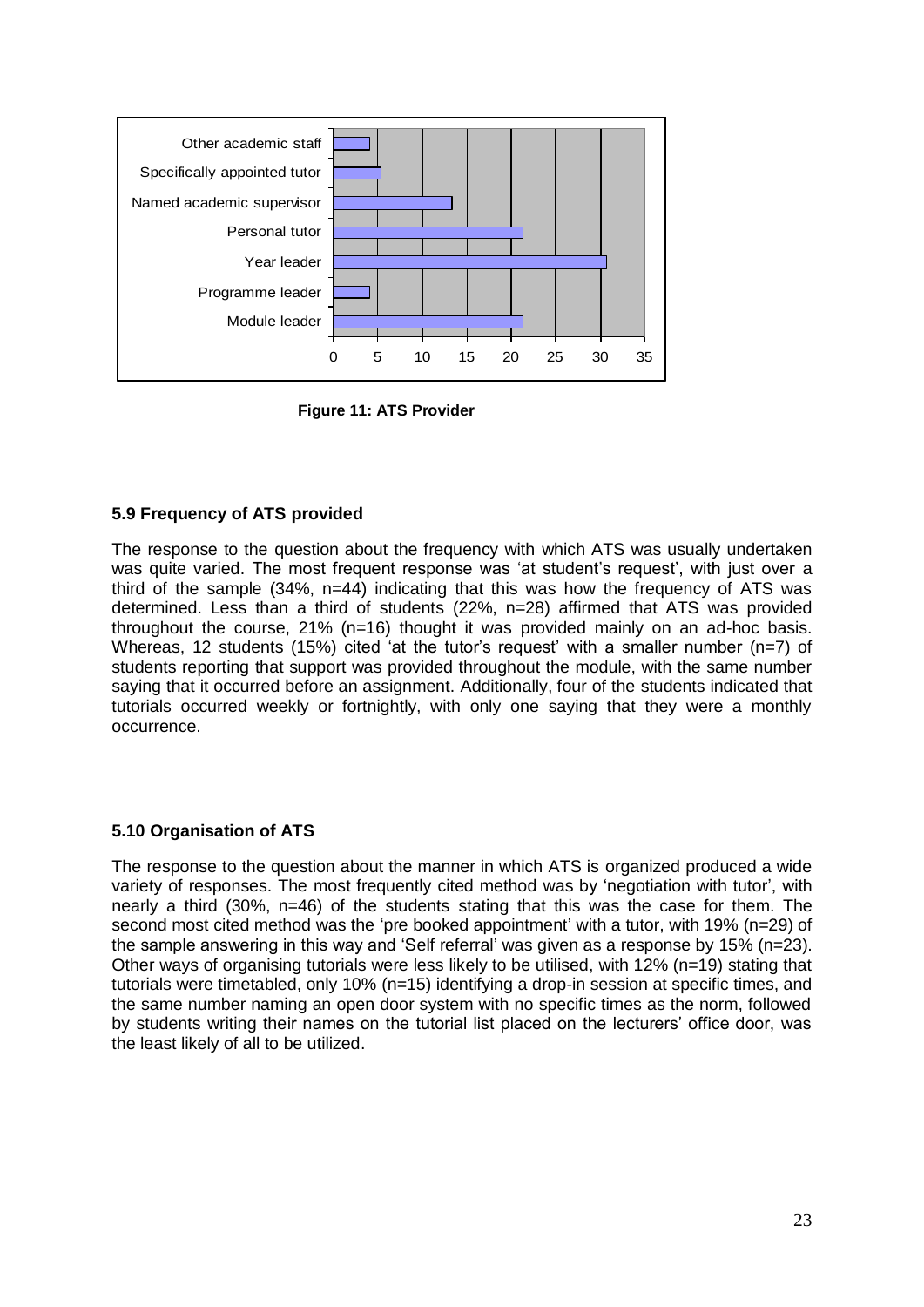

**Figure 12: Organisation of ATS**

Data from the students' interviews reflect the above results, with the majority stating that most appointments were a result of the student contacting the tutor by telephone or e mail. This was usually the case with personal tutors and also module leaders. Few students had pre-scheduled meetings, although this was the case for two students who regularly met with their dissertation supervisors. One student also mentioned structured appointments with her tutor when on clinical placement. Similarly, some students had attended scheduled group tutorials. None of the interviewees reported on drop-in or open door policies.

#### **5.11 Types of ATS**

As part of the survey, students were also asked what form the academic tutorials took. Findings show that 51% of the questionnaire sample (n=57) have one to one tutorials, and that just over a fifth (21%, n=23) have small informal group discussions. Other methods include small group tutorials (10%, n=11), online discussion boards (9%, n=10) and large informal group discussions (8%, n=9). Only two students indicated that they take part in large group tutorials. Interview findings also suggest that the one to one tutorial is the most common form of academic support, and that group tutorials are also regularly used for this purpose.

#### **5.12 Venue for ATS**

A large number of tutorials take place in the lecturer"s office, with 40% of students (n=51) indicating that this was the case. A pre-booked classroom or seminar room was the second most likely location, with 30% (n=38) citing this as a usual location, 14% of the sample  $(n=18)$  indicating that tutorials take place on-line and 9%  $(n=11)$  in class at the beginning of a lecture. Only 7% (n=9) of the sample indicated that tutorials occur while they are on placement.

#### **5.13 Tutor vs student led and choice of ATS**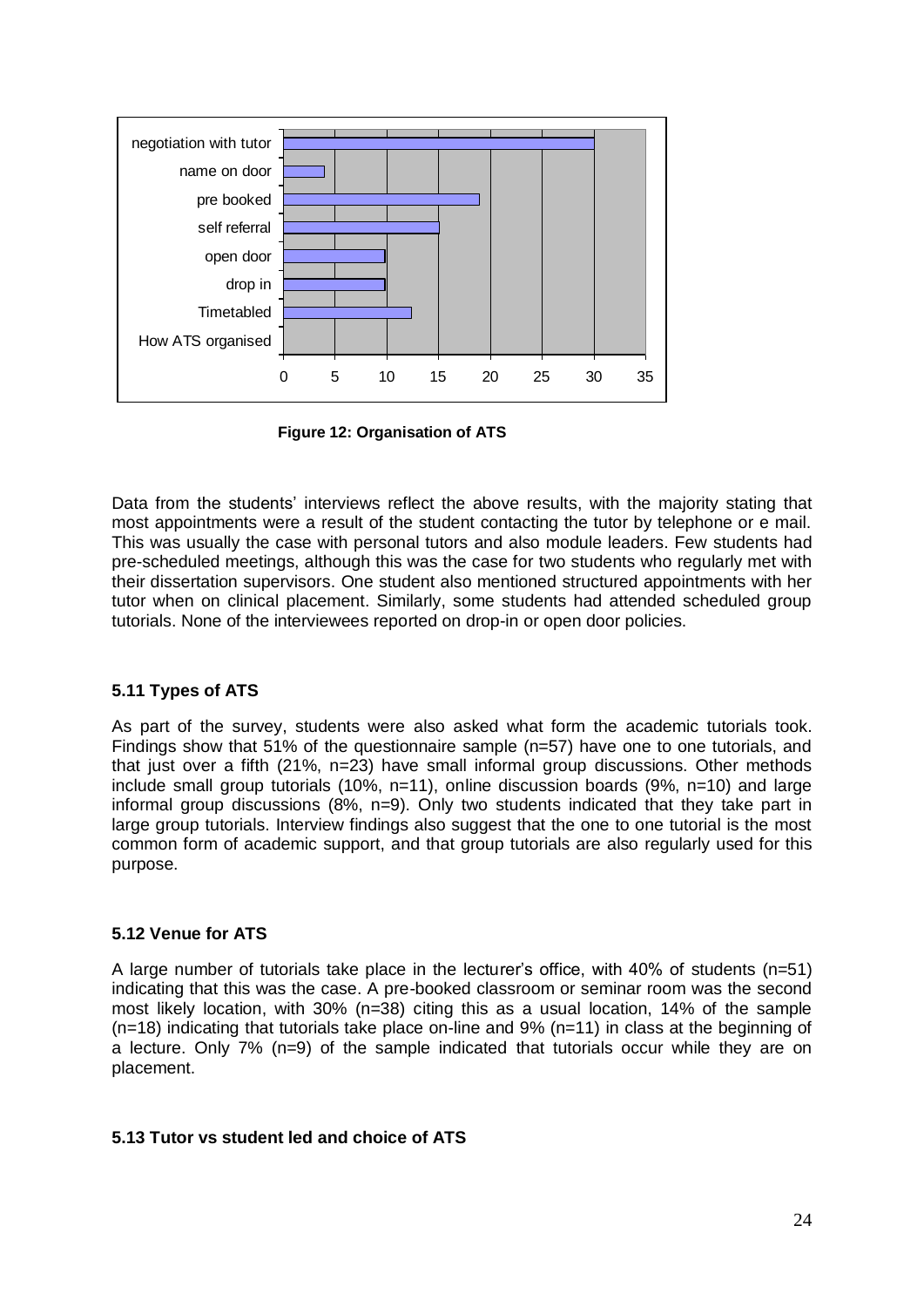The students were asked whether they thought that ATS tended to be tutor led, student led, or a combination of both. Nearly half of the students (44%) failed to answer the question. A quarter of students thought that tutorials were a combination of both tutor and student led, 19% (n=19) thought they were tutor led, and 14% (n=14), that they were student led.

Students were also asked whether they had a choice regarding the type of ATS offered. A third (33%, n=33) thought they had no choice in the matter, a quarter (25%, n=25) stated that they did have an influence and 42% failed to answer.

#### **5.14 Main purpose of ATS**

Students were asked to indicate what they considered the main purpose of ATS to be. Of those who answered this question, over half (54%, n=41) suggest that academic requirements were the main reason, just over a fifth (22%, n=17) stated that educational requirements were paramount, 13% (n=10) that the main purpose of ATS was to help fulfil personal requirements, and 11% (n=8) that it was to fulfil professional requirements.



**Figure 13: Students' main purpose of ATS**

Interview data reveals a similar picture, with half of students seeing the main purpose of ATS as providing support for assignments and exams, especially in helping students with specialist knowledge and assisting in clarifying assessment criteria. Two interviewees thought that the main focus should be to provide general support and encouragement throughout the course, and only one student raised the issue of pastoral support.

#### **5.15 Suggested models of academic support**

Students were invited to describe the type of academic tutor support system they would wish to implement within their respective schools. Over three quarters of students (77%, n=78) answered this question. About a third (32%) of the students identified the use of Blackboard or on-line facilities for tutorials, including the use of e-mail, as their preferred ATS system. Many thought that both tutors and students should be conversant with the relevant technology so that tutorials could be held using this method. Several commented that on-line tutorials were particularly beneficial for students on placement. Seventeen percent students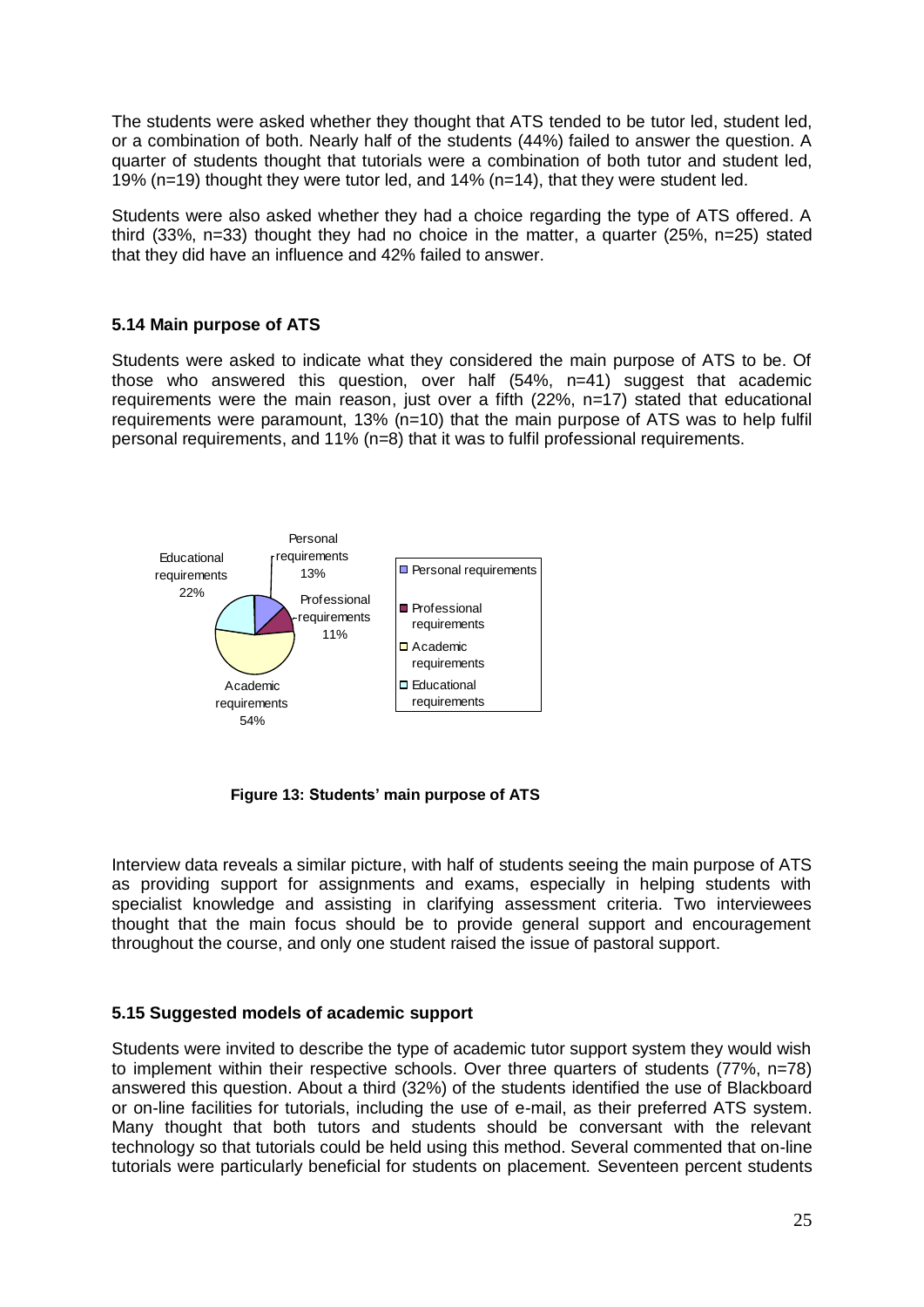(n=17) favoured the use of tutorials organised around their assignments. One student clearly illustrates this point:

*"In terms of working towards academic assessments, I would like small tutorial groups with a lecturer who is familiar with the assessment criteria, for each module…and make them compulsory tutorials… Students would feel a lot more supported if there was a lecturer who they got to know and that they felt they could go to, for help with assignments".*

13% of students (n=12) thought that tutorials should be scheduled, with very few advocating the ad-hoc approach. Reponses varied with regard to how or when scheduling should be organised. Some reported that they would prefer weekly sessions and others that tutorials should take place at least once a semester or twice yearly. 9% (n=7) said that tutorials should be "*student led and flexible*" but definitions of this were unclear in the answers given in the questionnaires. However, only three students (3%) mentioned that they preferred small group tutorials, either in person or online. One of the students from the School of Physiotherapy commented that the system was "*fine"* and outlines an approach whereby a group of students are assigned a tutor and the tutor and tutee can meet at the request of either party to discuss any issues of importance to the student. In addition the school has other lecturers who are open to students booking appointments to meet with them even if they are not their Personal Tutor.

One student respondent suggested that successful students from the previous academic year could be invited to provide tutor support to students, arguing that these graduates are well placed to offer academic support as they are familiar with the course.

In terms of general comments about academic tutor support, several raised the issue of tutor approachability. These students felt that irrespective of the tutor support model, some individual tutors could be unapproachable and gave the impression that they were too busy to devote time to student tutorials. One student stated: *"At the moment tutors are too busy to deal with student's academic problems"*. Another added that the system should be "*more friendly, so that people weren"t scared to go to get help for whatever reason"*.

Another important issue raised by a minority of respondents was that any model should encourage tutors to support students before assignments are due rather than contacting students only after they have failed. This point links with the comments above whereby several students mentioned that they would like help when assignment deadlines are looming. However, these comments about student failure suggest that some students seemed particularly frustrated that they failed an assignment, having received no tutor advice beforehand. Another, respondent comments on feedback for assignments, stating that:

*"…particularly for 1st years, the tutors need to be more proactive in giving constructive criticism for course work in order that the student understands why they received the mark they did and how to improve their work for next time".*

During the interviews, the students were also asked what type of academic tutor support could realistically be implemented within the school, based on their own experiences of student needs. The two most popular methods for supporting students academically were "one to ones" and small group tutorials. The main emphasis for students was the ability to access support and guidance in order to achieve successful results in assignments and exams, as well as general study skills. It is important to students that lecturers, whatever their formal role, have the specialist academic knowledge needed to guide students with their work. This help could therefore be provided by a personal tutor, a module leader, or another academically credible tutor. Students considered group tutorials to be useful because they allowed individual students to raise points and queries which were often relevant to the whole group. In other words, they allowed for the exchange of ideas. "One to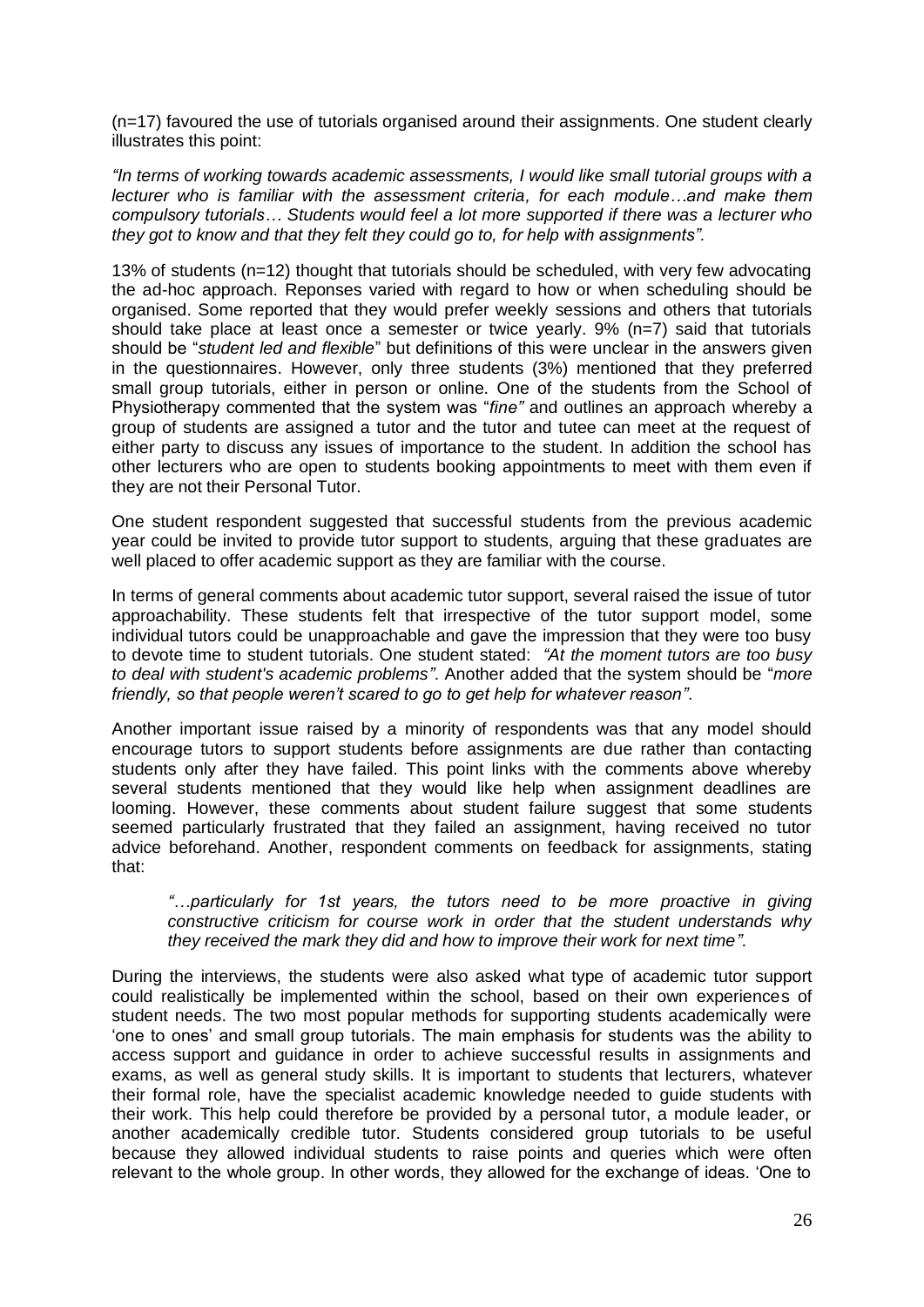ones", usually with personal tutors, were viewed by students as invaluable for giving them the opportunity to explore issues in more depth, as well as providing general encouragement and motivation during their course. Some interviewees preferred scheduled one to ones, while others were happy with the ad hoc method.

#### **6. Overview of ATS practice from the students' course and module handbooks**

This section presents an overview of the findings from the course or module documents examined, in the search for the current ATS model/approach or system used within the Faculty respective schools. The term "Academic Tutor Support" (ATS) was not evident in any of the 10 documents examined and the "Personal Tutor" system was found in four of the schools except Social Work. However, an account of the models found in each of the school is offered here (see Appendix 4 for summary):

- **Midwifery**: The personal tutor is mentioned nine times in the Dip HE/BSc (Hons) Midwifery Course Handbook 2006 and the aim of the role is to *"provide tutorial support and supervision in the development of skills and knowledge"*. Thus, the academic element is an inherent part of the personal tutor"s role both within the higher education environment and in the clinical practice setting. On the other hand, for the "Top Up" BSc (Hons) course, there is no mention of the Personal Tutor"s role. The type of student support provided for this group of students is from a "*chosen and/or allocated Research Supervisor"*, from whom students are required *"to seek academic help, advice and supervision"*. It should be noted here that the Top Up course is on a part-time academic basis during year 4 of the course, whilst the students are working full-time.
- **Nursing**: In the Diploma HE nursing course handbooks (2006), there are five references to academic support for students.
	- 1. Academic Support provided by Module Leaders and named Academic Supervisors. "*Module Leaders are lecturers who are responsible for the delivery of individual course modules" and are "available to offer support and advice on academic issues which relate to specific modules"* (p43) and a named supervisor and allocated for each modular assessment. The *Academic Supervisor* is described as a lecturer with expertise in the module subject and accessible to assist, guide and support the students in the preparation of assignments, generally in the form of group tutorials. Tutorial times are arranged by the academic supervisors.
	- 2. Personal and Professional Support: Students are allocated a facilitator at the beginning of the course. The facilitator arranges to meet regularly with a small group of students from the same cohort and is concerned with students" personal progress and welfare. It should be noted here that this facilitator"s role seems to be similar to the Personal Tutor found the pre-2005 course handbook.
	- 3. The Study Hut: an Academic Support Tutor offers further support to students in the development of literacy, numeracy and writing skills.
	- 4. Academic Skills "Pop In": this is a weekly session offered by a group of lecturers who assist students with the development of their academic skills.
	- 5. A Student Support Senior Lecturer provides advice on issues that may be affecting students" performance on the programme.

In the BSc (Hons) Adult course handbook 2005/06, the Personal Tutor is mentioned 7 times with the student support section referring to *academic support* which is provided by *Module Leaders & Academic Supervisors.* The *Personal Tutor* is responsible for students" progress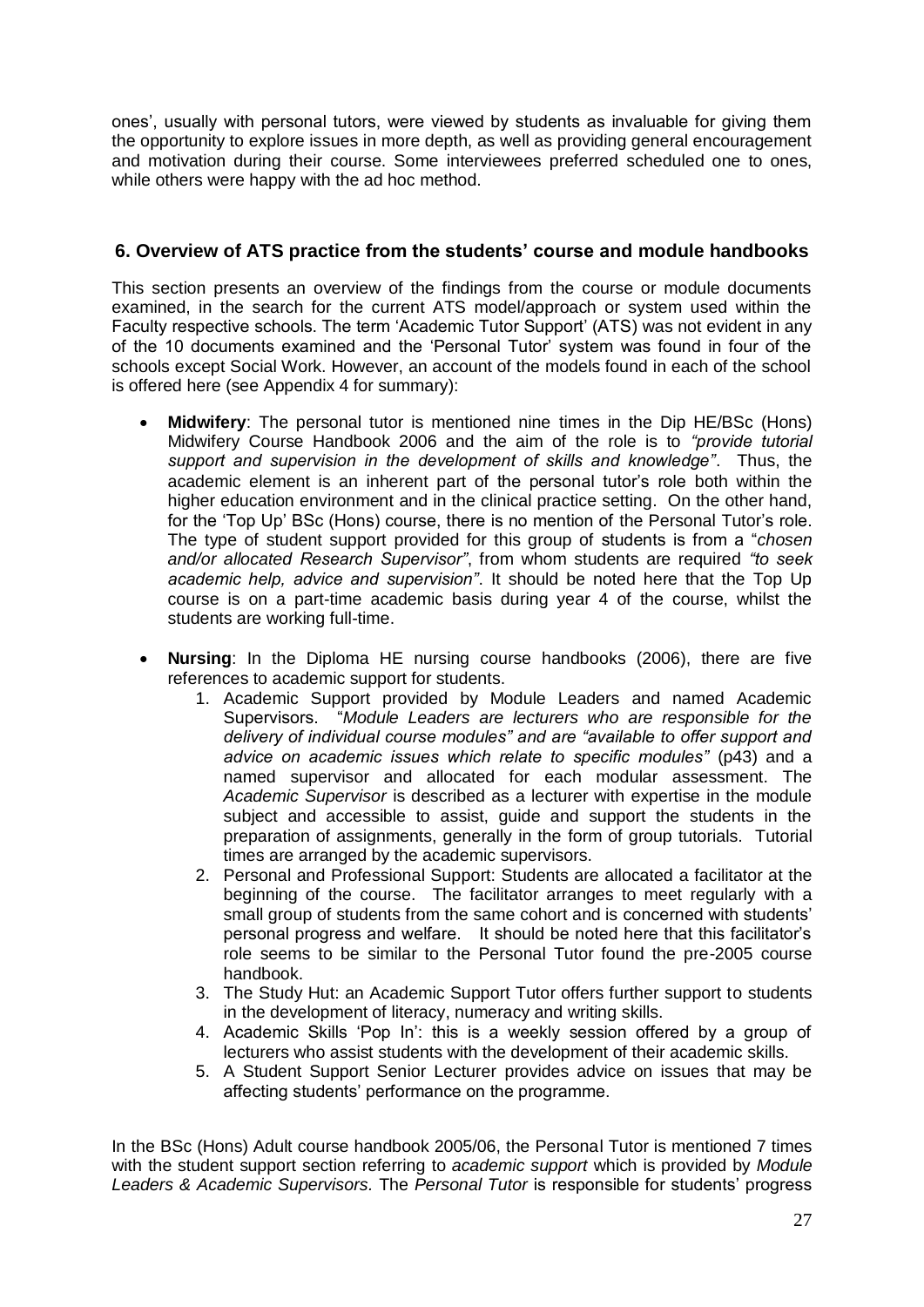and welfare, similar to the Dip HE programme. In contrast, the Top up BSc (Hons) module handbook (2006) refers to student support, which is provided by a chosen or allocated *Academic Supervisor* with personal and academic roles.

- **Physiotherapy:** An electronic course handbook was not available for this school, but 9 module handbooks were accessed and examined, across the three years of the course. None of these module handbooks included any form of student support system. However, two useful handbooks were the research module handbook and the Clinical Portfolio students" guidelines. The research module handbook (2005/06) refers to a Research Supervisor, who "*liaises with students"* to support them "*to formulate their research proposal"* (p10). The term Personal Tutor was mentioned twice in the Clinical Portfolio students' guidelines 2005/06. Here the personal tutor's role is to assess formative and summative portfolio and assist in writing objectives for their learning contracts.
- **Radiography**: The students" handbook 2006/07 examined, covers both programmes, Diagnostic and Therapeutic. The Personal Tutor seems to be the main source of academic support and students are encouraged to approach their personal tutors with problems, including issues with study skills and exam techniques. The Personal Tutors are randomly assigned to students on entry onto the course and they normally remain with them throughout the duration of the course. Although the personal tutor assumes a multifaceted role, including pastoral care, students are given the opportunity to approach other member of staff, according to their preferences.
- **Social Work:** Three distinct pathways of student support with academic elements were identified in the BA (Hons) degree programme student handbook (2006/07). However, "*The highest level of support is provided at Level 1 and this is followed by a tapered reduction in tutor facilitated support over Levels 2 and 3"* (p32). Level 1 students are provided with the University (academic) student support sessions, either as individual tutorials, learning teams or peer support groups, at a minimum of twice weekly, whereas Levels 2 and 3 students have these on a weekly basis*.*
	- *1.* The Faculty inter-professional short course on study skills at the pre-entry is seen as part of the support given to students on the degree programme, since it is offered to all successful candidates. Academic support is additionally provided to Level 1 (Year 1) students by Level 2 and 3 (Year 2 and 3) students through a *Student Academic Mentoring Scheme* but Level 3 support Level 2 students by assisting with induction into practice settings. The focus of such an approach is towards self-responsibility for professional practice and standards.
	- *2. Learning Teams*: These are tutor facilitated small groups, which students are allocated to and remain in, throughout the course. The focus is on peer support, study skills and learning strategies development. However, the *Learning Team Tutor* is the first point of contact when students have problems with the course. "*Individual tutorials are also provided on a regular basis*" (p32). These deal with learning agreements, review and progress files.
	- *3. Practice Learning*: During their clinical placements, the students are allocated individual *Academic Tutors* who provide a *"bridge*" with University (academic) learning and oversee learning contracts.
- **Inter-professional module:** This is an inter-professional module found in the BA (Hons) in Social Work module handbook (2005). It was considered appropriate to examine this document because students from the other four schools are also involved in this module. It is a year 3 optional module for Dip HE Midwifery and BSc students from Nursing, Physiotherapy and Radiography. Unlike the other module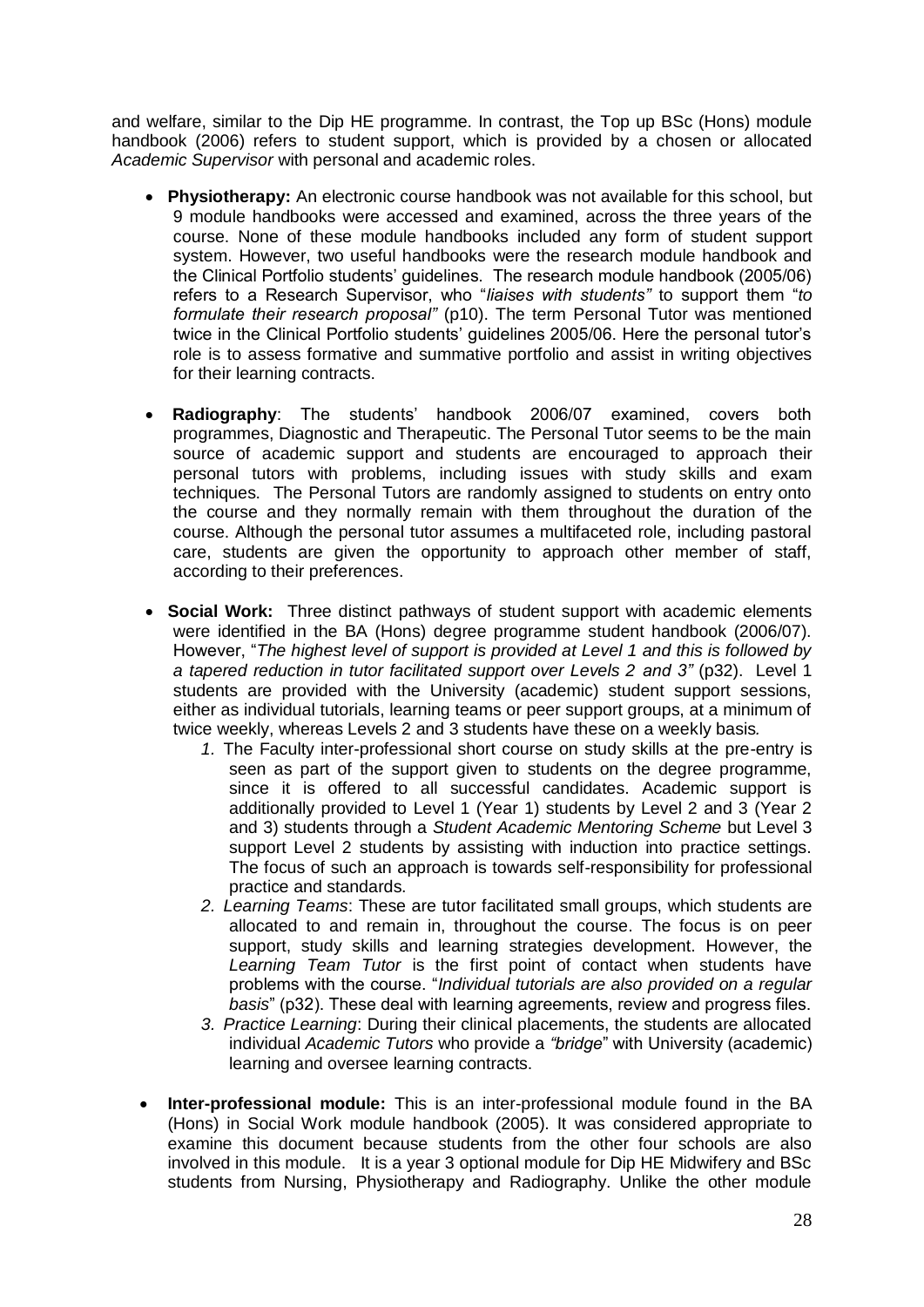handbooks, none of the key words and terms was found. However, it appears that the module leader is the main point of contact for the students" academic support.

#### **7. Discussion**

#### **7.1 Introduction**

This discussion focuses on the key emergent findings of the analysis of the data collected from the three data sources, namely academic staff and students questionnaires, student interviews and, the module and course handbooks, which reflect the overall nature and organisation of academic tutor support (ATS) in the five schools within the Faculty.

#### **7.2 Availability of ATS**

According to the findings, it is evident that one third of the students and just under a third of academic staff do not recognise an ATS system within their respective schools. The reason for this could be due to the specific term "Academic Tutor System" (ATS) used in the questionnaire. Despite undertaking a pilot study of student and staff questionnaires, the term ATS could have been ambigious for both groups of respondents. It should be noted here that an explanation of the term was indicated in the information sheet but a clear definition of the term was not provided in the questionnaire. Moreover, although the question, asking respondents to comment on any 'other tutor support' they were aware of, was meant to be answered only by those who had indicated that there was no ATS system within their respective schools, findings indicate that a number of the others also responded to this question. For instance, 89% (n=24) of the lecturers answered the question about the manner in which students found out about ATS they had provided to students.

#### **7.3 Purpose of ATS**

The main purpose of ATS varied only slightly for both groups of respondents in respect of educational (teaching and learning needs) and academic requirements. The interview data showed a similar picture, with an emphasis on support being provided for assignments and examinations. However, it seems that this picture is different when the reasons given for seeking and providing ATS are examined. A high number (81%) of lecturers indicated that they provided ATS "to deal with students" academic problems" whilst only 9% of the students indicated that "personal academic problems" was the reason for seeking ATS. Such discrepancy could suggest that students are unaware of their academic difficulties and there seems to be disparity between the students and academic staff perceptions and/or experiences of ATS. On the other hand, it could be that the students did not fully understand the purpose of ATS. Hence, these findings could suggest that the nature of ATS is blurred and to some extent poorly understood. Conflicting views about the nature of the personal tutor"s role has been previously reported by Rodriquez-Gomez (1991) and Goorapah (1991). Gidman et al (2000) and Gidman (2001) also found a lack of clear definition of the role, with Richardson (1998) noting the confusion by both tutors and students over what the role actually entails. Crotty (1993) purports that lecturers have a role in providing information to students, and that they should be more proactive in doing this.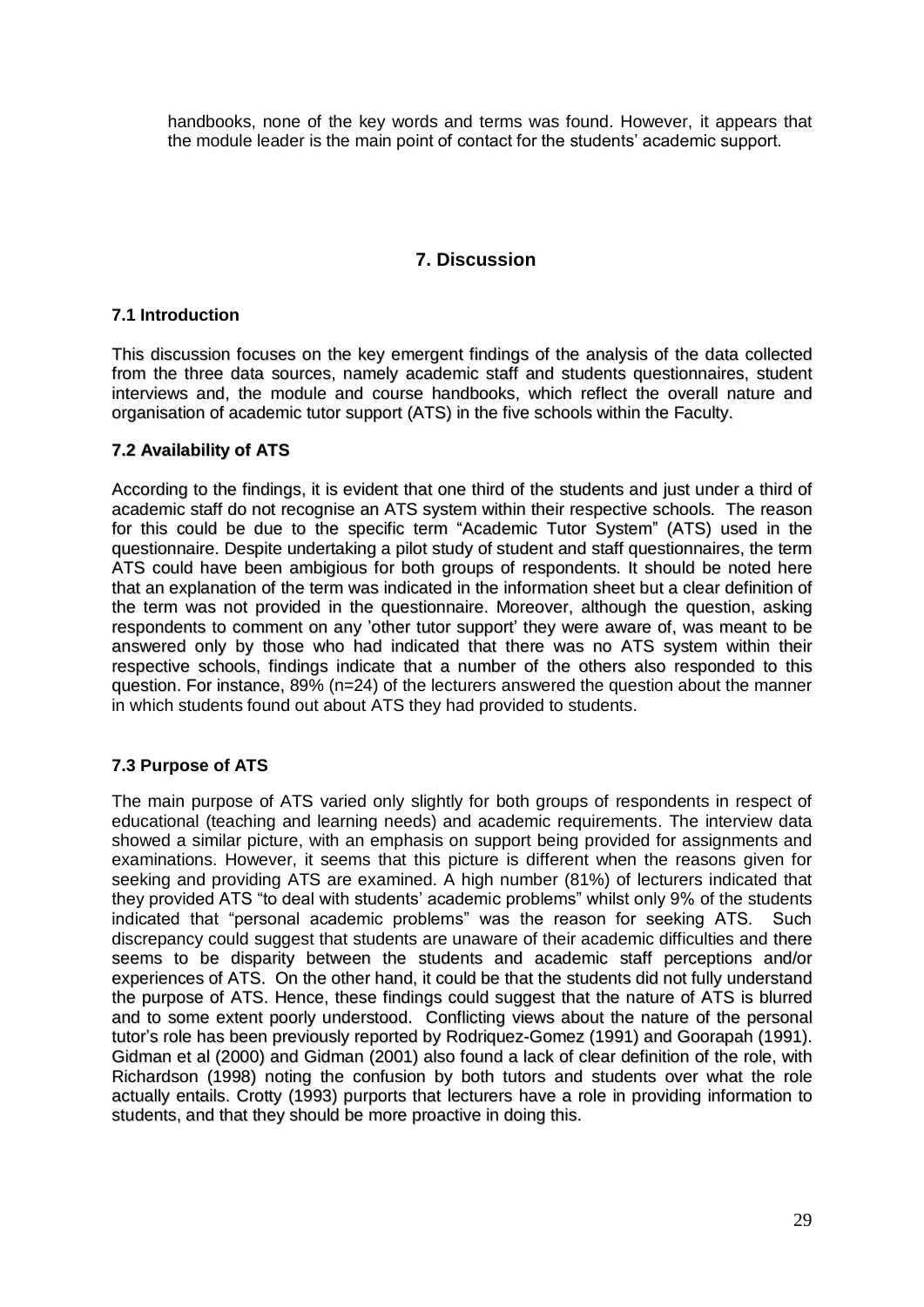#### **7.4 Provider of ATS**

A range of varied terms were identified from the three data sources to describe the provider of academic support. The following twelve terms are examples of findings:

- Academic Supervisor
- Academic Tutor
- Academic Support Tutor
- Learning Support Facilitator
- Learning Team Tutor
- Module Leader
- Named Academic Supervisor
- Personal & Professional Facilitator
- Personal Tutor
- Programme Leader
- Research Methodological Supervisor
- Year Leader

Although descriptive enough, such wide range of titles and implied roles used to describe academic support given to students within one Faculty could lead to confusion and uncertainty for both students and staff. It seems that clarification is crucial especially when new academic support models are introduced and new titles are assigned as seen in the Nursing and Social Work schools. An example of how such situation has been addressed for the recently introduced academic, personal and professional learning student support (APPL) for nursing students (Fergy et al 2008), was to design handbooks for students and "facilitators". Since these were implemented whilst this report was being prepared there has not been an opportunity to examine the contents of these handbooks to establish the parity of information, such as definitions and roles.

Another finding of note about the provider of ATS is, despite evidence of the popularity of the personal tutor, only 28% of the staff and 21% of the students had identified the Personal Tutor as the main provider of ATS. An explanation for this is that a much higher percentage of the respondents who had cited the personal tutor as "other type of tutor support" whereby 48% of the staff stated that they had provided personal tutor support and 63% of students had received it. The personal tutor is also quoted quite frequently in the other two data sources as provider of academic support and seen as the first point of contact together with the Module Leader who is also important for ATS due to their subject expertise and vested interest for students to succeed as well as their personal and professional credibility.

However, the largest discrepancy found between the two groups of respondents, about the main provider of ATS, was the "Year Leader", who was cited by 31% of students and only 6% of lecturers. Such discrepancy further indicates a disparity of perceptions and lack of clarity regarding definitions between students and lecturers, as indicated in the literature (Richardson 1998, Gidman 2001).

#### **7.5 Scheduling of ATS**

Due to the fact that the literature refers to wide variation concerning the nature of academic support, particularly in terms of venue (where), timing (when) and the frequency (how often) it took place (Richardson 1998, Malik 2000, Owen 2002 and Price 2003), the scheduling of academic support meetings was one of the areas requiring greater exploration. The findings from the data of this project corraborates with these previous studies, to some extent.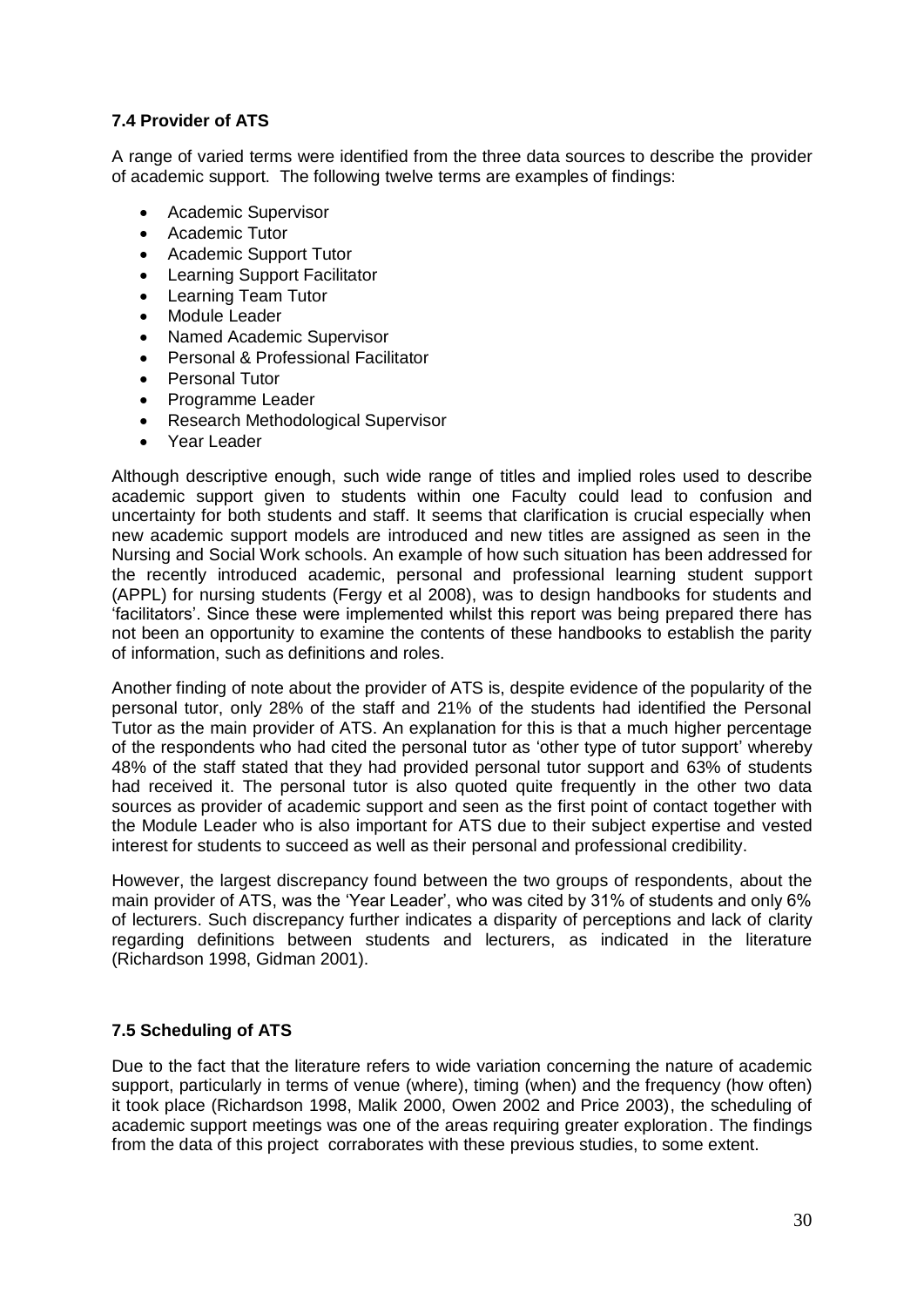**Frequency**: Despite 62% of the students recognizing the existence of an ATS within their respective schools and nearly 50% identifying the categories, "unsure of assignment requirement" and "to get a better grade" as their main reasons for seeking ATS, a surprisingly large number (71%) of students did not respond to the question about how frequently they had sought ATS within the last 12 months. Although, this might indicate that they did not seek any ATS during that time, however 47% of these respondents were from year 3 and 4 and a smaller number (18%) from year 2. Therefore, the variation in the level of support needed, as well as possible lack of uncertainty about the support available could have influenced these results. There were 35% of year 1 students, but a more structured model was reported to be in place for such students. Hence, there was no need for them to seek ATS since it was offered and/or built into their programme. There is also evidence in the results that 63% of students had their support from personal tutor who is seen as the first point of call.

Most students appear to prefer ATS on either a weekly, twice weekly or "ad hoc" basis (at the student"s request). However, none of the respondents referred to the existence of protected tutorial times, a finding also reflected in the analysis of the Faculty documents. Malik"s (2000) study demonstrates that despite the introduction of a more formal scheme, there was no stipulation as to how often tutors would meet with their students and who should initiate meetings. However, unlike Malik's study, nearly three quarters of the lecturers and a quarter of students in this study affirmed that they had a choice in the type of academic support they provided. Malik"s study (2000) indicates that students were more likely to be satisfied with the scheme when meetings were regular and frequent.

**Timing**: Within the Faculty, the scheduling of ATS is reported to have been delivered throughout the entire course at strategic points of various modules and linked with assessments and examinations. It seems to be largely a tutor-led support with individual sessions prominent for Research Supervision and formal academic tutorials were offered during key modules, usually during May to July. However, previous studies have found that students would prefer a system whereby routine meetings for academic support are scheduled irrespective of any problems that arise (Nylund and Lindholm 1999, Owen 2002).

**Venue**: The venue for ATS within HE institutions does not seem to have been addressed in the literature, except those tutorials undertaken within clinical settings. In this study, a large number of ATS took place in the lecturer"s office followed by a pre-booked classroom, as a second most reported venue. However, there appears to be a discrepancy with the findings concerning the frequency of on-line tutorials with 33% lecturers stating that ATS is undertaken on-line but only 14% students citing this as a form of academic tutorial. Since the samples were not paired, it is not possible to comment on the significance of such findings but the students" suggested ATS model (as discussed below) does refer to on-line tutorial. Data based on the analysis of Faculty documents shows that the school of Social Work is the only school to make reference to online learning support, within its teaching strategies but not specifically as ATS. Such findings suggest a lack of acknowledgement of the rapidly developing aspect of contemporary teaching and learning within healthcare education, such as the use of concepts of the virtual environment, the virtual patient and the virtual ward.

A considerable number of staff (41%) reported that they provide ATS within a clinical setting and it is clearly in this context that a significant number of staff address students" professional clinical requirements. This approach suggests that some lecturers view academic support as an eclectic model with the integration of academic and clinical learning, thus, bridging the theory-practice gap as evident in all the schools studied, except nursing. Nursing seems to address clinical support issues separately. Such findings also support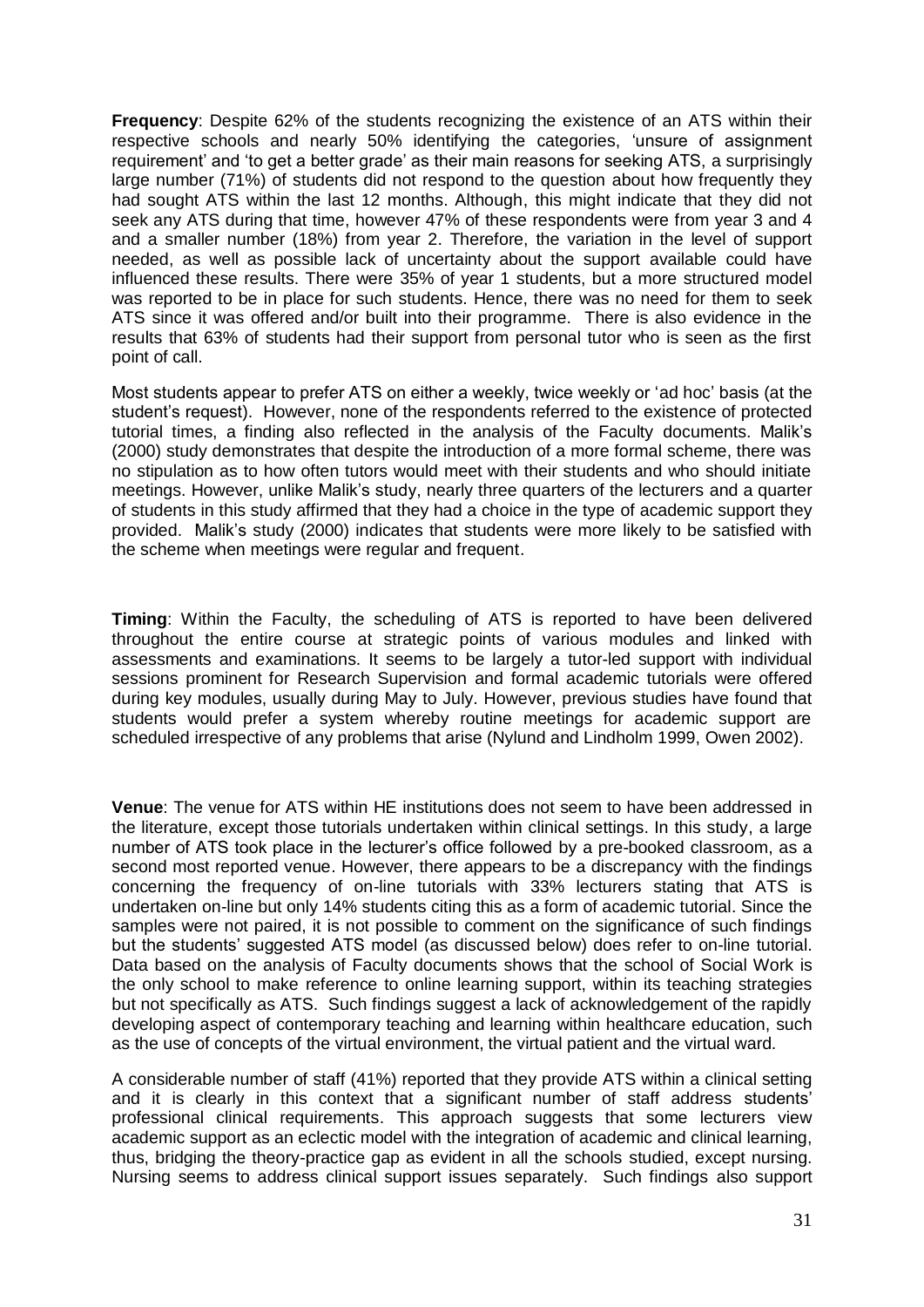Charnock (1993) and Gidman"s (2001) arguments that within a healthcare context, it is generally agreed that the personal tutor's role helps students to bridge the theory-practice gap. However, some authors maintain that terms other than personal tutor are used synonymously (Morley 1990) and Hafez and Weiss' (2006) refer to a scheme which includes a formal schedule for tutorials and placement visits throughout the term.

#### **7.6 Mode of ATS Delivery**

Both lecturers and students indicated that individual tutorials and small group discussions were the two most common forms of ATS provided within the five schools. Analysis of Faculty documents also revealed a predominantly tutor-led support with individual sessions prominent for Research Supervision with assigned tutors. It appears therefore that students generally have little choice with regard to ATS provision, with the exception of research supervision. Additionally, different approaches are utilised for different stages of the course and these are adapted to fit students" needs with assignments or on clinical placements.

The level of support is an aspect of ATS, which seems to be an area of concern for students. Students who were interviewed offered useful explanations which corroborate the findings of previous studies. Owen (2002) found that the age or gender of tutors was not of paramount importance for the students she interviewed but that "approachability" was a major concern. It is therefore argued here that availability and accessibility of ATS has to be accompanied by the approachability of the lecturers and the quality of the tutor-student relationship is fundamental in the establishment of any ATS system. Malik (2000) argues that tutors who are seen as approachable are more likely to be sought out by students, thus helping to identify any problems in a proactive manner.

Evidence from the interview data suggests that the more confident the student the more support is gained. This has crucial implication for students seeking ATS, as the most cited methods of organising ATS was "by negotiation with tutor" and by "pre-booked" appointment. This corroborates with data gained from lecturers" responses regarding the organisation of ATS whereby the most common methods for organising tutorials were cited as "negotiation with tutor'; 'self-referral basis'; 'open door' (normally in tutor's office) and 'drop in' session at specific times as well as pre-booked appointment. All these methods require students to approach lecturers directly. Thus, success in gaining access to lecturers will impact on whether students are able to arrange tutorials at a mutually convenient time. This raises issues of students' assertiveness and negotiation skills in attempting to access adequate ATS. Price (2003) argues that students often find it extremely difficult to ask for help, worrying about exposing their vulnerability in front of lecturers and 50% of Malik"s (2000) failing students did not seek help from any source. Rhodes and Jinks (2005) identified the ways in which students with difficulties can easily be overlooked. They found that students who were struggling academically were responded to, in a reactive manner.

#### **7.7 Suggested ATS Model**

It appears that lecturers were less enthusisatic than students in putting forward suggestions for an ideal ATS model. Only a quarter of lecturers responded to this question as opposed to over three quarters of the students sample. Academic staff tended to place emphasis on the need for a tailor made system, which takes account of the needs of individual students, with some flexibility inherent in the model. However, it was felt that this should commence at the pre-entry stage, as documented in the Social Work Course Handbook (2006-2007). These findings support Hafez and Weiss" (2006) personal tutor model, which has recently been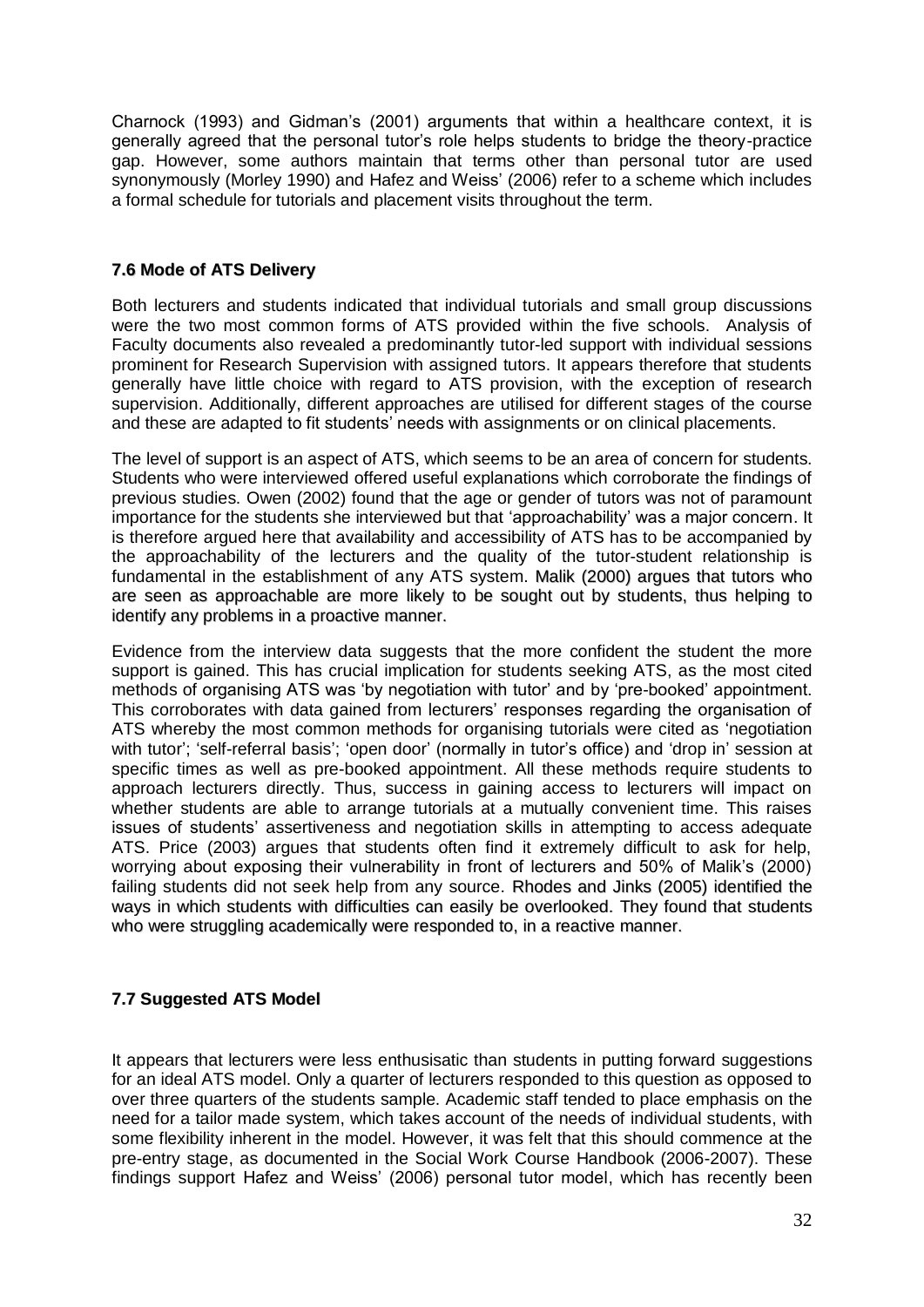implemented for a post-graduate in Education course in London. This is clearly a good example of a system, which addresses issues of widening participation and, which supports students from a wide range of backgrounds, including a high proportion of mature students, as is the case within this Faculty. A mixture of "one to one" and small group tutorials with peer support were also suggested by respondents. There is evidence in the literature to suggest that peer support has been found (Hoagberg et al 1999, Price 2003) to be a useful approach, essentially for students who find it difficult to assert themselves with academic staff.

The data suggest that many students would like to be able to determine what type of support they receive, according to individual needs. This suggests that they may find current models somewhat prescriptive and lacking in students' input. Several authors have warned against students" dependency arguing that students should be encouraged to become autonomous, independent learners (McKinnon 2004, Gammon 2005, Holligan 2005).

Although, when interviewed students indicated that they often preferred 1:1 tutorials, questionnaire data suggest that unlike lecturers, they were more concerned with online facilities for tutorials, which could include both one to one and small group discussions. They felt that both staff and students should be conversant with new technology, such as the Faculty Learning Management System, Blackboard. Several commented that on-line tutorials are especially helpful whilst they are on clinical placement, as would be the case for all healthcare students.

These suggestions clearly demonstrate the need for academic support models to be proactive rather than reactive. The latter being the case with most of the current support models identified in this study. The results also support the findings in much of the literature reviewed by Gidman et al (2000), in which it is recognised that while ATS is an important support system for students, there appears to be little consensus on the most effective model both from the students" and academic staff perspectives. To some extent this is not surprising given the wide range of terms that are being used across the five schools to underpin the academic tutor support role.

#### **8. Conclusion and Recommendations**

Students undertaking the various undergraduate, pre-qualifying programmes offered by the five Schools of Health and Social Care Sciences enter through different access routes and bring with them different skills, different levels of confidence and pro-activity. Their aspirations and expectations about ATS may therefore differ according to their background and experience. A number of the students in the study seemed to have developed a belief that many personal tutors have too much to do and it is not surprising that they should seek more formality. Small group tutorials would be more cost effective and would remove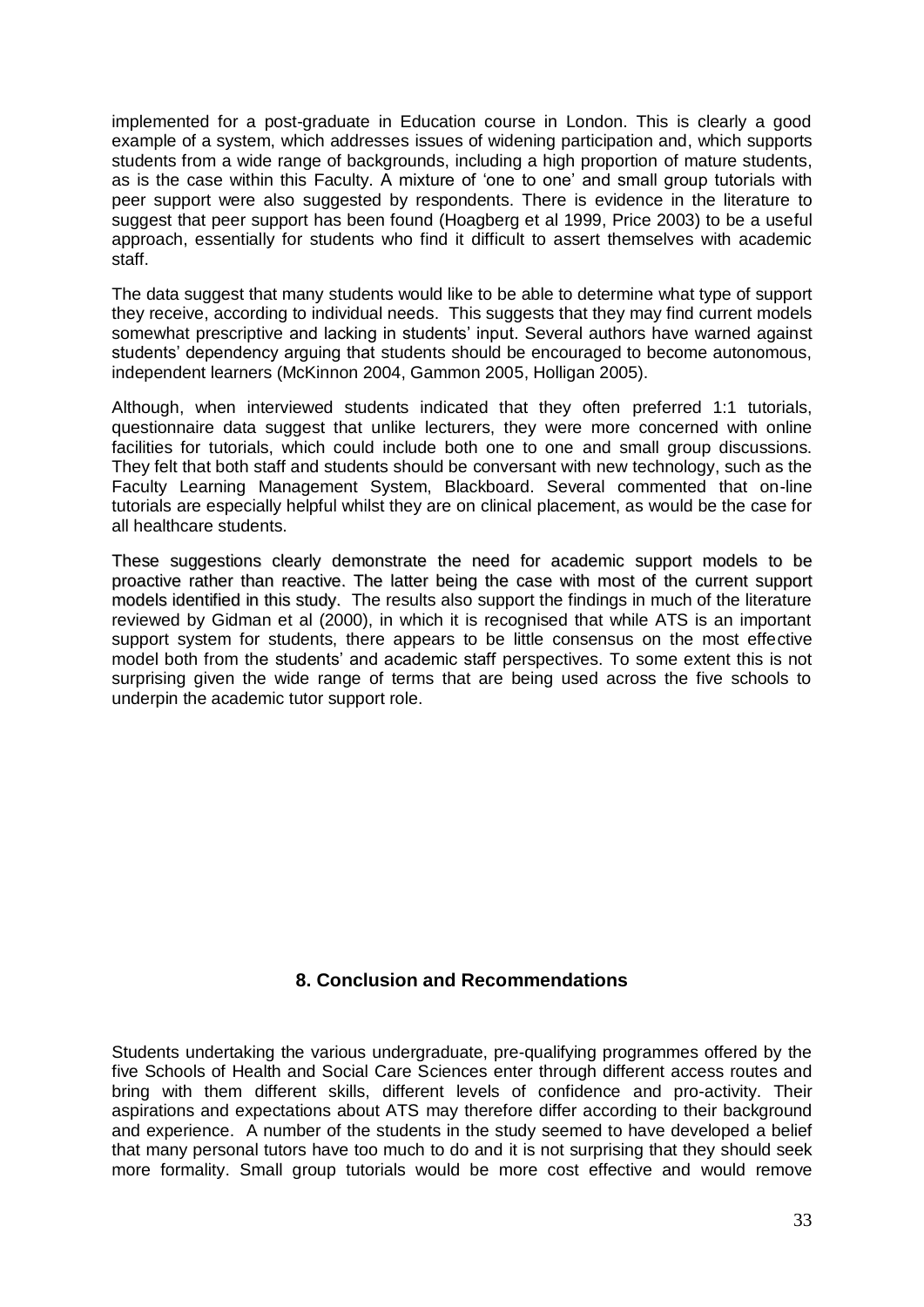pressure from personal tutors who may have a high caseload of personal tutees. The tension between students" expectations of ATS and the demands of the curriculum delivery needs to be explored further in order to address any existing ATS role conflict. However, existing and suggested models do not seem to provide an environment which allows for students to develop into independent, autonomous learners responsible for their learning. This is an area that requires consideration in whatever model is used.

Although, a number of staff and students have identified ATS within their schools, no agreed model of ATS was found among the five schools. The fact that there is so much variation in opinion, especially concerning the main purpose of ATS, indicates a lack of clarity for students regarding the role of ATS and what to expect. This could also be a reflection of the varying needs of an increasingly diverse range of students. Furthermore, with students and lecturers interpreting the purpose and role of the academic tutor in a number of different ways, the purpose of ATS requires a clear definition, as well as titles and terms used to describe the academic support provider. The role of ATS should be clarified and formalised in a way that would be understood by both students and academic staff, in order to ensure parity of perceptions among all stakeholders. Given that many students find it very difficult to ask for help, a proactive model is needed to anticipate problems and deal with them quickly and effectively. The issue of accessibility to ATS and the approachability of academic staff require attention in order to improve uptake of ATS throughout the Faculty. The development of assertiveness and negotiation skills among students should also be considered in order to assist students in accessing adequate academic tutor support.

Although virtual learning environment is being advocated within the developing Blended Learning initiative across the five schools within the Faculty, this seems to be very much in its infancy and under-reported. It should be noted here that the students and staff participating or engaged in such innovation may not have taken part in the survey and that the views of participants in this new approach may not be reflected in the study"s findings.

The main conclusion drawn from the key findings suggest that the most appropriate academic support model would be a student focused approach, which anticipates students" needs and addresses these needs accordingly. The perspectives of students and lecturers need to be accounted for in addition to an acknowledgement of the demands placed on the academic institution. The key recommendation is for the five schools to provide a proactive approach to academic support, one which addresses academic issues as they occur in partnership with students and without compromising the students" autonomy and independent learning. ATS should thus be delivered in a dynamic manner that reflects the "students" voice" and the needs of the Faculty"s contemporary, culturally diverse student population.

#### **References**

Charnock A **(**1993) The personal tutor: a teacher"s view. *Nursing Standard*. 7(30) 28-31

Crotty, M. (1993) The emerging role of the British nurse teacher in Project 2000 Programmes: a Delphi Survey*. Journal of Advanced Nursing*. 18, 150-157

Department of Health (2005) *Research Governance Framework for Health and Social Care.* 2<sup>nd</sup> edition. DoH, London

Fergy, S., Marks-Moran D. & Ooms A. (2008) *The Evaluation of the Academic Personal and Professional Learning Model of Student Support*. Report for the Learning & Teaching Committee, Faculty of Health & Social Care Sciences, Kingston University & St George"s University of London, London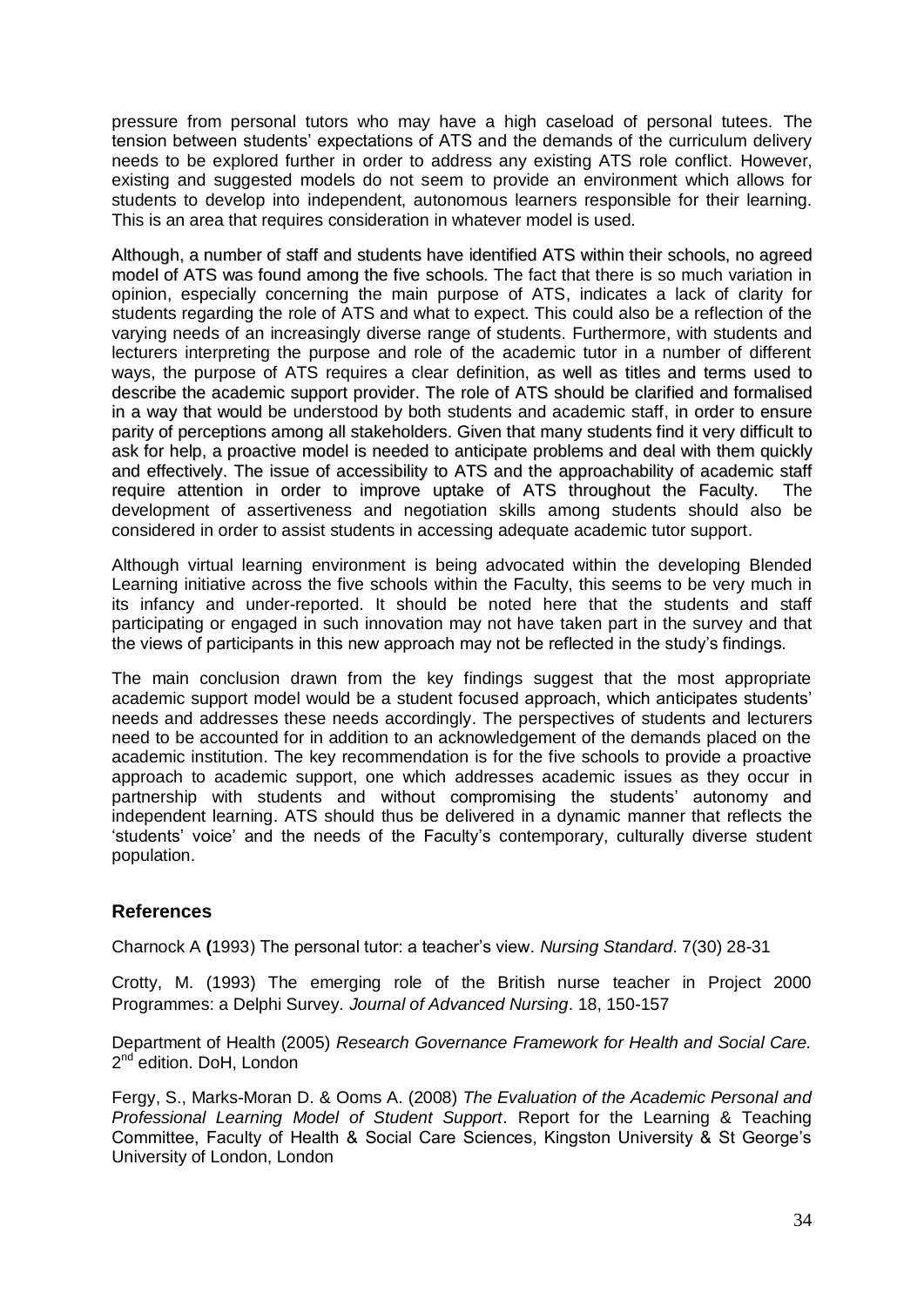Gammon, J and Morgan-Samuel, H (2005) A study to ascertain the effect of structured student tutorial support on student stress, self-esteem and coping, *Nurse Education in Practice.* 5, 161-171

Gidman, J., Humphreys, A. and Andrews, M. (2000) The role of the personal tutor in the academic context. *Nurse Education Today*. 20 (5) 401-407

Gidman, J. (2001) The role of the personal tutor: a literature review. *Nurse Education Today*. 21 (5) 359-365

Goorapah, V. (1991) *Tutors" and students" perceptions of the personal tutor"s role/relationship in general nursing.* Unpublished Master of Nursing thesis. University of Wales, Cardiff

Hafez, R and Weiss, N (2006) *Personal tutoring to develop professionalism in trainee teachers; a case study from the University of East London"s PGCE (PCET) course*, The Higher Education Academy, August (downloaded 12/04/07)

Hoagberg, et al (1999) in Price, B (2003) Academic voices and the challenges of tutoring. *Nurse Education Today*. 23, 628-637

Holligan, C (2005) Fact and fiction: a case history of doctoral supervision*. Educational Research*. 47 (3) 267-278

Malik, S. (2000) Students, tutors and relationships: the ingredients of a successful student support scheme. *Medical Education*. 34, 635-641

McCabe, C. & Timmins, F. (2003) Teaching assertiveness to undergraduate nursing students, Nurse Education in Practice. 3 (1) 30-42

MacKinnon, J (2004) Academic Supervision: seeking metaphors and models for quality. *Journal of Further and Higher Education,* 28(4) 395-405

Nylund, L and Lindholm, L (1999) The Importance of Ethics in the Clinical Supervision of Nursing Students. *Nursing Ethics*. 6, 4

Owen, J.M. & Rogers, P.J. (1999) *Program Evaluation: Forms and Approaches.* London, **Sage** 

Owen, M (2002) "Sometimes you feel you"re in Niche Time": the Personal Tutor System, a Case Study. *Active Learning in Higher Education*. 3, 7

Price, B (2003) Academic voices and the challenges of tutoring. *Nurse Education Today*. 23 (8) 628-637

Rhodes, S and Jinks, A (2005) Personal tutors" views of their role with pre-registration nursing students: An exploratory study. *Nurse Education Today*. 25, 390-397

Richardson (1998) *The role of personal tutor in nurse education: towards an understanding of practice in a college of nursing and midwifery at a particular point in time.* Journal of Advanced Nursing. 27, 614-621

Rodriquez-Gomez, P.J. (1991) *Nurse teachers and Project 2000. An inquiry into the perceived effects of a radical change in the approach to nursing and nurse education on the*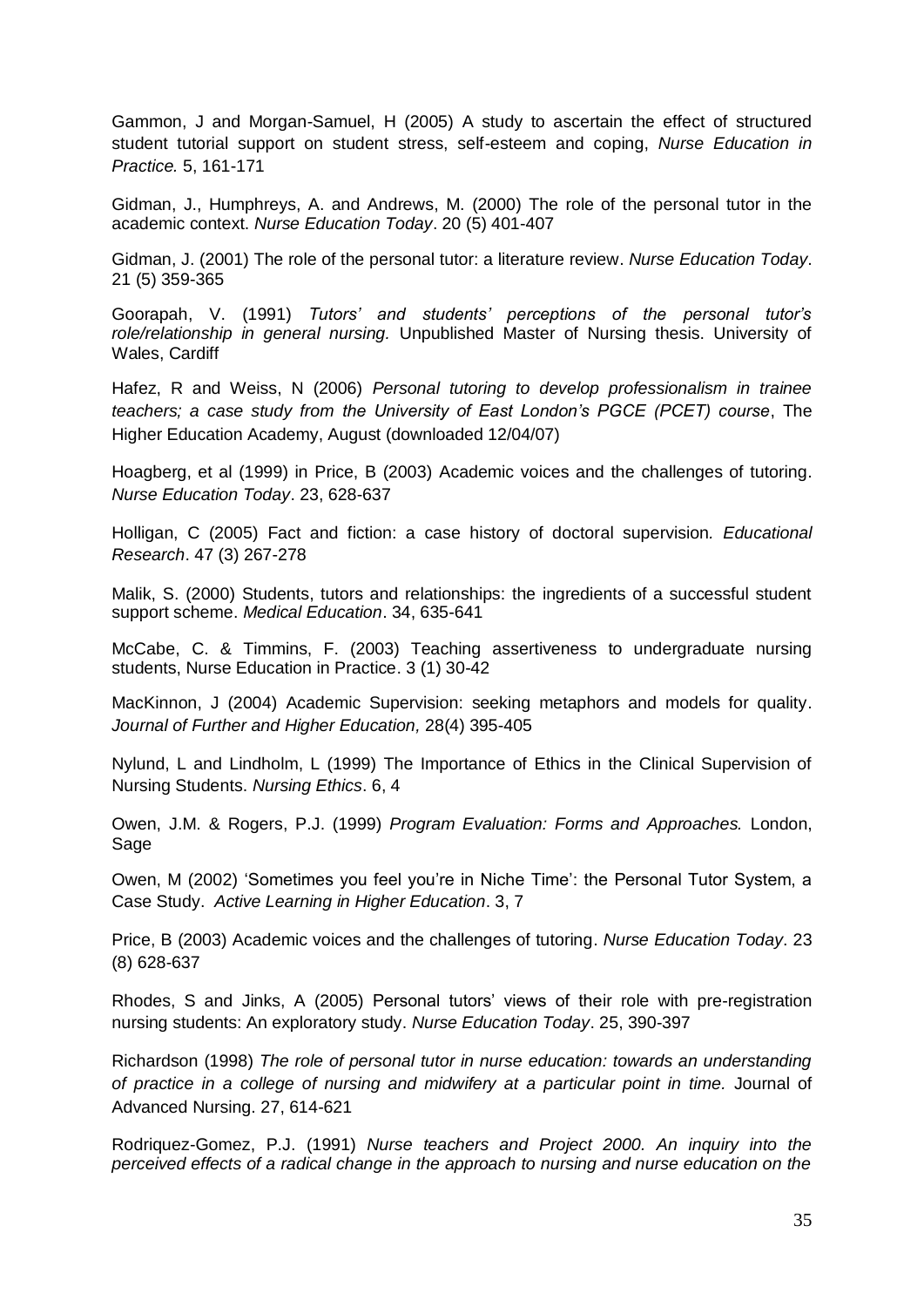*role and function of nurse teachers.* Unpublished Med (Professional Studies) Dissertation. University of Exeter, Exeter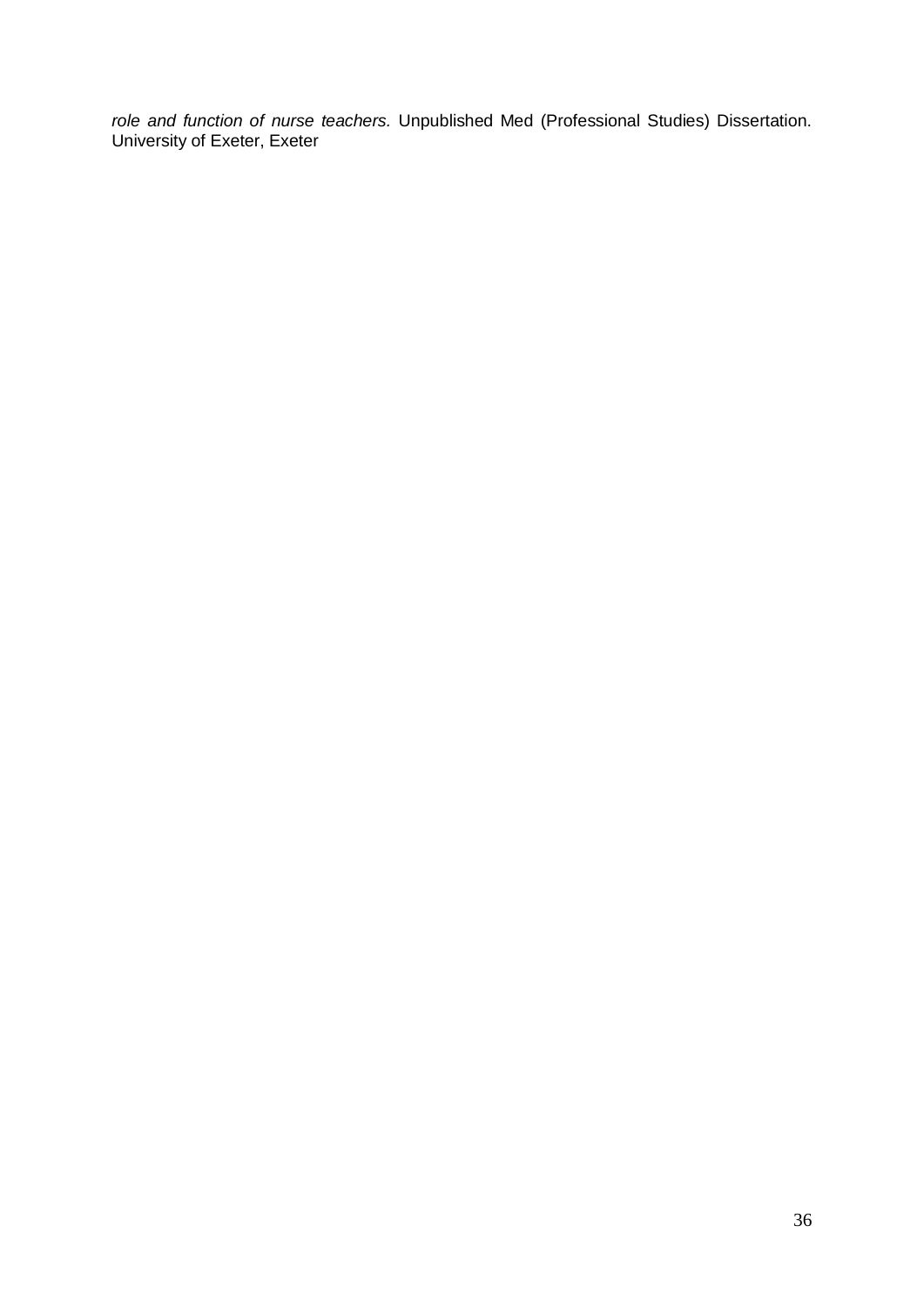#### **APPENDIX 1**

#### **Academic Tutor Support in Health and Social Care in the UK: a review of the literature**

#### **Introduction**

The main focus of this literature review is to explore the models of academic personal tutor support currently used in undergraduate healthcare programmes, with a view to informing further study about models of support in pre-qualifying courses, within a Faculty of Health and Social Care Sciences, comprising midwifery, nursing, radiography, physiotherapy and social work. Most of the literature uncovered by the search is based in nursing, although there are references made to dentistry and medicine. Thus, the search clearly revealed a lack of literature about tutor support in the other healthcare education.

There have been a number of changes in healthcare education in recent years, including an extensive modularisation of courses (Gidman et al, 2000) and increasing student diversity. One major change has been the introduction of the Project 2000 Diploma in Nursing. This led to programmes being moved from Schools of Nursing (which had close links to hospitals) to higher education institutions. There was consequently a change in the balance of programmes from 80/20 clinical/academic to a 50/50 clinical/academic. Such a situation has in turn increased the importance of the academic role of the personal tutor, over the last ten years and furthermore, "with the introduction of Project 2000 type training, came an increase in the amount and level of academic work" (Gidman et al 2000, p403). Any support system for healthcare students therefore needs to support students both with their academic progression to Diploma/Degree level and to prepare students for their roles as a member of healthcare practitioners.

Rhodes and Jinks (2005) argue that there is increasing stress among nursing students, and that this stress affects their ability to learn. They point to increasing student diversity and the fact that 'people live more complicated lives' (p390). The need for 'good' student support is therefore extremely important. Nursing students in a study by Malik (2000) reflect on the way in which personal issues can interact with the stress of academic work, with 45.3% (63) of the students surveyed saying that their personal life was adversely affecting their academic work. The author also addresses the issue of high attrition rates within healthcare education. Student nurses leave programmes for a variety of reasons but the author believes that the support system is an important factor. In this context, the personal tutor has a crucial role in supporting students and addressing issues of student stress.

#### **Defining the personal tutor role**

Gidman (2001) undertook a thorough literature review on the role of personal tutor within nursing education, and found no clear definition of the role. Richardson (1998) noted that both tutors and students within nursing expressed uncertainty and confusion over what the role actually entailed, with one student commenting that each tutor seemed to interpret the role quite differently. However, it is generally understood to encompass teaching, counselling, and supporting (Gidman 2001). This involves the assessment of individual learning needs, monitoring student"s progress and facilitating self-directed learning skills. Clinical roles tend to be less clearly defined than academic roles. Three elements of the personal tutor role emerge from Gidman"s review: the pastoral role, the clinical role, and the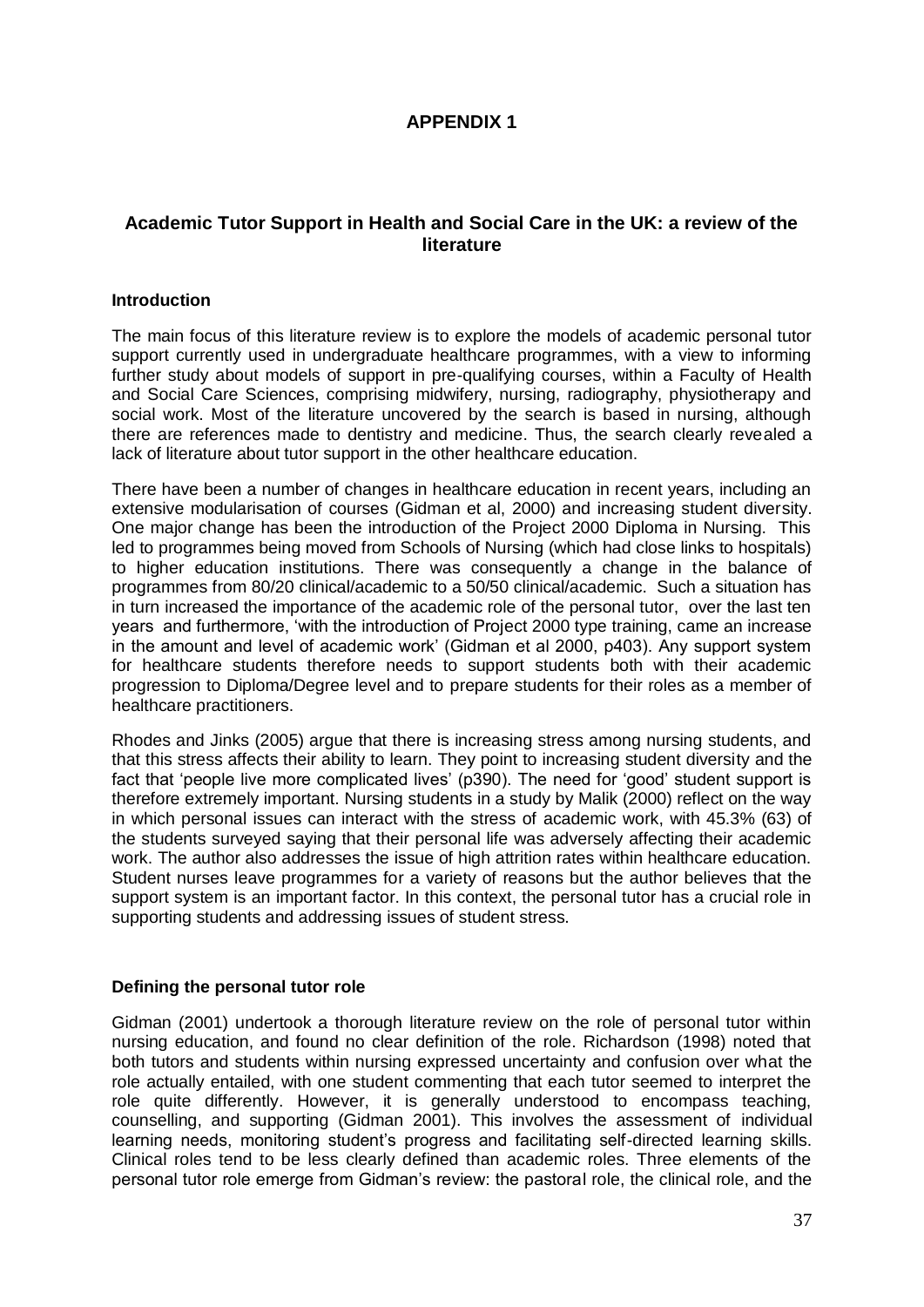academic role. Rodriquez-Gomez (1991) and Goorapah (1991) both found conflicting views about the nature of the personal tutor role within nurse education. Richardson (1998) undertook documentary analysis on this subject and found that the role of personal tutor seemed to be problematic in terms of both formal prescription and personal expectations.

Gidman et al (2000) also advocate a lack of clarity about the role, and found that a variety of models are applied within the nursing context. The role can vary from involving mainly pastoral support to an "all encompassing" role. However, Phillips (1994) defines the personal tutor as:

*"a teacher who has been assigned the responsibility of guiding a student, or a group of students, towards meeting objectives. These objectives may be formal…but also more subtle and personal to assist each student to maximise personal potential"* (p217).

To illustrate the lack of consensus about the meaning of the personal tutor role, Gidman et al (2000) point out that in some higher education settings, the main role of the personal tutor is to provide guidance on which modules to take. The tutor would usually be involved at the beginning of the course but would not necessarily be involved with the student"s academic work. This contrasts with the usual definition where the personal tutor aids the student throughout the whole programme of study.

Gidman (2001) notes that in the healthcare context, most authors agree that the personal tutor has an important role in helping students to narrow the theory-practice gap. A similar argument is put forward by Charnock (1993), who suggests that the personal tutor should act as a bridge between what is taught in the HEI setting and what happens in clinical practice. However, some authors believe that the term mentor can be used synonymously with supervisor, and personal tutor (Morle, 1990).

One of the problems with attempting to define the role of personal tutor is the lack of clarity in the literature regarding how definitions arise. Most studies attempt to canvass the views of students and tutors, as well as looking at institutional definitions. However, it is evident that many institutions do not have clear definitions, and that, partly due to this lack of clarification, students and tutors interpret the role in a number of different ways.

#### **The nature of academic support**

There is little detail in the literature about the nature of the academic support provided within healthcare, and in particular, nursing. Although there are some useful studies which evaluate various support mechanisms, there is not usually enough detail in these studies about the models themselves, such as where or how often meetings take place or who is expected to initiate support. It seems that the traditional model of a personal tutor (PT) who advises a student on academic matters and pastoral matters throughout the course is the usual approach. Often this model seems to have evolved rather than have been specifically chosen to address students" needs. As Gidman et al (2000) point out; little effort has been made within the healthcare field to evaluate the efficacy of current models. Due to the lack of detail in the literature, it is often not possible to explore the various criteria used for each model.

#### **Models of academic support**

Gidman et al (2000) found that in most pre-registration courses, the model involves students being assigned individual tutors for academic and personal guidance. This has been the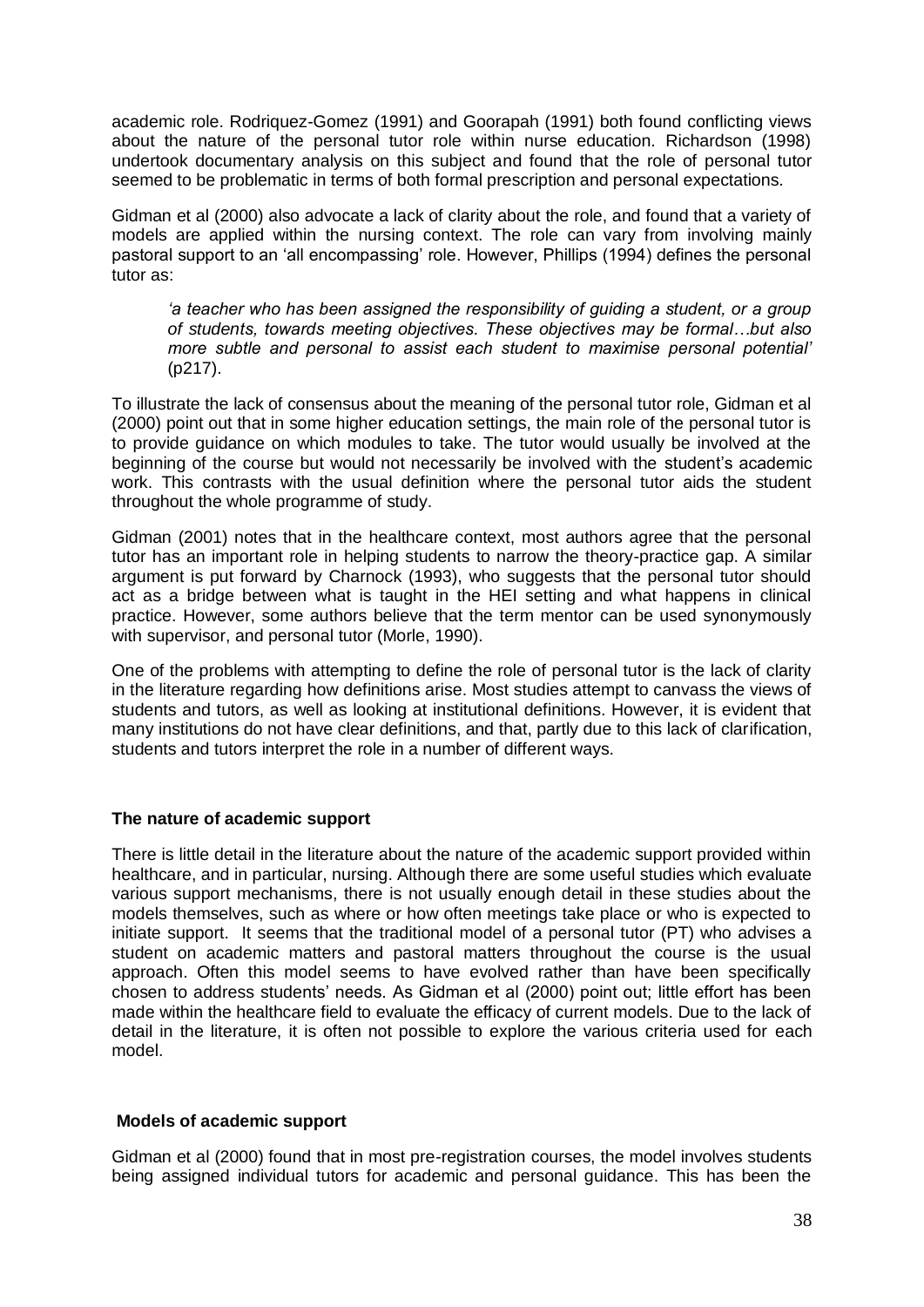accepted model for some time, and its aim is to facilitate students" progression through the course until they become a qualified practitioner. Some tutors provide pastoral as well as academic support. The models used range from formal tutorials to informal discussions, from appointments to an "open door" policy. Some courses use a module, year and PT system within one programme. This can cause confusion for students who may not be clear about whom to approach for support or guidance. As the authors point out, nursing education has changed a great deal in recent years, and there is no longer a "typical student". Gidman et al argue therefore that support should reflect the needs of the student rather than the course of study. In the programme led by Gidman (a Diploma in Higher Education (Nursing) at a H.E. I Institute in the UK), a cohort leader acts as personal tutor to 20 or 30 students. Tutorials consist of a combination of group and individual tutorials. Initially, sessions are timetabled on a weekly basis and are thereafter negotiable with the student (Gidman, 2001).

The point made by Gidman regarding the need to tailor academic support to the needs of individual is reflected by Hafez and Weiss (2006). Their paper outlines the personal tutor model recently implemented on the post-graduate certificate in Education (PGCE) course at the University of East London. Prior to the beginning of the course, trainees fill in a pro-forma outlining what they think they need in terms of development. They are asked to assess their skills and strengths. This is followed by target setting against academic and professional standards. The targets are recorded on a pro forma and form the basis of future planning. This is clearly a good example of an individualised approach to supporting students from a wide range of backgrounds. One of the aims of the aforementioned system is to support numeracy, literacy and IT skills as well as providing the usual academic support. This is in the context of addressing issues of widening participation and supporting a diverse range of students, many of whom have English as a second language.

It is interesting to note that Newton and Smith (1998) cited by Gidman (2001) , strongly argue that the personal tutor is the best person to support the student during clinical placements. They surveyed a cohort of pre-registration students and found that most students wanted one nurse-lecturer to supervise them in college and in clinical placements throughout the course. However, Humphreys et al (2000) point to the difficulties with this approach. For instance, lecturers may not have the time to visit students on placement and also, academic tutors may not have the relevant clinical expertise needed by students during their placement.

On the other hand, Malik (2000) evaluated a new personal tutor scheme for medical students at the University of Dundee. Data was gathered from questionnaires and interviews with both students and personal tutors. In total, 144 students completed questionnaires, which included 60 students who had failed exams and were undertaking remedial studies. A total of 28 tutors were included in the sample. These tutors completed questionnaires and also took part in an informal discussion about their role. Focus groups with students were also undertaken. The scheme had been recently revised and formalised in an attempt to address the needs of students more fully. A student support coordinator was appointed to oversee the scheme, deal with any problems, and to provide a staff development programme. The role of the tutor was to assist the student with academic-related matters, including advice on special study modules and elective attachments, and to refer students with financial, personal or health problems to the appropriate university services. However, there was no stipulation of the timing of the meetings or who was responsible for initiating and maintaining contact.

Malik (2000) also found that although medical students would make minimal efforts to contact their personal tutors but they would give up, if unsuccessful. This is despite the fact that most students reported wanting more regular meetings. A suggestion for this lack of tenacity could be because some students do not have a good rapport with their tutor and find them unapproachable. Owen"s (2002) study reveals similar findings. Her study focuses on the personal tutor system in the Humanities faculty at a "new" university in the North West of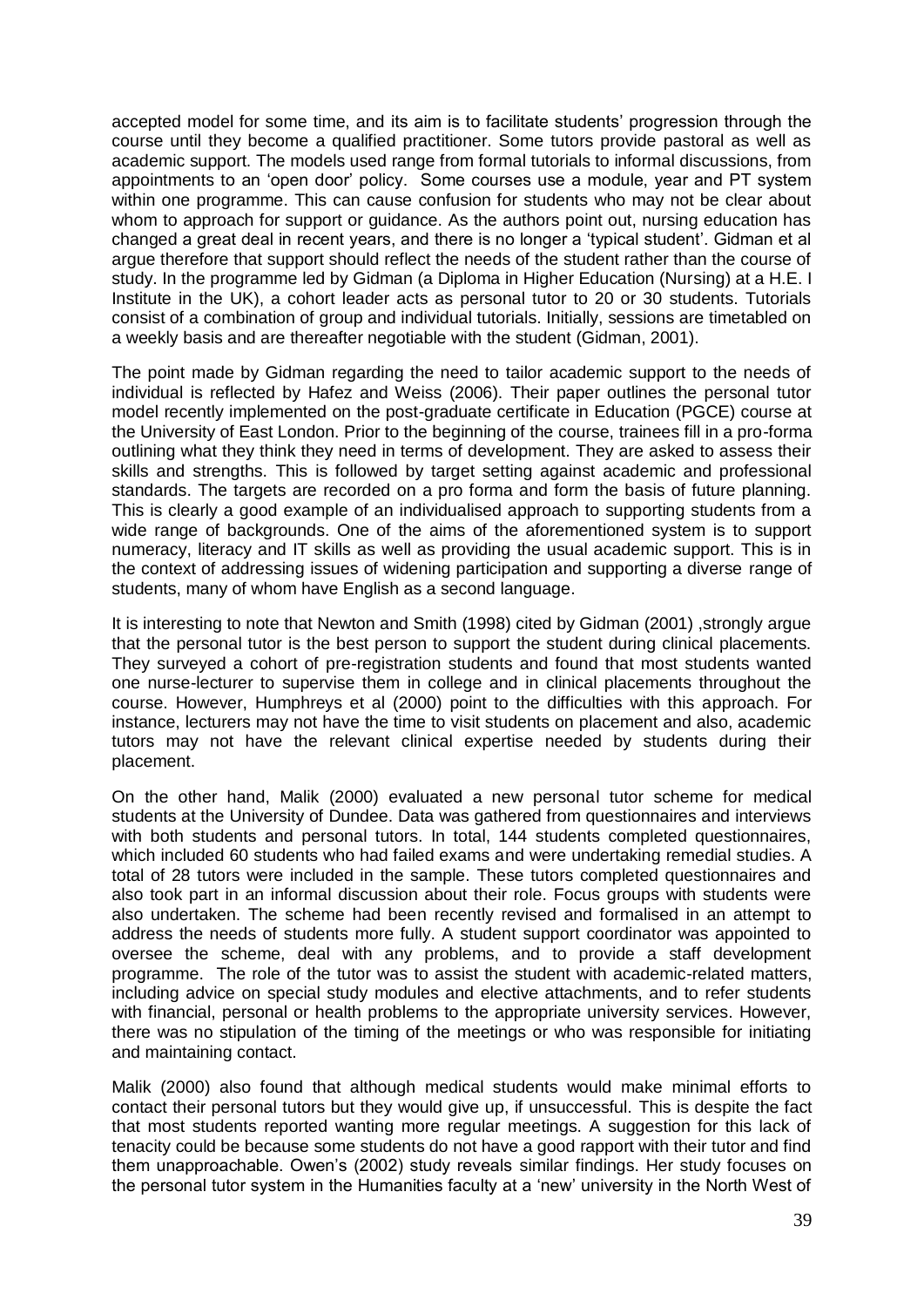England. It involved in depth interviews with students and staff and also focus groups and observation sessions at her institution as well as interviews with staff at four other HEIs in the North West of England. She found that the two aspects of the tutor support system most valued by students were the availability and the approachability of tutors. When asked what characteristics they value in a tutor most students replied that personal characteristics such as gender or age were not important but that "approachability" was paramount. Many students reported that they were very reluctant to approach tutors that they had not already met.

Findings from Malik's (2000) evaluative study further showed that students wanted more social contact with personal tutors. 68% (n=98) of the students studied expressed this view. Students were more likely to rate the scheme highly if they were involved in social activities, and gave it a low rating if they had no such involvement. Lastly, data indicated that there was wide variation in the timing and frequency of meetings.

Rhodes and Jinks (2005) undertook a small exploratory study within a UK University. This entailed collecting data through face to face interviews with ten nurse teachers who acted as personal tutors to pre-registration nurses. In order to include a range of experiences, interviewees included both male and female tutors, and both newly qualified and experienced tutors. Tutors were asked about their satisfaction with the role, and their views on personal students. Findings suggested that all interviewees saw their role as a mix of academic and pastoral. The pastoral aspect of the role was very varied; one tutor describing it as parental. The most frequently cited aspect of the role was support. On a word count of 152 transcribed pages, the word "support" was used 102 times. The word "monitor" was used 19 times. The authors suggest that this focus on support, rather than on monitoring or discipline, reflects the caring role of nurses. Personal tutors described the enjoyable aspects of the job as "*being able to be supportive"*, "*getting to know students well", and "developing a rapport"* with students.

However, some authors see the personal tutor"s role from a different perspective. Crotty (1993) asserts that assessment of the nurse student"s progress is the most important function of the role, and that students should be encouraged to take responsibility for monitoring their own progress. Gammon and Morgan-Samuel (2005) undertook a quantitative study to ascertain the effect of structured student tutorial support on student stress, self-esteem and coping. The intervention entailed giving structured tutor support to an experimental group of 25 students on the BSc (Hons) Nursing Studies Programme. This experimental group consisted of registered nurses aged between 25 and 55 who were in full time employment and were undertaking a part time BSc course. This group was then compared to a control group 25 students, who received the usual tutorial support provided on the BSc course. The support for control group consisted of an "open door" policy, where tutorial support was provided at the student"s request. Support tended therefore to be reactive rather than proactive. The experimental group were given tutorials on a fortnightly basis, lasting approx 45 minutes. They were also given the opportunity to see the tutor on an individual basis. While acknowledging some of the limitations of the research, such as the small sample size, the authors argue that the structured intervention did have a positive impact on student's self-esteem and assertiveness. They suggest that nurse educators have a role in providing information and structured tutorial support to students, and that they should be more proactive in doing this.

Gidman et al (2000) observe that some tutors favour an arrangement whereby they supervise a group of students, instead of, or in addition to the "one-to-one" model. It could be argued that this produces more cost effective supervision. They also suggest that students like to feel that they receive the same level of support as their peers, and may be perturbed if time spent with others is greater, or if some students are seen as favoured. There is support for this in a report by Richardson (1998) who cites anecdotal evidence that some nursing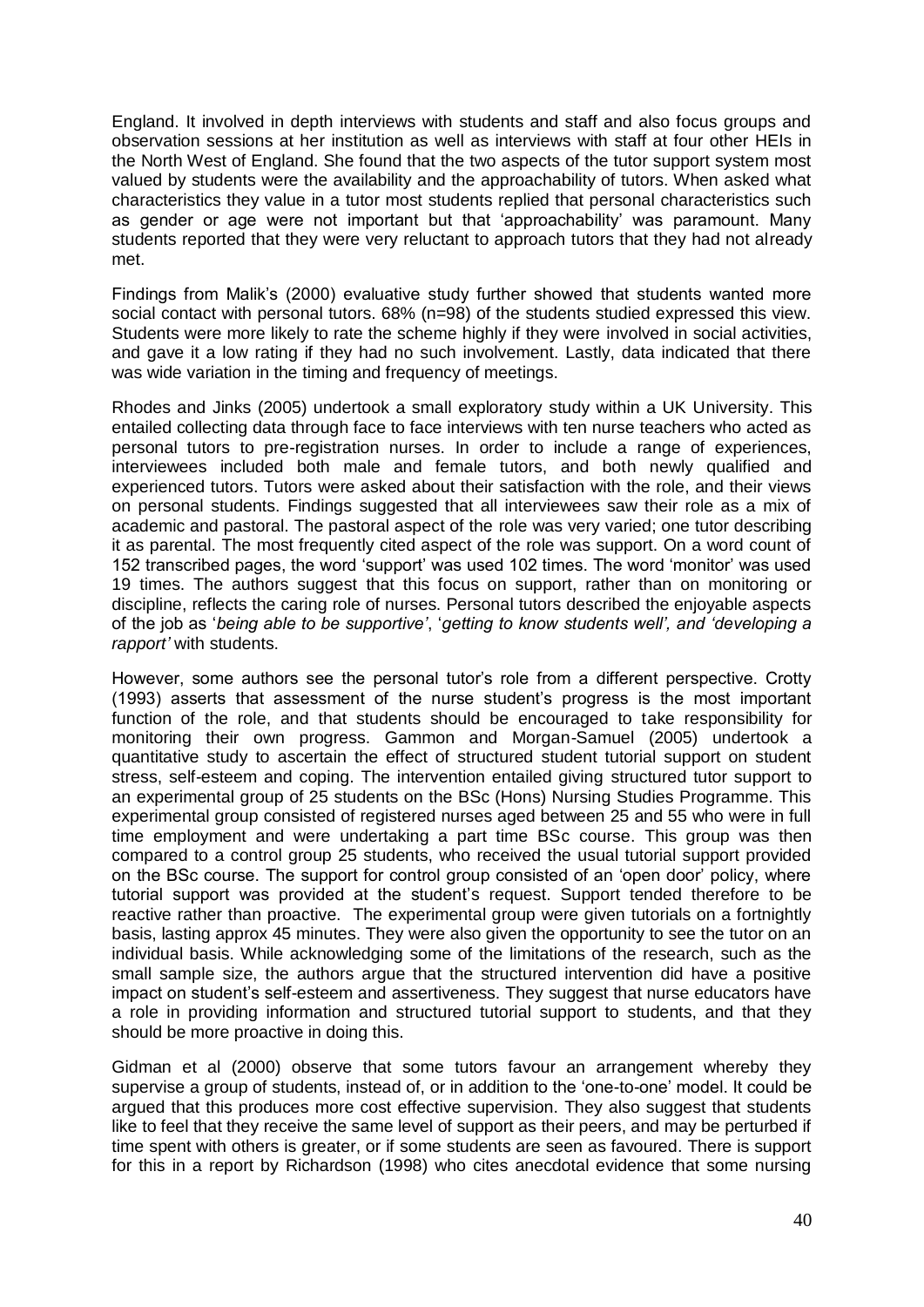students feel they are disadvantaged or get "varied deals" in terms of tutor support. The small group tutorial arrangement can therefore be used to help address this problem.

Owen (2002) outlines the "curriculum model" which has been used at the University of South Carolina for the past twenty years. The course, named "University 101", aims to introduce students to the university, to help them develop as learners, and to encourage them to function as a mutually supporting group. This approach places emphasis on the curriculum, and therefore aspects such as learning skills, information about the institution itself, and the allocation of a personal tutor are incorporated into an accredited course or module. Interestingly, the model is not formalised but instead is understood in terms of the norms and values of the university which are felt to be understood by all concerned.

In the scheme for PGCE students outlined by Hafez and Weiss (2006), there is a formal schedule of tutorials and placement visits throughout the term. There are also weekly timetabled slots where tutors are available for one to one, individual tutorials. Tutors are also available by phone, e mail, and individual meeting on demand. They also point to the fact that the personal tutor acts as a mediator between the trainee and the placement college and acts as arbiter if any conflict or problems occur. There is some similarity here with the healthcare field in that tutors provide support to students within the institution but also on placement. The students surveyed as part of the study reported that they particularly valued having a professional named tutor, having open access to tutors, and having a tutorial in the first two weeks of their course.

In order for tutor system to work, both tutor and tutee need to have an understanding of what the relationship is about and their roles within it. Some tutors favour learning contracts to address this issue. Neary (2002) recommends using learning contracts written jointly by tutor and student. Such learning contracts should specify how the student will learn, the time span involved, and criteria for measuring success. Based on her own experience of supervision, MacKinnon (2004), a law tutor, recommends encouraging the student to discuss their expectations of the process. She also suggests using a document which lists "expectations and responsibilities' for discussion and amendment. This helps both the student and the supervisor to clarify their roles. Her own experience suggests that students tend not to be proactive in initiating such a discussion.

#### **Scheduling academic support meetings**

The literature highlights wide variation in the way in which meetings with personal tutors are scheduled, and the way in which contact is initiated and sustained. Malik"s (2000) study demonstrates that despite the introduction of a more formal scheme, there was no stipulation as to how often tutors would meet with their students, and who should initiate meetings (including initial meetings). In practice, there was much variation regarding the nature of academic support, in terms of where, when, and how it took place. Whereas some students met with their personal tutors regularly, others had virtually no contact. Out of the 144 students studied, 82% (n=118) stated that they would like more frequent meetings. These findings suggest three categories of personal tutors with regard to the contacts they have with students: those who had attempted contact with students and could therefore not be held responsible if students failed to get in touch; those who placed the onus on the student to make contact and those who felt that they had no time at all to devote to the personal tutor role. Some respondents noted the importance of scheduling tutorial time for students. A tutor in Richardson"s (1998) study emphasised this aspect, because she recalled her student days where she was not given "protected time" during tutorials. She now makes sure that her students are given uninterrupted tutorial time.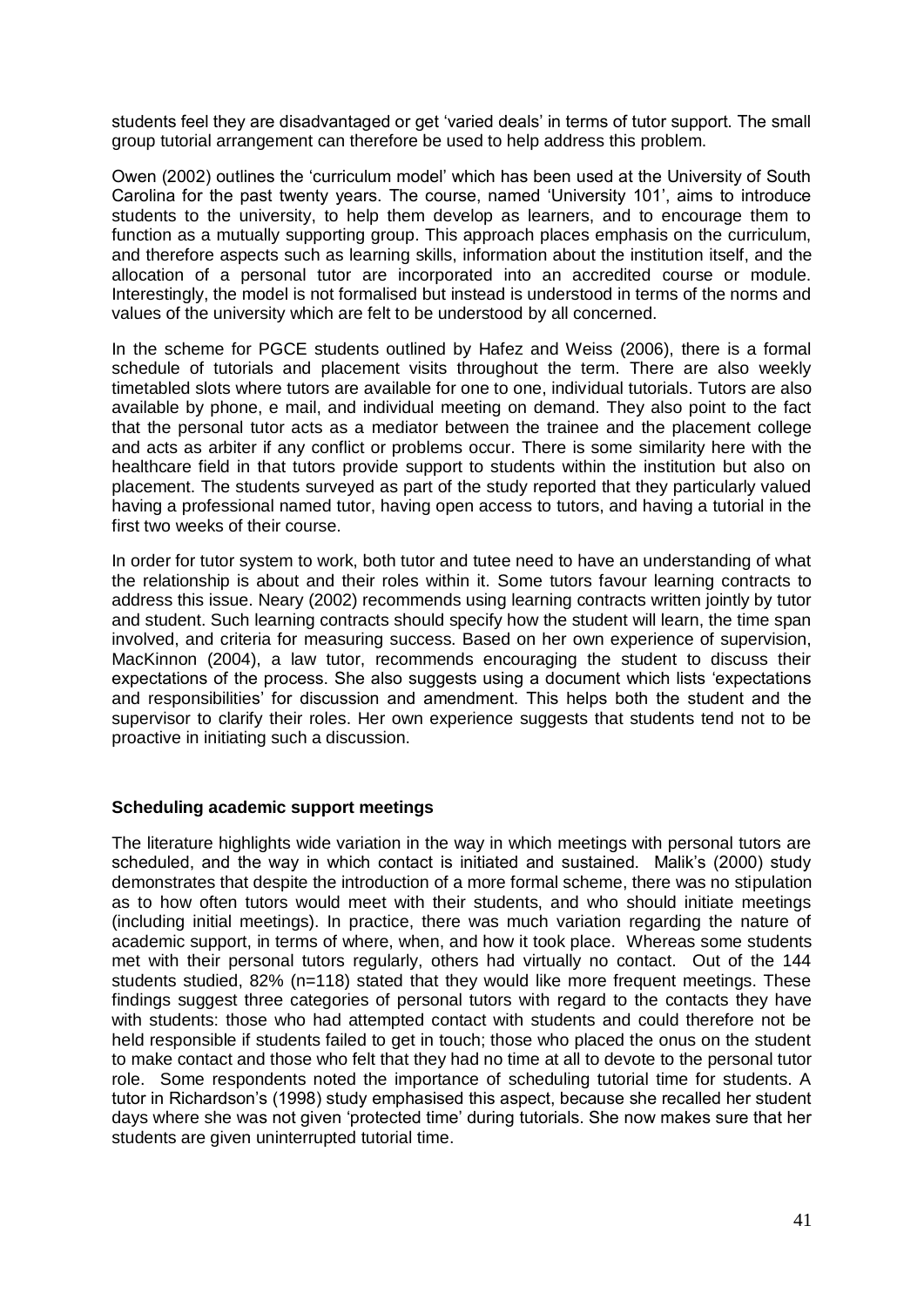Malik"s (2000) findings indicate that students were more likely to be satisfied with the scheme when meetings were regular and frequent. Students who did not actively seek out their tutors were more likely to report dissatisfaction with the scheme. He also uncovered significant results with regard to failing students. He reports that 50% (n=30) of failing students did not seek help from any source and of the remaining failing students who did seek help, only 18.2% (n=5) asked their personal tutor. Given that the main role of the personal tutor in this context was to help students with academic related problems, this is an indication of a discrepancy between a 'model' of support, as set out by the institution and the experience of students. However, as Price (2003) argues, students often find it extremely difficult to ask for help, worrying about exposing their vulnerability in front of tutors. This is also supported by Hoagberg et al (1999), who found that students were more comfortable in confiding in their peers.

Owen (2002) found that students would have liked a system whereby routine meetings with personal tutors are scheduled irrespective of any problems that arise. Nylund and Lindholm (1999) found similar attitudes among nursing students in their qualitative study of caring ethics in clinical supervision. The study is based on the analysis of narratives completed by 96 nursing students, whereby students were asked to describe their ideal supervisor. One of the aspects of supervision they valued was being able to meet with tutors when they were doing well, as well as when they were struggling or had made mistakes. They felt that this would give the confidence to take on new tasks. In this study, several students had welcomed being called in by tutors for sessions they had missed. Although tutors reported being reticent about approaching students in this way, because they were aware of privacy issues, students actually felt that such contact helped motivate them especially if they had become somewhat isolated.

#### **Time constraints**

Several authors (Nolan 1987, Phillips 1994, Gidman et al 2000) highlight the constraints that many personal tutors are subjected to. In recent years, an increase in the amount and level of academic work has led to extra demands of tutors roles. Payne et al (1991) found that nurse teachers had difficulty combining the roles that they now have responsibility for, and that this impacted on time spent with tutees. Tutors in Richardson"s (1998) study complain of being frustrated by spending a lot of time on monitoring students and on helping them interpret complex course guidelines. Gidman et al (2000) also note that although tutors are keen to encourage students to be more reflective in tutorial sessions, this activity presents another demand on tutor time. Over twenty years ago, Benner also (1984) cited by Richardson (1998), noted the problematic nature of such reflexivity in an environment in which the emphasis is on the 'twin dragons of turnover and technology'. Similarly, Rhodes and Jinks (2005) found that personal tutors reported time constraints as a problem when students came to them with stress.

Saarikoski at al (2005) compare the experiences of both UK and Finnish nurses and their views of the clinical supervisory relationship. A total of 558 students were surveyed in four nursing colleges in Finland and in two UK universities. One of their most salient findings was the amount of contact time with nurse teachers between the two countries. Their findings showed that Finnish students met with their nurse teacher an average of 3.9 times and UK students an average of 1.7 times. The amount of contact time was a significant factor in predicting a student"s satisfaction with the supervisory relationship. However, it could be argued here that the tutor-student ratio may have had an implication in the number of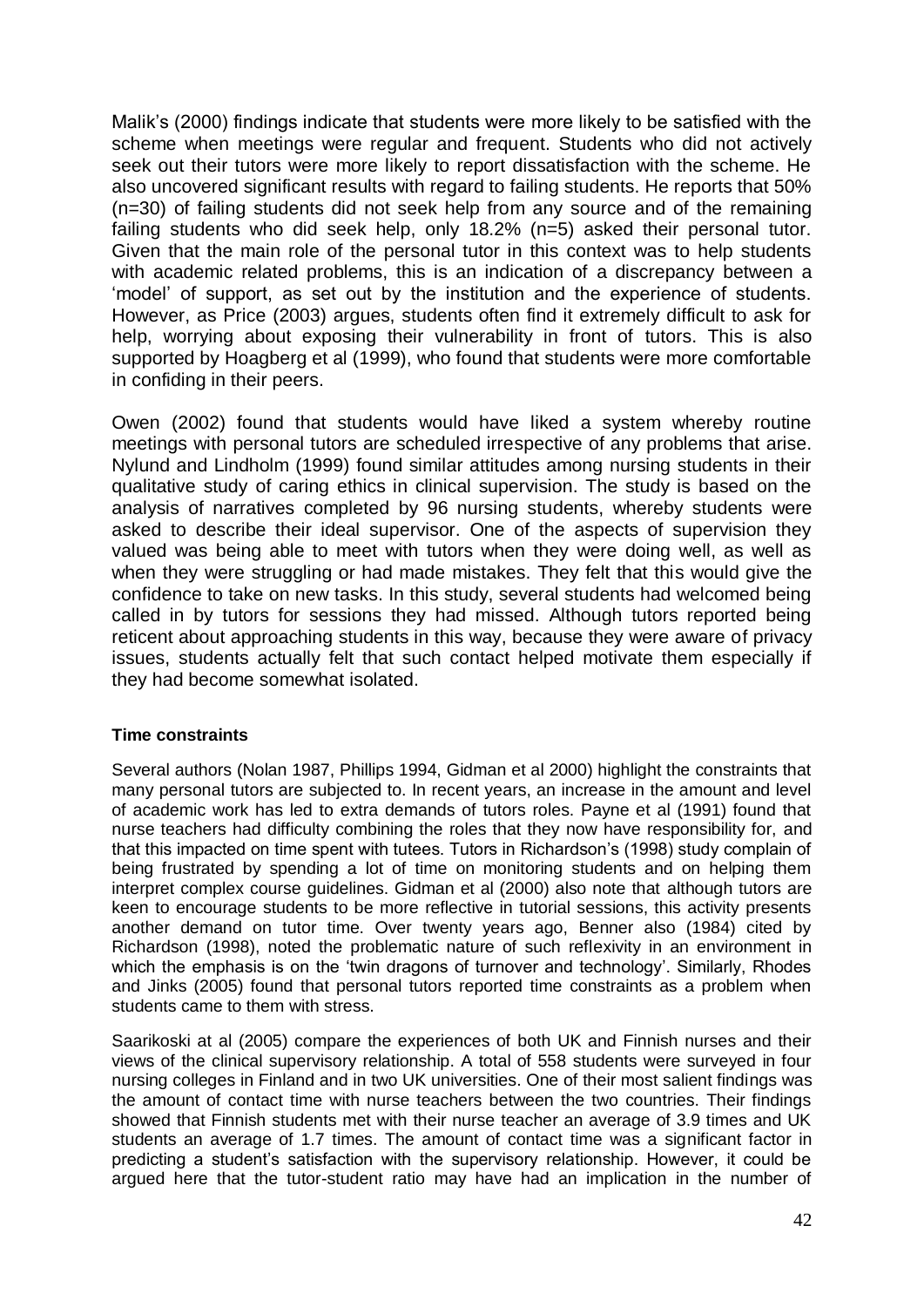contact times. Gidman et al"s (2000) review of the literature suggests that it is not unusual for personal tutors in nursing to have 20 students. In a small qualitative study consisting of in-depth interviews with five lecturers in healthcare, Litchfield (2001) found that four out of the five had over 15 students. The average number was twenty-two tutees.

However, taking a different perspective on tutoring, Morley (1994) links the issue of time dedicated to personal students, to gender and the pastoral role of female academics, arguing that:

"…*the iron cage of academia, adds that the heterosexist model of the nuclear family with its gender-specific roles and responsibilities appears to reproduce itself in the academic workplace. Women academics are sought out by students for pastoral care. This means that they have less time available than their male colleagues for developing their career-enhancing publications"* (p200).

#### **Pastoral support**

Gidman (2001) notes the problems with dropout rates for student nurses in recent years, citing findings from the UKCC"s (1999) report, which suggests that nursing programmes can be particularly stressful and nurse learners are perceived as unique in that they come from a practitioner based profession, which requires prior learning, but they also operate in an environment where performance is of the utmost importance (Price, 2003). The issue of performance during clinical placements is highlighted by Baldwin (1998) longitudinal four year study of nursing students in Scotland. Baldwin reported stress occurring as a result of trying to integrate the academic and clinical aspects of the course that students experience. Therefore, the need for pastoral support during clinical placements is fundamental.

The literature suggests that most personal tutors do offer pastoral support to students in need, but that if students have complex or serious needs, they will refer them to the appropriate university service, such as the counselling service. Litchfield (2001) found that all five of the personal tutors he interviewed stated they would try to help a student with personal concerns themselves initially, before referring the student to the university"s" counselling service. Findings from Rhodes and Jinks"s (2005) study also indicate that personal tutors saw pastoral support as a part of their role, acknowledging that nursing students are currently under a lot of stress. When students reported stress, tutors would help in a number of ways. For instance, by 'listening', 'persuading students to take time off' and if appropriate, referring students to Occupational Health, or the Counselling Service.

Hafez and Weiss, (2006) in their study of personal tutoring on a PGCE course found that the provision of personal support was seen as an informal, but important part of the personal tutor role. Tutors who have had a background in further education had incorporated personal support, into their roles and had based this support on Rogerian principles of empathy and acceptance. Gidman (2001) maintains that the pastoral role is often not clearly defined, and her review of the literature suggests that tutors tend to use their own judgement if students come to them for pastoral support. This does raise the issue, however, of whether personal tutors are expected to take on a counselling role. Hoad-Reddick and Potter (2003) analyse the role of counselling, in a dental school, within the personal tutor framework and suggest that tutorial staff should receive training to allow them to help students on a personal and academic level. However, tutors are not necessarily trained counsellors, and institutions should have an infrastructure, which allows for referral to student services, if necessary. The authors argue: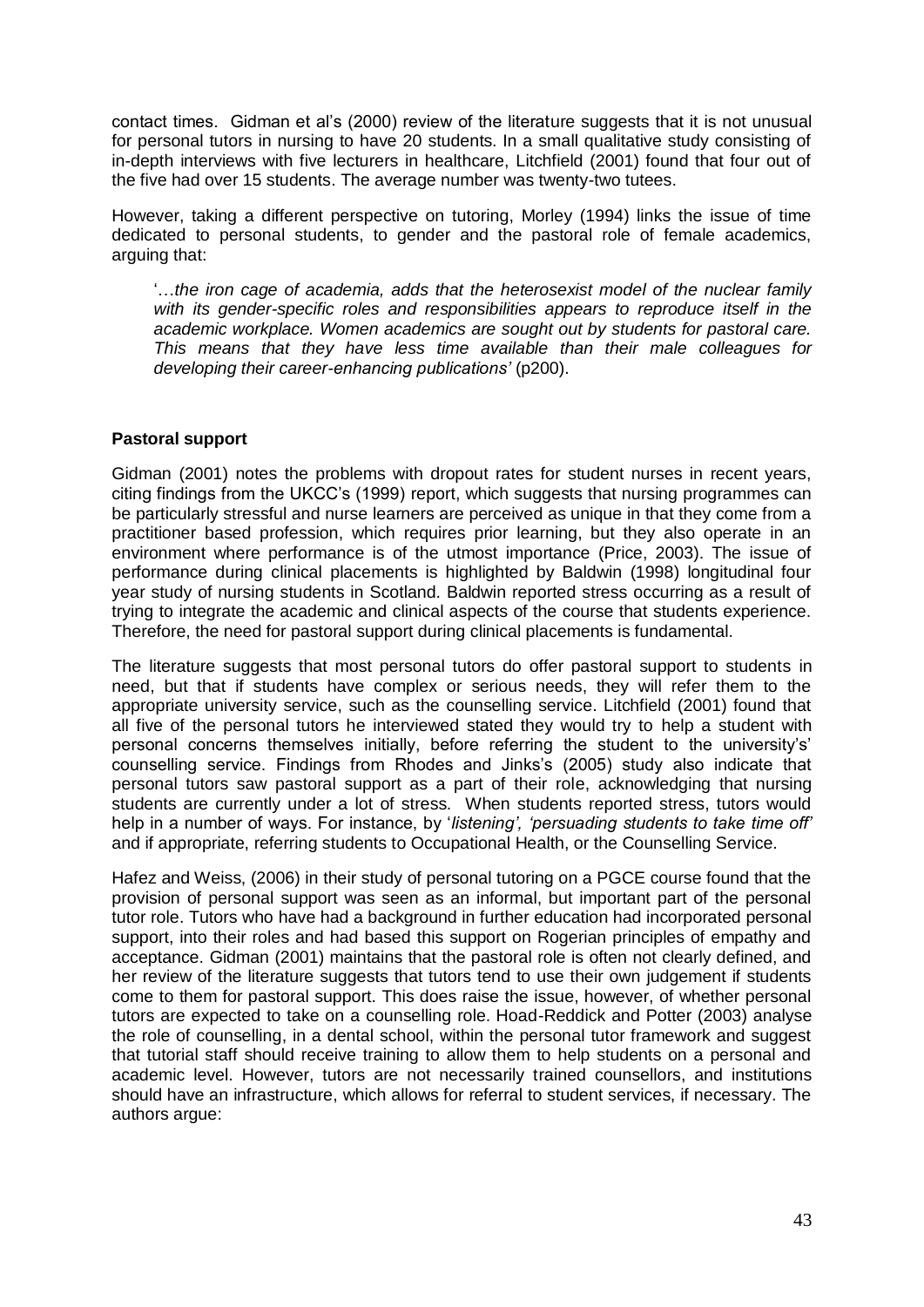*"Basic counselling and awareness are a valuable aid to the tutor"s role. Within this remit there is a need for awareness of when and how to refer to professional counselling"* (p104).

The authors outline the "Manchester Model", introduced at the University Dental Hospital in Manchester in 1995. In this model, a senior tutor for undergraduate studies was appointed to oversee an improved support system. This tutor has overall responsibility for the running of the support model, including training, advice, and support for tutors, and liaising with external agencies such as counselling, accommodation and finance. A close relationship developed between the senior tutor and the University Counselling Service. In addition to the usual personal tutor support, students could approach the senior tutor at any time for advice. It was made clear to students that all meetings with both the senior and personal tutor were confidential.

#### **The student as independent learner**

Due to changes in nursing in recent years, such as the extended role of the nurse, they increasingly need to maintain their professional development. One of the roles of personal tutor is therefore to help students develop independent learning skills and take responsibility for their own learning *(*Slevind and Lavery, 1991, Rolfe, 1993, Jinks 1997, Milligan, 1997). However, Gidman (2001) points out that a balance needs to be struck over the amount of direction that personal tutors should give students. Students can find it stressful if they feel they don"t have enough direction, especially at the beginning of a course (Nolan and Nolan, 1997). The model used in Gidman"s team involves personal tutors responding to the needs of each student group regarding the amount of guidance they give.

Some authors however believe that students should gradually be encouraged by their tutors to become independent learners (Holligan, 2005). He argues that good supervisors have a role in fostering autonomy, but that it can take time to encourage this approach in students because there is still a tendency for them to be deferential to academics. Gammon (2005) proposes that academic support should have the aim of developing students as autonomous learners. This can help students become more assertive. Personal tutors therefore have a role in providing information and structured tutorial support to students, and they should be proactive in doing this.

In Rhodes and Jinks"s (2005) study, which sought the views of personal tutors about the attributes of a "good" student, tutors described such students as those who got involved in discussion, debate, and argument. They felt that this engagement by students made the tutorial more of a two-way process, and they favoured students who were independent learners. Whereas, MacKinnon"s (2004) model of academic supervision within law, refers to the supervision process as a "*fiduciary*" relationship. Rather than being paternalistic, she argues that this approach facilitates scholarly independence and encourages student autonomy.

#### "*A student who plays an active role in the process and decision-making will have avoided the academic dependency fostered by paternalism"* (p404)

This reflects Holligan"s (2005) views about the tutor-student relationship and the tendency for students to rely too much on academic expertise. He believes that these deferential attitudes are caused by residual, "old" discourses of academia. Reflective learning is used as a strategy by some tutors to help students develop this aspect of their learning and Charnock (1993) sees this as an important aspect of the role.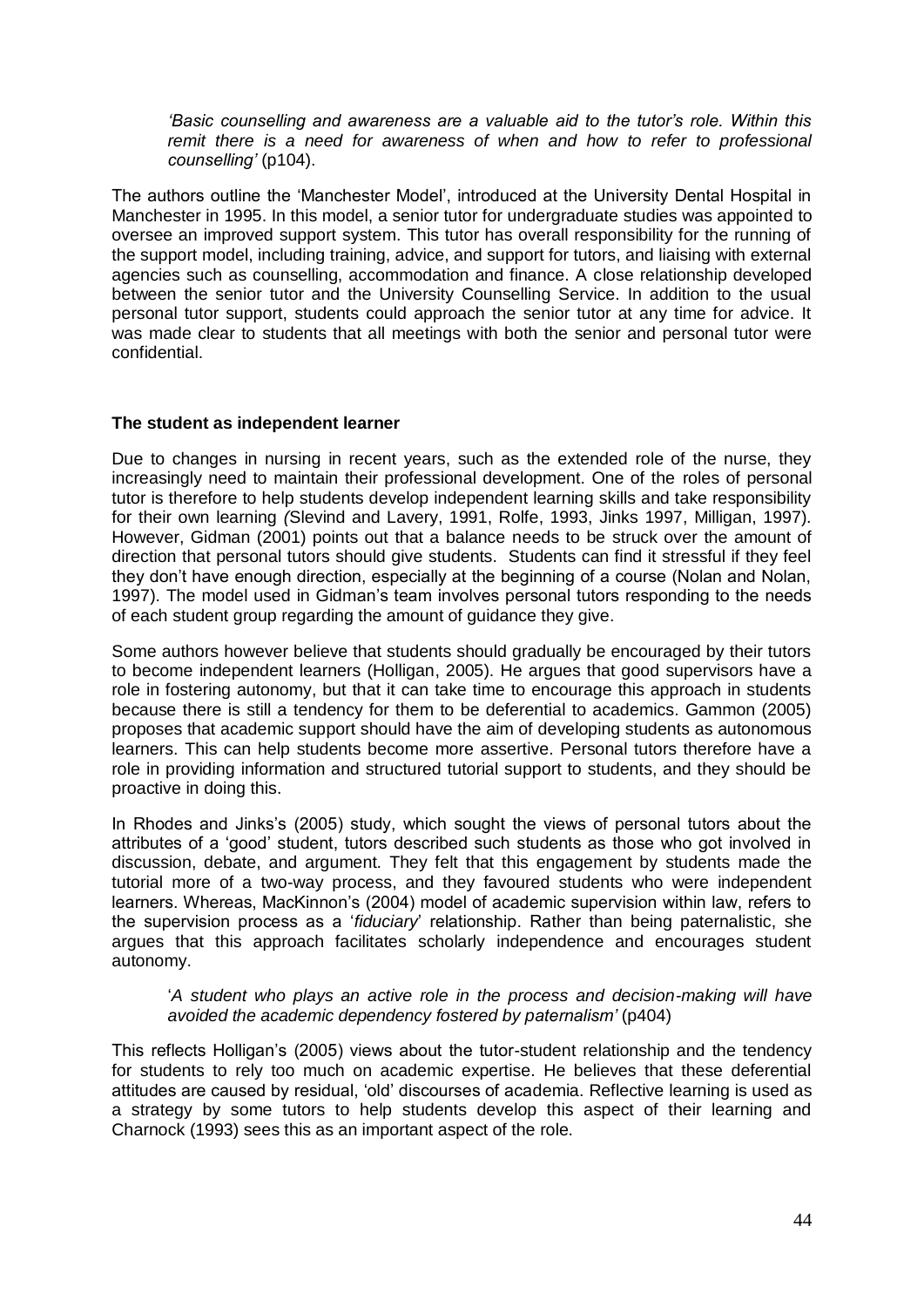#### **Tutor role conflicts**

Conflicts and problems can arise because of uncertainty over what the personal tutor and/or the academic tutor role entails. This is illustrated by Richardson (1998) who found that tutors and students both placed a variety of interpretations on the role. One example of this is that students complained that tutors were not "up to date". By this, students meant that the personal tutor was not aware of what stage in the course they were, or what assignments they were currently undertaking. However, tutors thought that being up to date academically and/or clinically was more important than knowing the more specific details of the student"s programme of study.

Other issues relate to aspects of the role which tutors are uncomfortable with. The personal tutors in Rhodes and Jinks"s (2005) study reported a dislike for the monitoring or disciplinary aspect of their roles. More than half the interviewees felt a conflict between supporting students with personal problems, and challenging them about taking too much time off for such problems. Gidman (2001) also found that the monitoring tutor role can be potentially problematic due to the conflict between this role and the developmental aspect. Many personal tutors have to verify assignment submission, and this could be seen by students as a policing role. Similarly, Neary (1997) notes that a mentor (in a personal tutor capacity) can become a friend and that this causes potential conflict if part of the mentor"s role is to give an objective opinion on performance. She argues, therefore that two separate people should perform the role of assessor and that of mentorship. Gidman et al (2000) raise the issue of the potential for subjectivity when a tutor marks their own student"s assignments, in that tutors want their students to succeed. Lewis (1998) believes that personal tutors may be tempted to make sure that all their own students successfully pass the course.

The issue of confidentiality also requires consideration. Rhodes and Jinks (2005) found in their study that some of the students raised concerns within tutorial sessions, about other students, including concerns about their fellow students' competence to practice. In these cases, tutors had to remind students that they would have to take action on anything that jeopardised patient care. Tutors reported that students were usually shocked by this, being unaware of the protocol involved. This illustrates the need for clarity from the outset about each party"s expectations of the role.

Some authors indicate the possibility of the support relationship that may be negative, which at times may involve harassment (Lee, 1998). Lee"s generic account of graduate supervision raises the point that new students are assigned a supervisor, rather than being offered a choice. However, though there may not be an alternative in smaller academic departments. This means that students do not have the opportunity to consider whether or not they are comfortable working with a particular individual. In graduate supervision, as with healthcare education, the relationship can last up to three years. Hockey (1995) argues that supervisors should be trained how to manage the pastoral dimension of supervision and that as part of this training, there should also be a consideration of cross gender supervision and the potential for sexual harassment in close work relationships.

Lastly, given that the personal tutor role can be a stressful one, there is the issue of support for those undertaking the role. Easton and Van Laar (1995) argue that tutors may feel stressed themselves as a result of supporting students in distress. Recent changes in healthcare education have meant that the nurse-lecturer finds it more difficult to deal with the conflicting demands of teaching, research and clinical practice. Cahill (1997) argues that this causes dissatisfaction among staff. Carlisle at al (1996) see the nurse-lecturer role as very demanding and recommend a multi-disciplinary approach, involving other student services such as counsellors. As the pastoral role is the least clearly defined, personal tutors should be helped and prepared for this aspect of their work. There can be particular difficulties when tutors are expected to adopt a counselling role.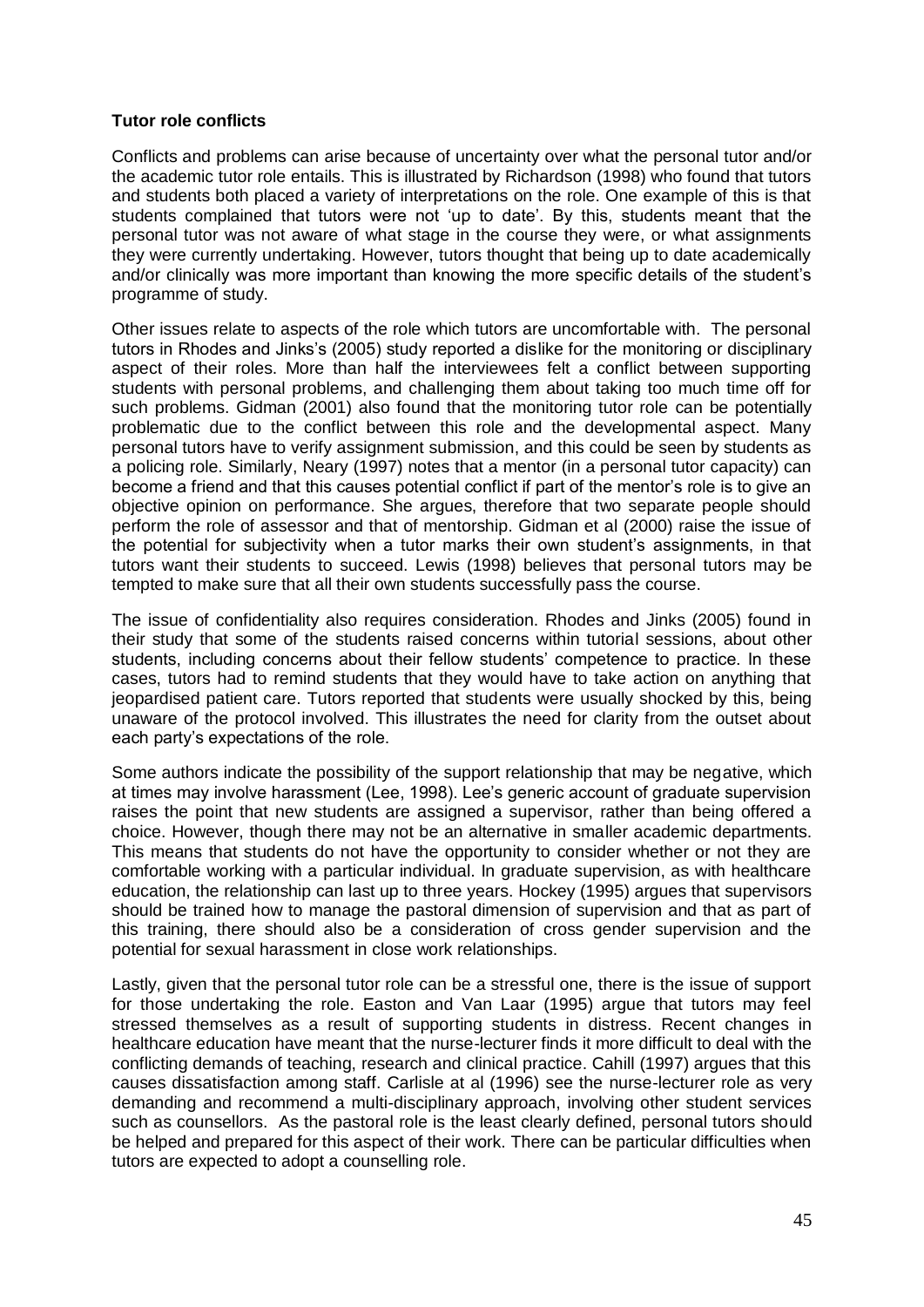#### **References**

Baldwin, P J. (1998) *Nurse"s training, work, health, and welfare. A longitudinal study*, Edinburgh, The Scottish Office

Benner, P. (1994) *From Novice to Expert*. Excellence and Power in Clinical Nursing Practice, Addison Wesley, Menlo Park, California

Best, R, Ribbens, P, Jarvis, C & Oddy, I (1980) *Interpretations: teacher"s views of pastoral care.* In Best, R et al (eds.) Perspectives on Pastoral Care, Heinemann Educational, London

Carlisle, C et al (1996) *The changes in the role of the nurse teacher following the formation of links with higher education*, Journal of Advanced Nursing, 24, 762-770

Crotty, M. (1993) *The emerging role of the British nurse teacher in Project 2000 Programmes: a Delphi Survey,* Journal of Advanced Nursing, 18, 150-157

Gammon, J and Morgan-Samuel, H (2005) *A study to ascertain the effect of structured student tutorial support on student stress, self-esteem and coping*, Nurse Education in Practice, 5, 161-171

Gidman, J. (2001) *The role of the personal tutor: a literature review*, Nurse Education Today, 21 (359-365)

Gidman, J et al (2000) *The role of the personal tutor in the academic context,* Nurse Education Today, 20, 401-407

Hafez, R and Weiss, N (2006) *Personal tutoring to develop professionalism in trainee teachers; a case study from the University of East London"s PGCE (PCET) course*, The Higher Education Academy, August (downloaded 12/04/07)

Hoad-Reddick, G and Potter, S (2003) *The integration of counselling with tutorial support for dental students*, International Journal of Health Promotion and Education, Vol.41 (4), 101- 107

Hoagberg, et al (1999) in Price, B (2003) *Academic voices and the challenges of tutoring*, Nurse Education Today, Vol.23, 628-637

Holligan, C (2005) *Fact and fiction: a case history of doctoral supervision,* Educational Research, Vol.47 (3) 267-278

Hughes, S (2004) *The mentoring role of the personal tutor in the "Fitness for practice" curriculum: an all Wales approach*, Nurse Education in Practice, Vol. 4, 271-278

Humphreys, A et al (2000) *The nature and purpose of the role of the nurse* 

Litchfield, J (2001) *Supporting nursing students who fail: a review of lecturers" practice*, Nurse Education in practice, 1 142-148

MacKinnon, J (2004) *Academic Supervision: seeking metaphors and models for quality*, Journal of Further and Higher Education, 28(4) 395-405

Malik, S (2000) *Students, tutors and relationships: the ingredients of a successful student support scheme*, Medical Education, 34, 635-641

Newton and Smith (1998) *Practice placement Supervision of Project 2000 students: the role of the personal tutor*, Nurse Education Today, 18 (6) 496-50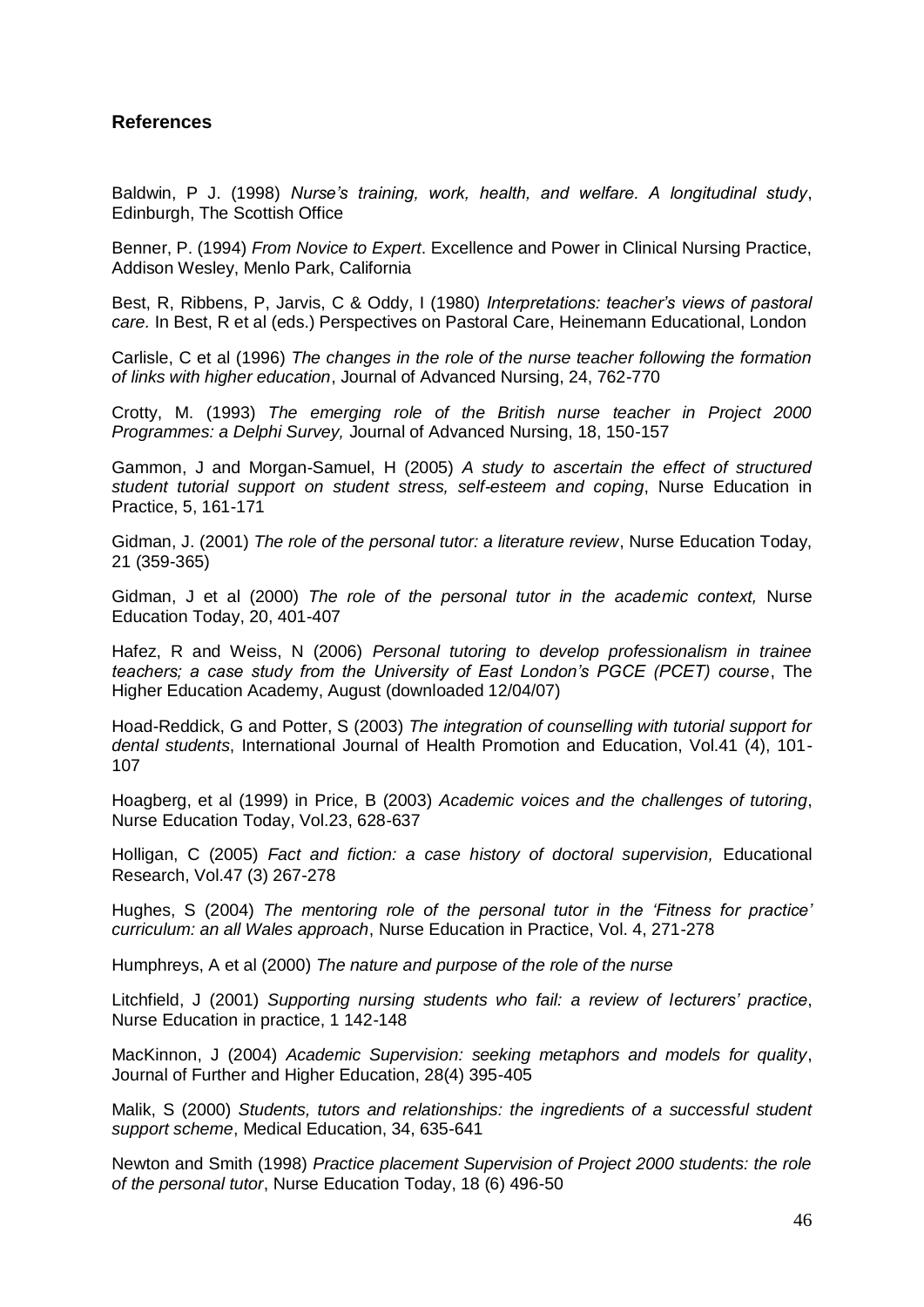Nolan, R (1987) *Nurse teachers at work*. Unpublished PhD thesis, University of Wales College of Cardiff

Nylund, L and Lindholm, L (1999) *The Importance of Ethics in the Clinical Supervision of Nursing Students*, Nursing Ethics, 6, 4

Owen, M (2002) *"Sometimes you feel you"re in Niche Time": the Personal Tutor System, a Case Study*, Active Learning in Higher Education. 3, 7

Payne, S et al (1991) *Nurse teachers in Project 2000. The experience of planning and initial implementation. Nursing Evaluation of Demonstration Schemes in Pre-Registration Nurse Education (Project 2000), Interim paper no.3*, NFER

Phillips, R (1994) Providing student support systems in Project 2000 nurse education programmes – the personal tutor role of nurse teachers. *Nurse Education Today,* 14, 216-  $222$ 

Price, B (2003) Academic voices and the challenges of tutoring. *Nurse Education Today,* 23, 628-637

Rhodes, S and Jinks, A (2005) Personal tutors" views of their role with pre-registration nursing students: An exploratory study. *Nurse Education Today,* 25, 390-397

Richardson (1998) The role of personal tutor in nurse education: towards an understanding of practice in a college of nursing and midwifery at a particular point in time. *Journal of Advanced Nursing*, 27, 614-621

Saarikoski, M, Leino- Kilpi, H and Warne, T (2005) Clinical learning environment and supervision: testing a research instrument in an international comparative study. *Nurse Education Today*, 22, 340-349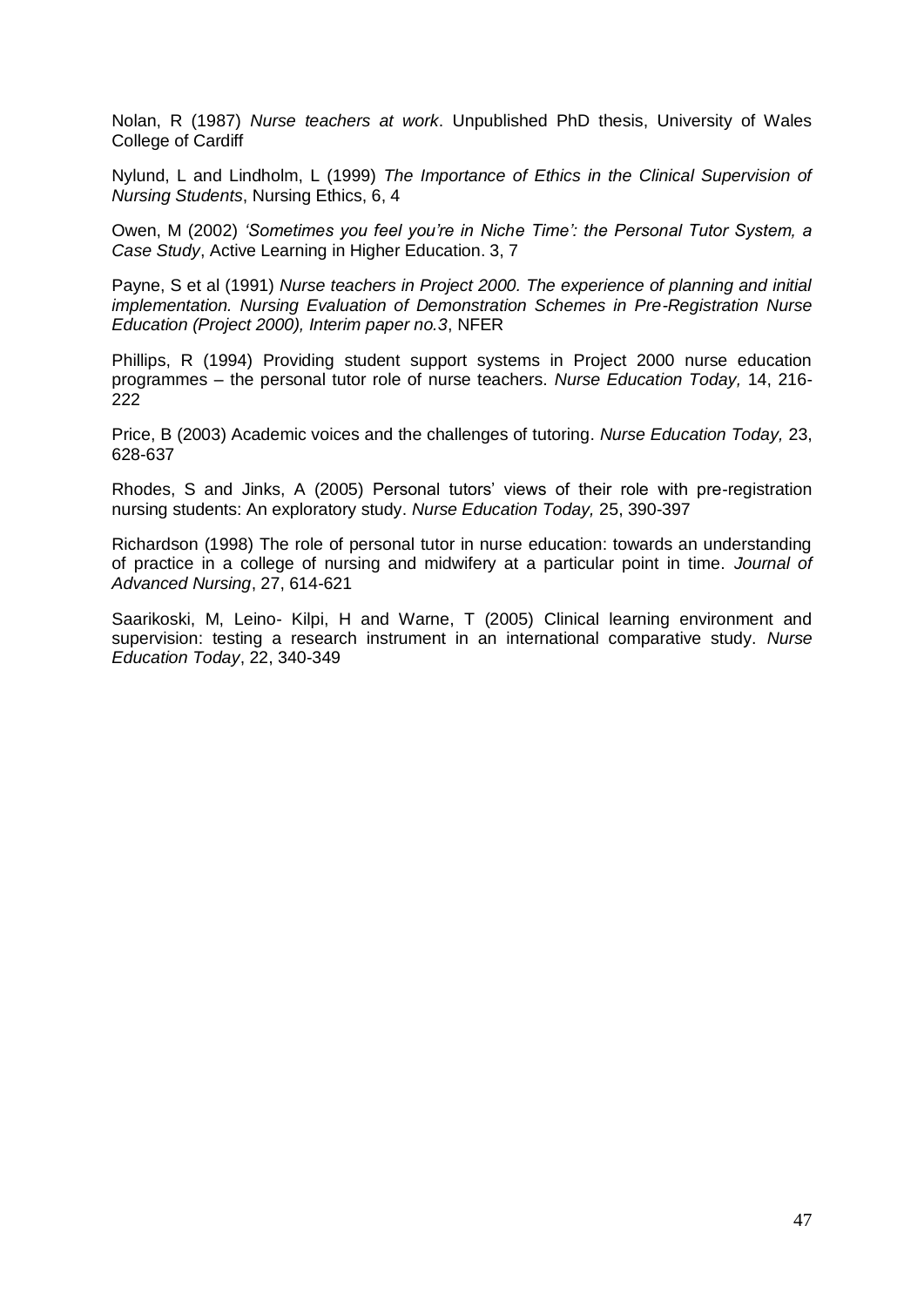# **Appendix 2**

#### **Staff and Students questionnaires**

**Name:** Academic Staff Survey Questionnaire **Description:** Academic Tutor Support Models within the Faculty

Please select by ticking appropriate responses to the following questions and/or briefly write down your answers in the spaces provided. **For some of the questions, you may have to tick more than one relevant answer.**

#### **Q1. Are you from the School of**:

- (i) Midwifery
- (ii) Nursing
- (iii) Physiotherapy
- (iv) Radiography
- (v) Social Work

#### **Q2. Gender**

- (i) Male
- (ii) Female

#### **Q3. Your academic status**

- (i) Module Leader
- (ii) Programme Leader
- (iii) Course Director
- (iv) Other, academic status (Please specify)....

#### *Q4. Is there an "Academic Tutor Support' (ATS) system within your school? Yes / No*

 *If Yes, …ignore Q5 to Q8*

 *If No, …ignore ALL questions, except Q5, 6, 7, 8, 24 and 25* 

**Q5.** Name any **'Other Tutor Support' (OTS)** that you are aware of, within your school, (Please tick all that apply)

- (i) Personal tutor support
- (ii) Pastoral tutor support
- (iii) Study skills tutor support
- (iv) Other tutor support (Please specify)....

**Q6**. Have you ever offered any of the OTS, you"ve selected in Q5, to students?

Yes /No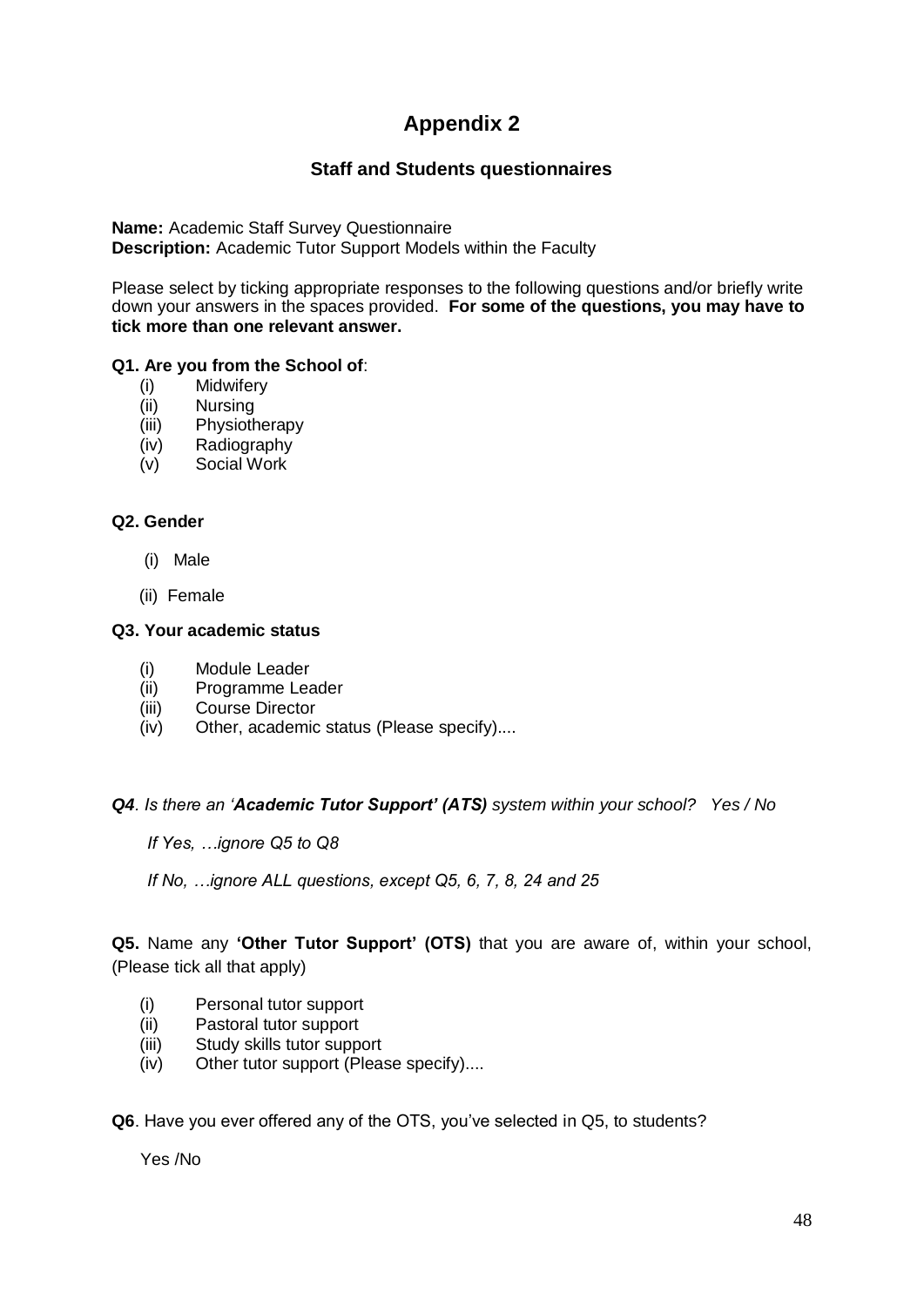If No … ignore ALL questions except Q24 & Q25

- **Q7.** Which one/s of the following OTS, have you ever offered? (Tick all that apply)
	- (i) Personal tutor support
	- (ii) Pastoral tutor support
	- (iii) Study skills tutor support
	- (iv) Other tutor support (Please specify)...

**Q8**. How would you describe the OTS/s you selected in Q7? Include also, how you organised it/them, when?

**Q9.** Have you ever offered ATS to students? Yes / No

If No … ignore Q10 to Q15

**Q10.** How many times per semester have you offered ATS, in the last 12 months?

- (i) None … ignore Q11 to Q15
- (ii) 1-2
- (iii) 3-4
- (iv) more than 4 times

**Q11.** How did your students find out about the ATS you offered?

**Q12**. At what stage of the course did you provide academic tutor support?

**Q13.** What were your reasons for offering ATS to students? (Tick all that apply)

- (i) For students to get a better grade with an assignment
- (ii) Students were unsure of the requirements of an assignment
- (iii) To deal with students" personal life problems
- (iv) To deal with students" personal academic problems
- (v) To address students" professional clinical requirements
- (vi) To comply to module requirement
- (vii) To comply to the course requirements
- (viii) Other reason (Please specify)....

**Q14.** Did ATS meet the students' needs at the time?

- (i) Yes
- (ii) No
- (iii) To some extent
- (iv) Unsure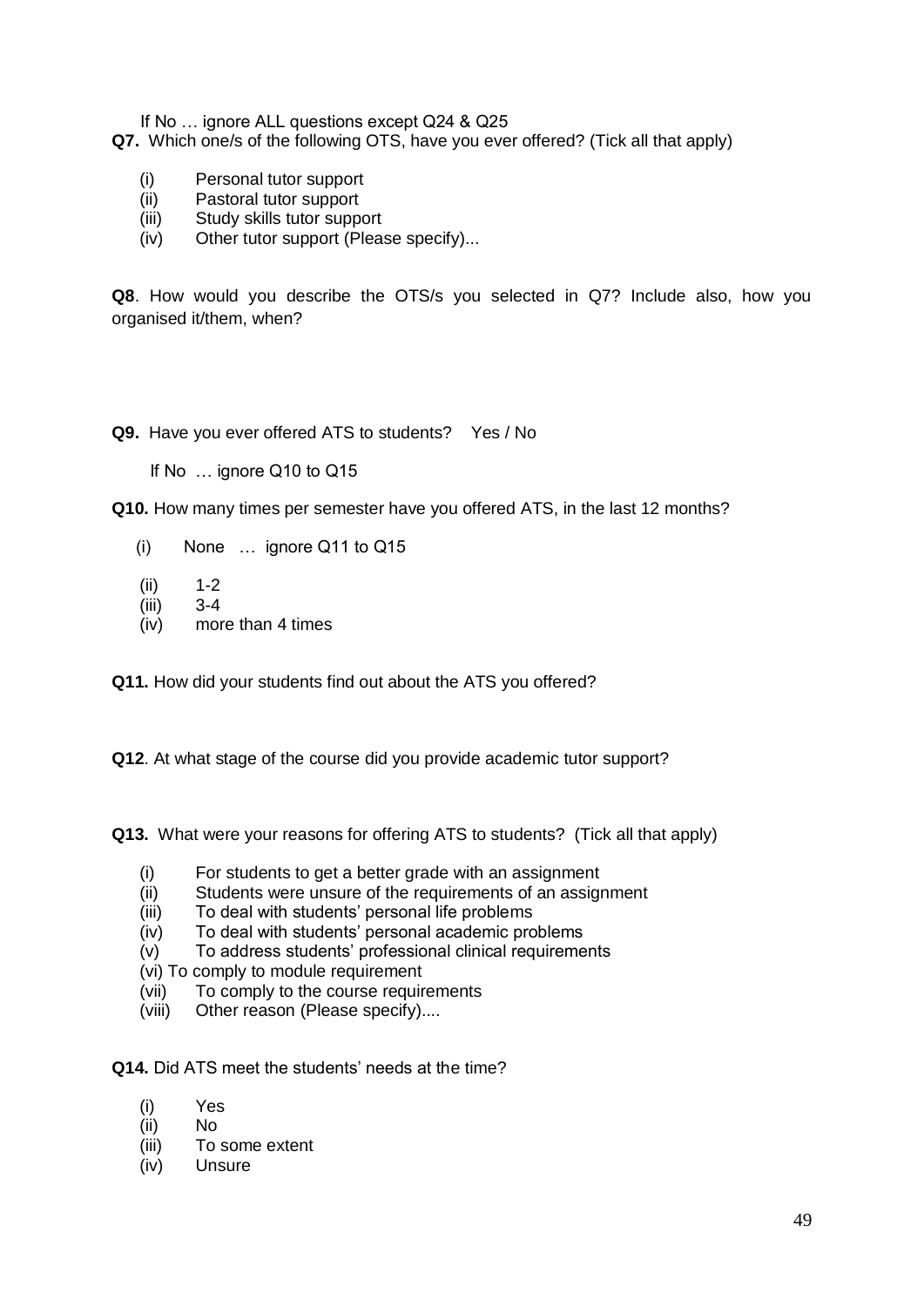**Q15.** Do you **normally** give the same amount of academic support to all the students?

Yes / No

**Q16.** Who **normally** provides ATS, within your school?

- (i) Module Leader
- (ii) Programme Leader
- (iii) Course Director
- (iv) Year Leader
- (v) Personal Tutor
- (vi) Named Academic Supervisor
- (vii) Specifically appointed tutor
- (viii) Other academic staff (Plase specify)....
- **Q17.** When is ATS undertaken? (Tick all that apply)
	- (i) Weekly
	- (ii) Fortnightly
	- (iii) Monthly
	- (iv) Throughout a specific module
	- (v) Throughout a specific year
	- (vi) Throughout the course
	- (vii) Specified weeks before an assignment
	- (viii) On an ad hoc basis if & when necessary
	- (ix) At students" requests
	- (x) At tutors" requests
	- (xi) Other times (Please specify).......

**Q18.** How is ATS organised? (Tick all that apply)

- (ii) Timetabled tutorials
- (iii) Drop-in session at specific times
- (iv) Open door system with no specific times
- (v) Self-referral
- (vi) Pre-booked appointment system
- (vii) Put name on tutor"s list on notice board/office door
- (viii) By negotiation with a tutor
- (ix) Through a learning contract
- (x) Other (Please specify)....

**Q19.** How is ATS undertaken? (Tick all that apply)

- (i) On a 1:1 basis
- (ii) Small group informal discussion
- (iii) Large group informal discussion
- (iv) Small group formal tutorial
- (v) Large group formal tutorial
- (vi) On-line discussion board
- (vii) Other (Please specify)....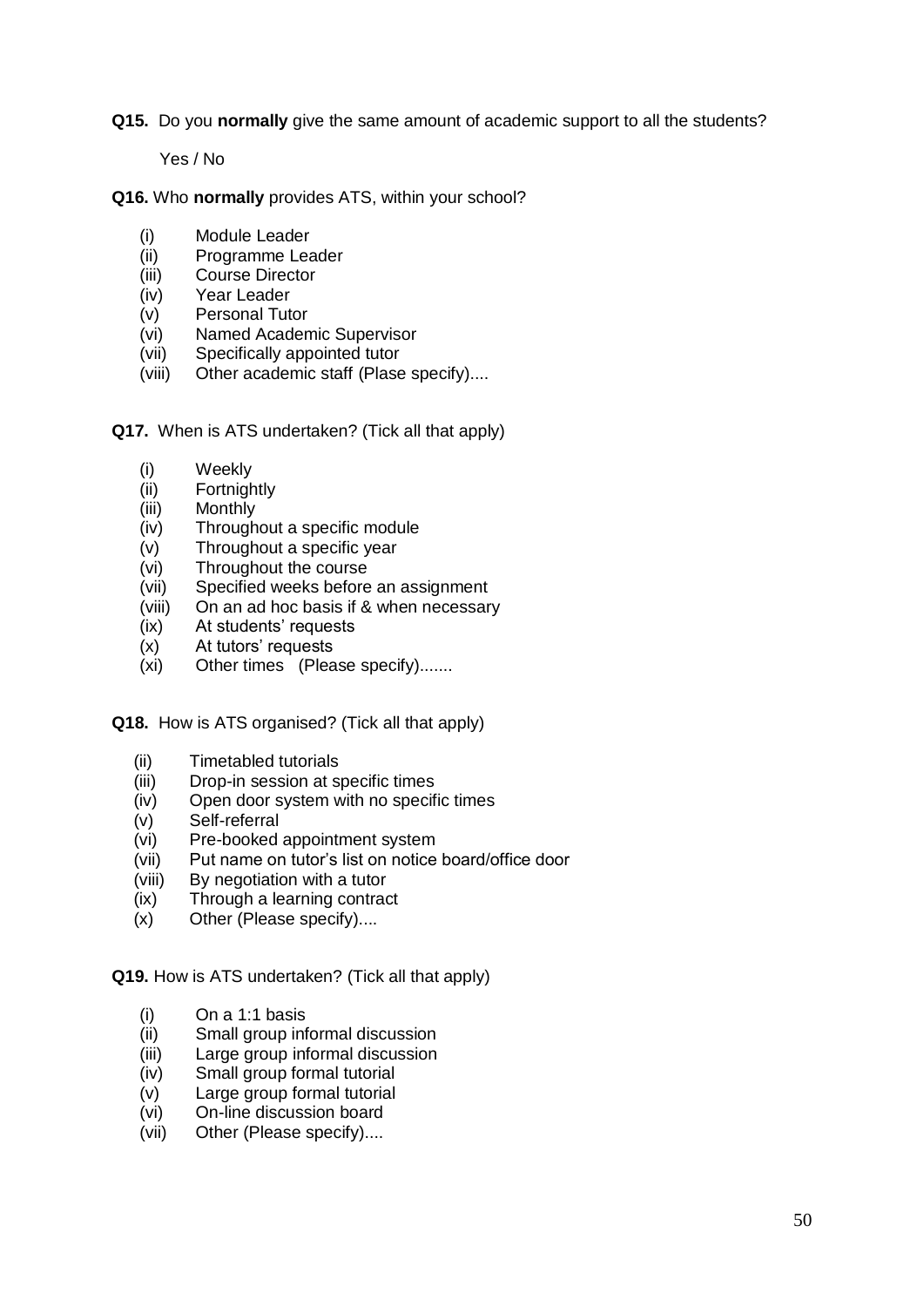**Q20.** Where does ATS take place? (Tick all that apply)

- (i) In a pre-booked classroom
- (ii) Lecturers" office
- (iii) In class, at the beginning/end of a lesson/lecture
- (iv) On-line
- (v) On clinical placement
- (vi) Interview/seminar room
- (vii) Other venue (Please specify)....

**Q21.** Of the ATS system you have experienced, would you describe it as…

- (i) Student-led?
- (ii) Tutor-led?
- (iii) Combination of both?

**Q22.** What, would you say, is the **main** purpose of ATS? For:

- (i) Personal requirements
- (ii) Professional/clinical requirements
- (iii) Academic requirements
- (iv) Educational (teaching/learning needs) requirements
- (v) Other requirements (Please specify)....

**Q23.** Do you have a choice over the type of ATS you offer your students? Yes / No

**Q24.** State and describe the type of ATS system you would implement, if you were given the opportunity to do so.

*Q25. If you had answered "Other" in previous question/s, you may wish to specify them here.* Should you also have any further comments to make about ATS and/or OTS, please do not hesitate to write them down here

Thank you for taking the time to complete this questionnaire.

**ATS/Staff/e-Quest/Feb07**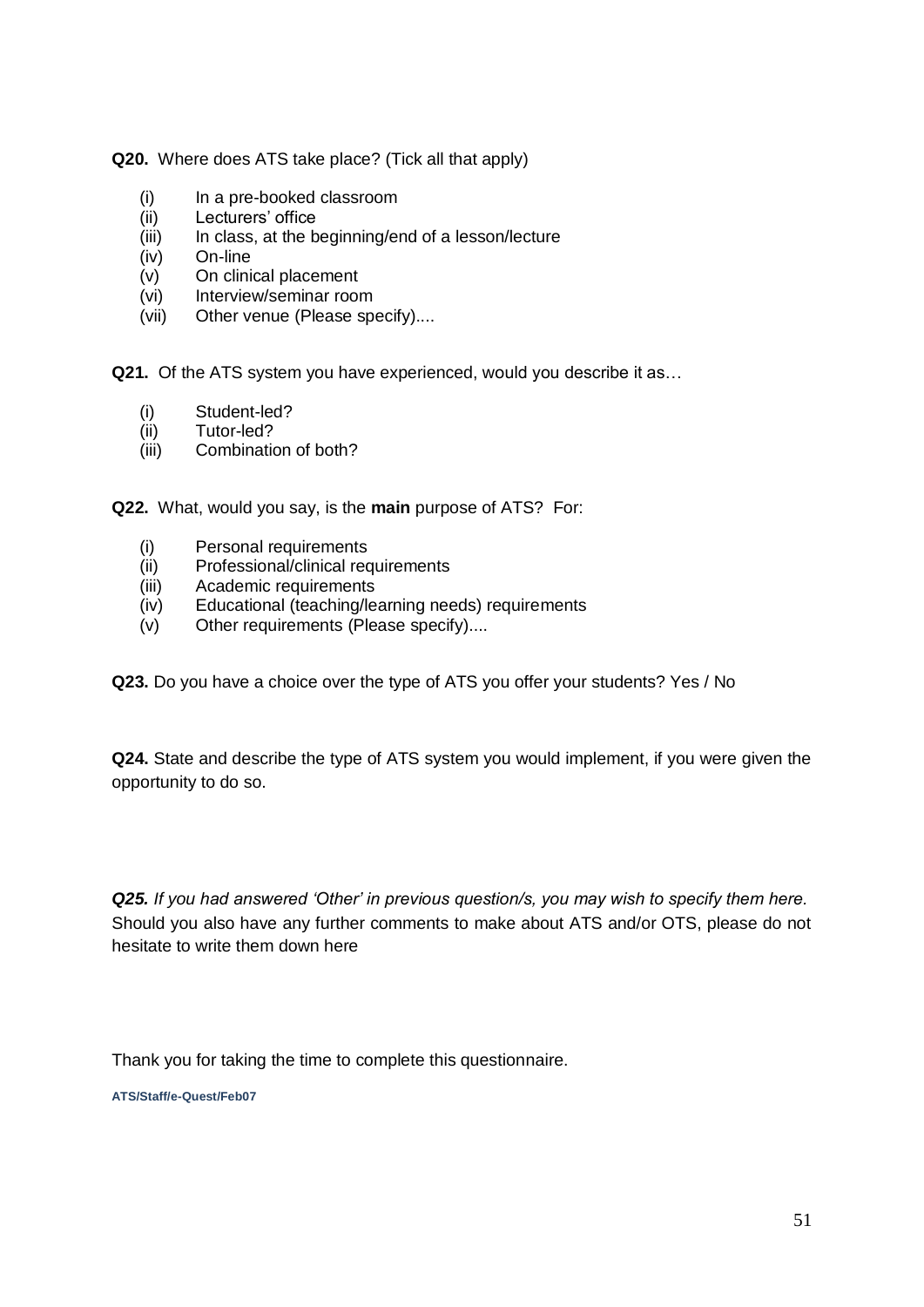**Name:** Student Survey Questionnaire **Description:** Academic Tutor Support Models within the Faculty

Please select by ticking or putting an X next to appropriate responses to the following questions and/or briefly write down your answers in the spaces provided**. For some of the questions you may have to tick more than one relevant answer.**

- Q1. Are you from the school of:
	- (i) Midwifery<br>(ii) Nursing
	- Nursing
	- (iii) Physiotherapy
	- (iv) Radiography
	- (v) Social Work

Q2. In which academic year are you?

- (i) Year 1
- (ii) Year 2
- (iii) Year 3
- (iv) Year 4

### Q3. Gender

- (i) Male
- (ii) Female

*Q4. Is there an 'Academic Tutor Support' (ATS) system within your school? Yes / No* 

 *If Yes, ignore Q5 to Q8*

 *If No, ignore ALL questions except Q5, Q6, Q7, Q8, Q24, Q25 and Q26* 

#### **Q5.** Name any "**Other Tutor Support' (OTS)** that you are aware of within your school. (Tick all that apply)

- (i) Personal tutor support
- (ii) Pastoral tutor support
- (iii) Study skills tutor support
- (iv) Other tutor support (Please specify)....
- **Q6**. Have you ever sought any of the OTS you"ve selected in Q5? Yes / No

If No, ignore ALL questions except Q24, Q25 and Q26

**Q7.** Which one/s of the following OTS have you ever sought? (Tick all that apply)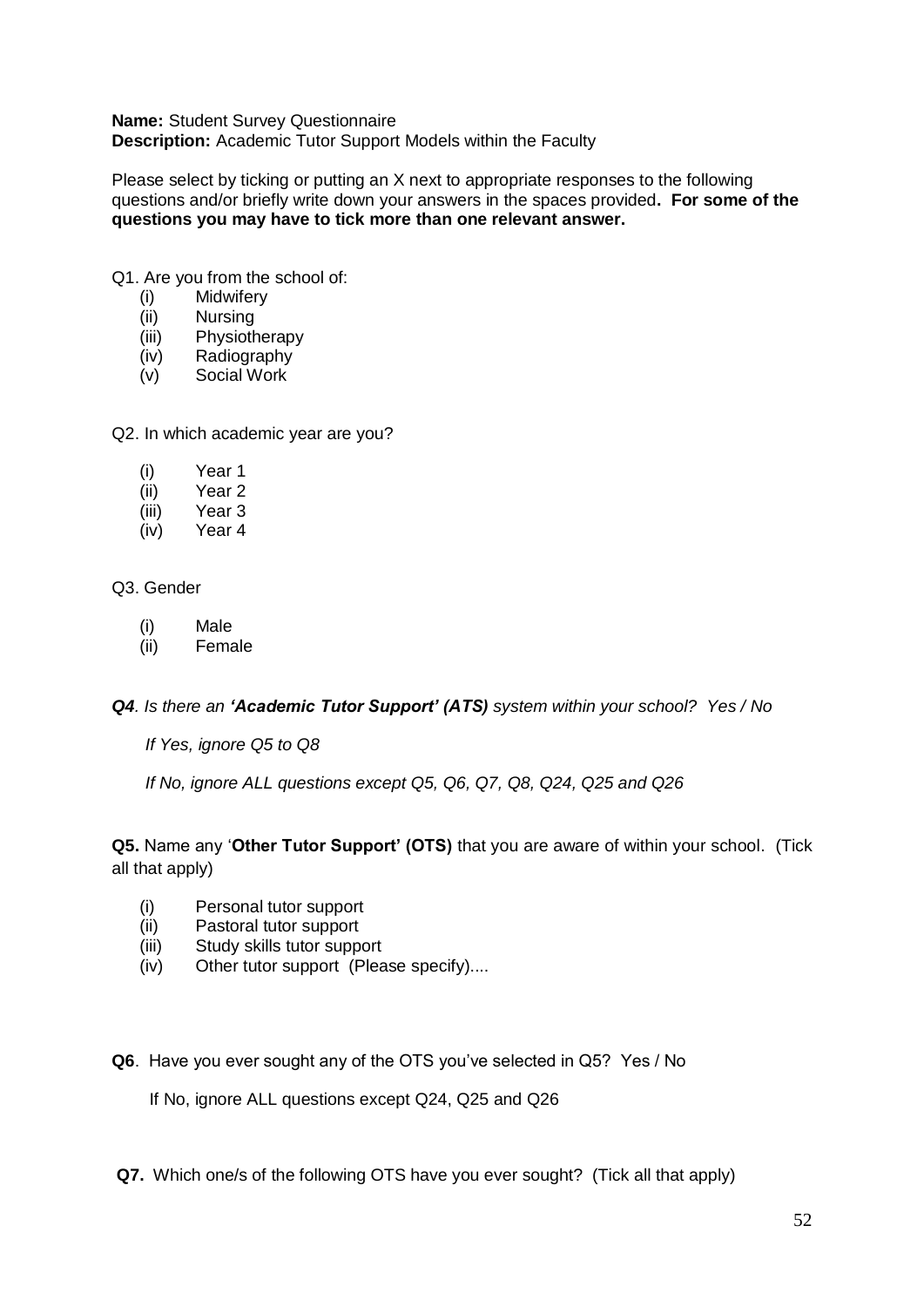- (i) Personal tutor support
- (ii) Pastoral tutor support
- (iii) Study skills tutor support
- (iv) Other tutor support (Please specify)....

**Q8.** How would you describe the OTS/s you selected in Q7? Include also, how you found out about it/them, when and by whom?

#### **Q9.** Have you ever sought ATS? Yes / No

- If No .... ignore Q10 to Q15
- **Q10.** How many times per semester did you seek ATS, in the last 12 months?
	- (i) None ... ignore Q11 to Q15<br>(ii)  $1-2$
	- $1 2$
	- (iii) 3-4
	- (iv) more than 4 times
- **Q11**. How did you find out about ATS?
- **Q12.** At what stage of the course were you told about ATS?
- **Q13.** What were your reasons for seeking ATS? (Tick all that apply)
	- (i) To get a better grade with an assignment
	- (ii) Unsure of requirements of an assignment
	- (iii) Personal life problems
	- (iv) Personal academic problems
	- (v) Professional clinical requirements
	- (vi) Advised by lecturers
	- (vii) Other reason (Please specify)....
- **Q14.** Did ATS meet your needs at the time?
	- (i) Yes
	- (ii) No
	- (iii) To some extent
	- (iv) Unsure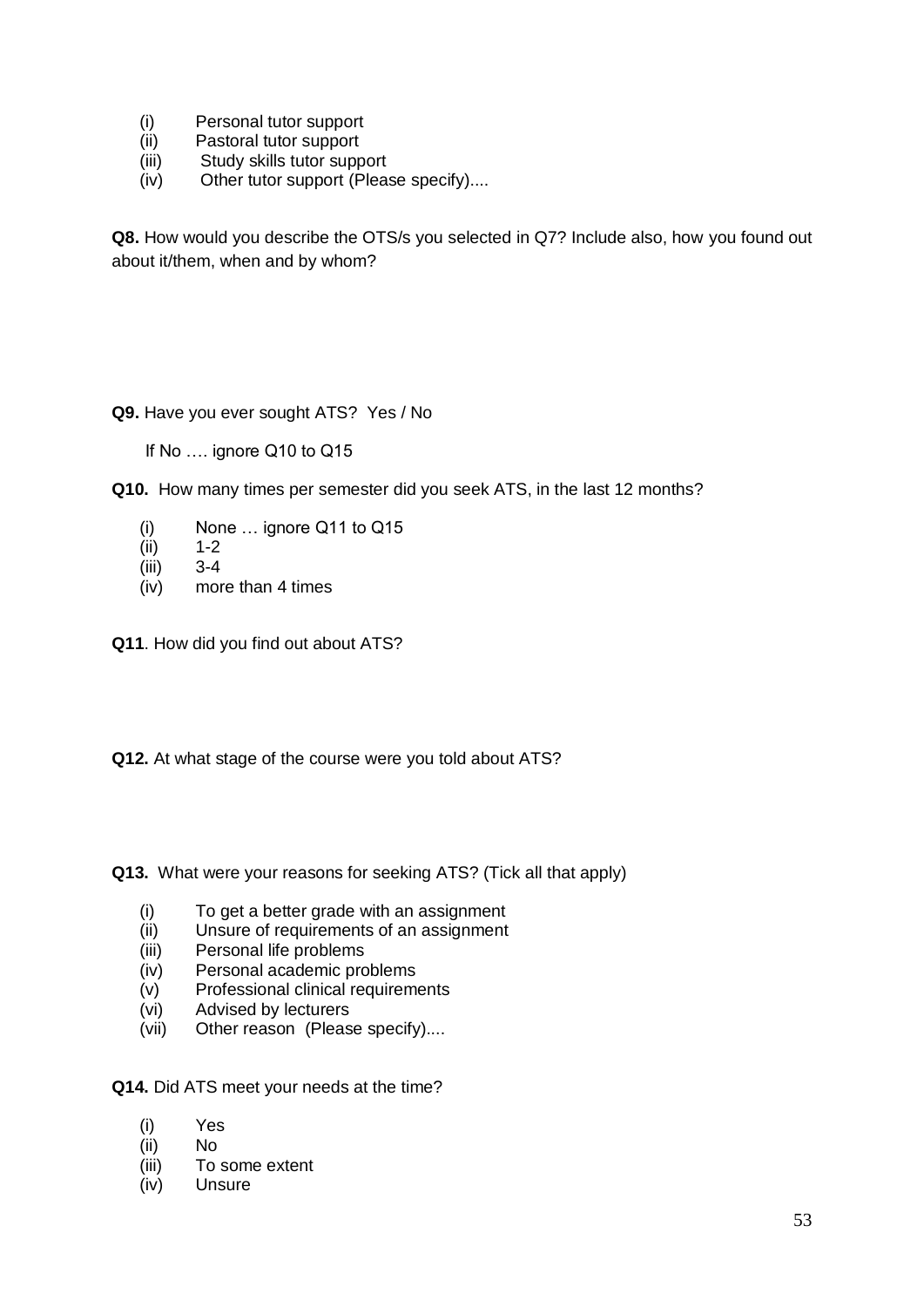**Q15.** Did you feel you had the same amount of support as your peers? Y/N

If No…….. **why not**?

- **Q16.** Who **normally** provides ATS?
	- (i) Module Leader
	- (ii) Course Leader
	- (iii) Year Leader
	- (iv) Personal Tutor
	- (v) Named Academic Supervisor
	- (vi) Specifically appointed tutor
	- (vii) Other students/peers
	- (viii) Other academic staff
- **Q17.** When is ATS **usually** undertaken? (Tick all that apply)
	- (i) Weekly
	- (ii) Fortnightly
	- (iii) Monthly
	- (iv) Throughout a specific module
	- (v) Throughout a specific year
	- (vi) Throughout the course
	- (vii) Specified weeks before an assignment
	- (viii) On an ad hoc basis if & when necessary
	- (ix) At students' requests
	- (x) At tutors" requests
	- (xi) Other times (Please specify)....

**Q18.** How is ATS organised? (Tick all that apply)

- I. Timetabled tutorials
- II. Drop-in session at specific times
- III. Open door system with no specific times
- IV. Self-referral
- V. Pre-booked appointment system
- VI. Put name on tutor"s list on notice board/office door
- VII. By negotiation with tutor
- VIII. Through a learning contract
- IX. Other (Please specify)....

**Q19.** How is ATS undertaken? (Tick all that apply)

- (i) On a 1:1 basis
- (ii) Small group informal discussion
- (iii) Large group informal discussion
- (iv) Small group formal tutorial
- (v) Large group formal tutorial
- (vi) On-line discussion board
- (vii) Other (Please specify)....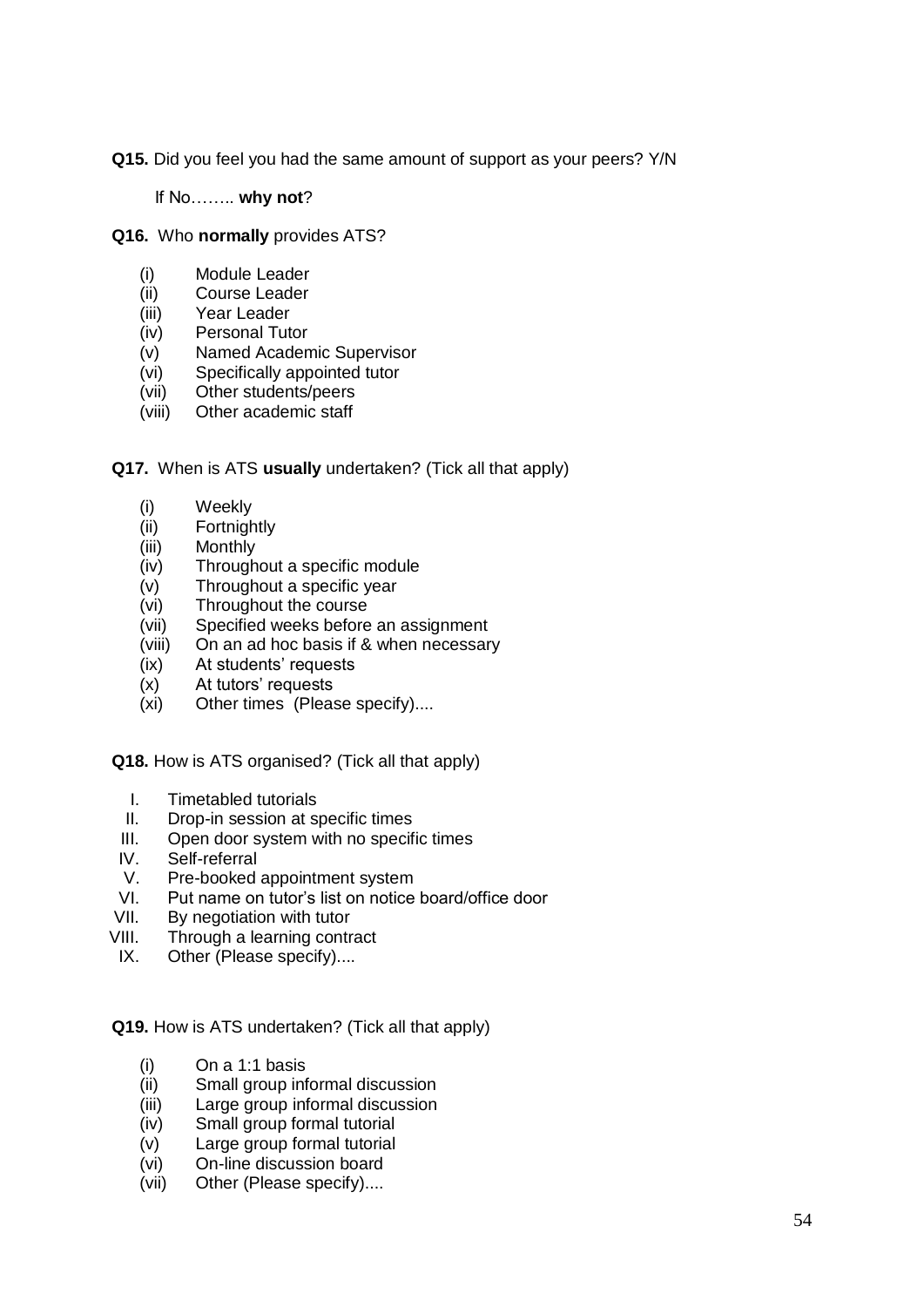**Q20.** Where does ATS take place? (Tick all that apply)

- (i) In a pre-booked classroom
- (ii) Lecturers" office
- (iii) In class, at the beginning/end of a lesson/lecture
- (iv) On-line
- (v) On clinical placement
- (vi) Interview/seminar room
- (vii) Other venue (Please specify)....

**Q21.** Of the ATS system you have experienced, would you describe it as:

- (i) Student-led?
- (ii) Tutor-led?
- (iii) Combination of both?

**Q22.** What, would you say, is the **main** purpose of ATS? For:

- (i) Personal requirements
- (ii) Professional/clinical requirements
- (iii) Academic requirements
- (iv) Educational (teaching/learning needs) requirements
- (v) Other requirements (Please specify)....

**Q23.** Do you have a choice over what type of tutor support you receive? Yes / No

**Q24.** State and describe the type of ATS system you would implement, if you were given the opportunity to do so.

#### Q25.

If you had answered "Other" in previous question/s, you may wish to specify them here.

Should you also have any further comments to make about ATS and/or OTS, please do not hesitate to write them down here.

**Q26.** Would you be interested in taking part in a focus group interview about academic tutor support within the Faculty?

If Yes …. Please write your email address here

Thank you for taking the time to complete this questionnaire

**ATS/Stud/e-Quest/Feb07**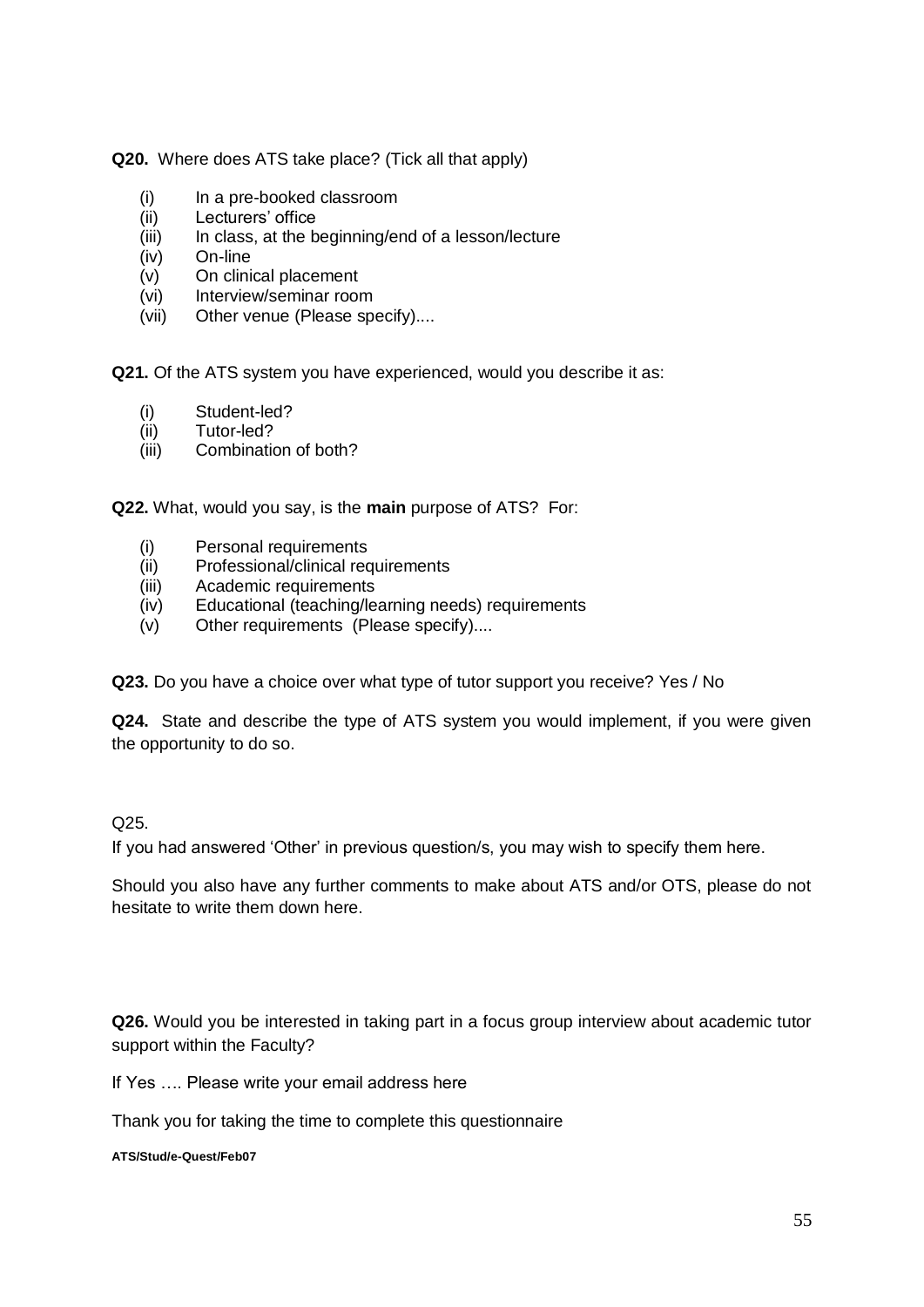#### **APPENDIX 3 – INTERVIEW GUIDE & PROBES**

| Section A: Demographic info |
|-----------------------------|
| <b>School/Specialty:</b>    |
| Course:                     |
| Year of study:              |
| Gender:                     |

#### **Section B: Academic Tutor support**

1) Ask to describe academic tutor support (ATS) system available to students at present.

• Prompt: personal experience

2) How found out about support mentioned.

3) What stage in the course ATS is provided.

4) What form it takes:

• Prompt: 1:1, group etc

5) ATS venue and timings

• Prompt: accessibility

#### **Section D: Further info**

6) Ask whether received same level of support as peers.

 $\bullet$  Prompt: in what way...

7) Ask whether ATS met needs at the time.

• Prompt: in what way...

8) Ask about the main purpose of ATS.

Elicit views from student"s experience.

9) Student"s perception of an "ideal" academic tutor support model.

10) Other comments about issues raised during interview.

• Prompt: recommendations: lessons that can be learnt from experiences of ATS etc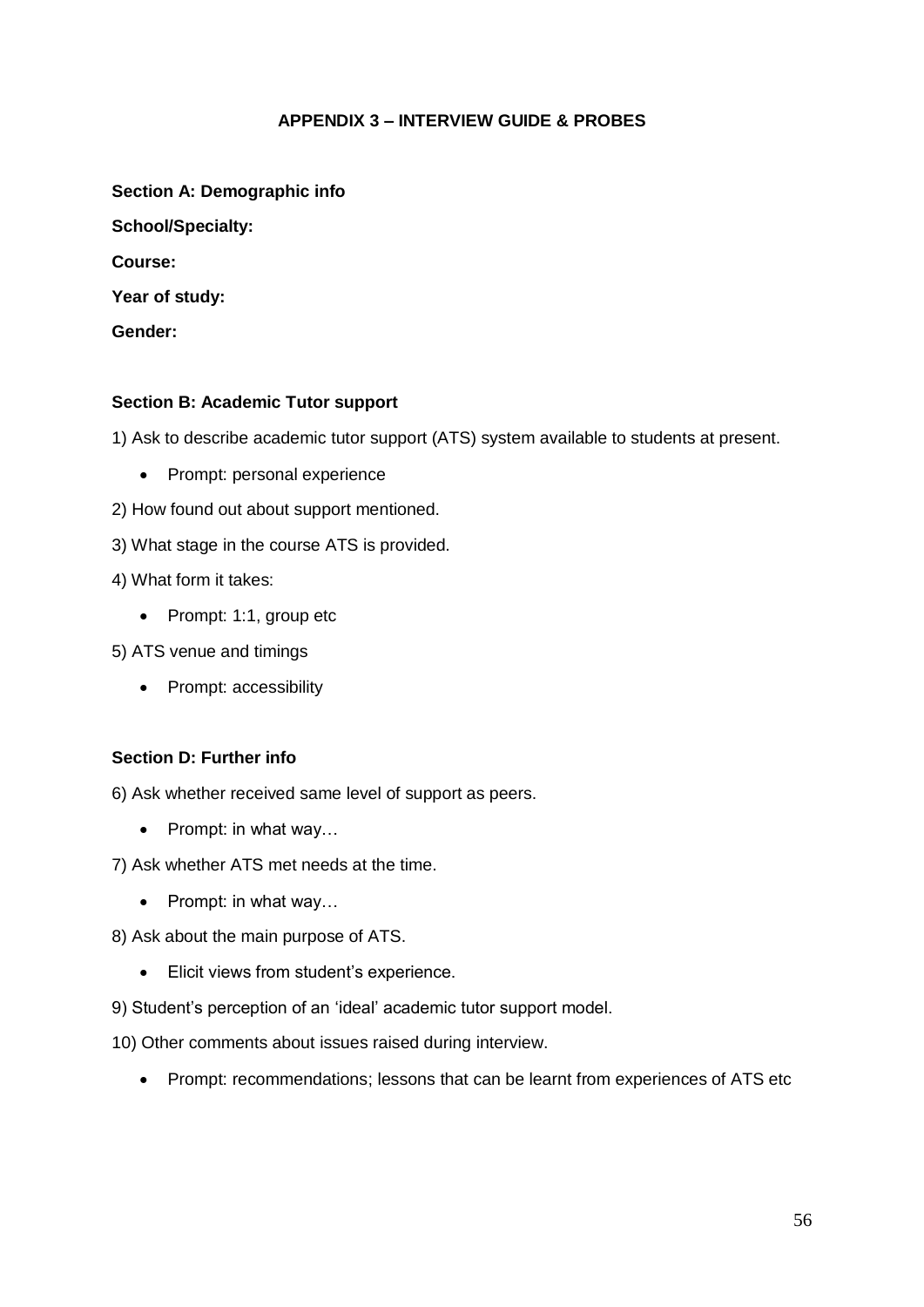# **APPENDIX 4**

## **Academic Tutor Support Project**

# **Data Analysis 3: Examination of relevant documents**

# **A cross-sectional examination of student course/module handbooks within the 5 schools**

**Key words/ terms searched within documents**: *academic; tutor; support; supervisor; academic tutor support; academic support; tutor support; student support; personal tutor; academic supervisor; research supervisor*

| <b>School</b> | <b>Documents</b>                                      | No of times<br>term ATS<br>mentioned | ATS Model /<br>Approach /<br><b>System</b>                                | <b>Further Details &amp;</b><br><b>Comments</b>                                                                                                                                                                                                  |
|---------------|-------------------------------------------------------|--------------------------------------|---------------------------------------------------------------------------|--------------------------------------------------------------------------------------------------------------------------------------------------------------------------------------------------------------------------------------------------|
| 1. Midwifery  | 3 yr Dip HE / BSc<br>(Hons) Course<br>Handbook Oct 06 | None                                 | Personal Tutor x 9 in<br>docs                                             | PT provides tutorial support &<br>supervision in the<br>development of knowledge<br>and skills.                                                                                                                                                  |
| 2. Midwifery  | Top Up BSc<br>Module Guide [for<br>students] 2005/6   | None                                 | Individual research<br>supervisor identified<br>as student support        | No mention of personal tutor.<br>You are required to seek<br>academic help, advice and<br>supervision whilst preparing<br>your research project. You<br>will have chosen and / or<br>allocated a research<br>methodology supervisor<br>$(p22)$ . |
| 3. Nursing    | Dip HE Nursing<br>Course Handbook<br>Sept 06          | None                                 | 1. Academic support:<br>Module leaders &<br>Academic<br>Supervisors (deal | This course handbook<br>contains information about<br>the course structure, support<br>& advice available to                                                                                                                                     |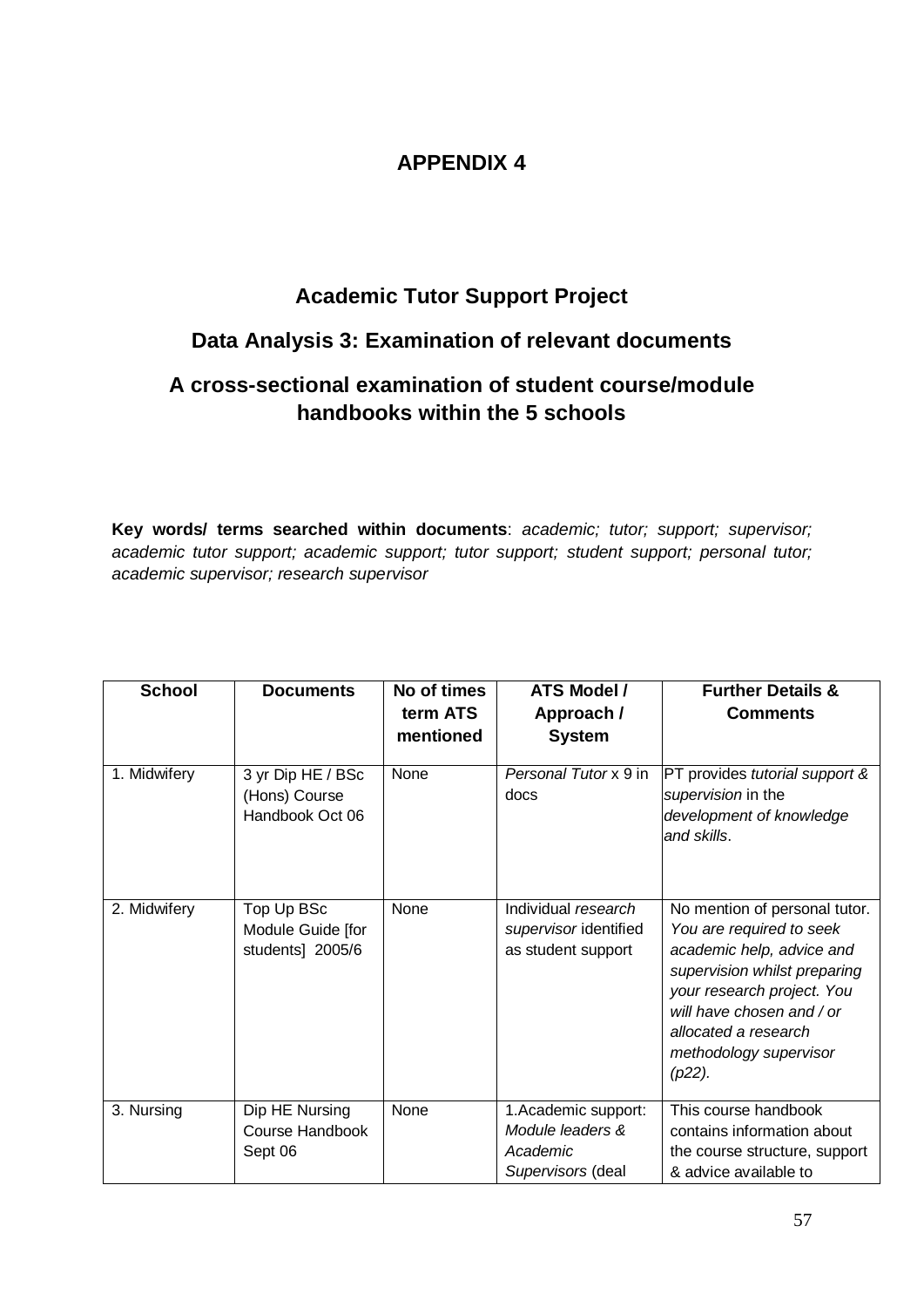|               | (Includes Student  |      | with assignments)          | students (p41).                |
|---------------|--------------------|------|----------------------------|--------------------------------|
|               | support flow chart |      |                            |                                |
|               | & student support  |      | 2. Personal & Prof         | In order to give further       |
|               | services)          |      | Support (APPL):            | support in the development     |
|               |                    |      | Allocated facilitator      | of literacy, numeracy and      |
|               |                    |      | (progress & welfare)       | writing skills, there is an    |
|               |                    |      |                            | academic support tutor         |
|               |                    |      | 3."The Study Hut":         | available on both sites (p44). |
|               |                    |      | Academic Support           |                                |
|               |                    |      | Tutor advises on           |                                |
|               |                    |      | study skills               |                                |
|               |                    |      |                            |                                |
|               |                    |      | 4. Weekly Academic         |                                |
|               |                    |      | Skills 'Pop In':           |                                |
|               |                    |      | lecturers assist with      |                                |
|               |                    |      | academic skills            |                                |
|               |                    |      | development                |                                |
|               |                    |      | 5.A Student Support        |                                |
|               |                    |      | Lecturer advises on        |                                |
|               |                    |      |                            |                                |
|               |                    |      | performance issues         |                                |
| 4. Nursing    | BSc (Hons) Adult   | None | Student support            | Personal Tutor x 7             |
|               | Course Handbook    |      | strategies:                |                                |
|               | 2005/6             |      |                            |                                |
|               |                    |      | 1. Academic support        |                                |
|               |                    |      | Module Leaders &           |                                |
|               |                    |      | Academic                   |                                |
|               |                    |      | Supervisors.               |                                |
|               |                    |      | Academic                   |                                |
|               |                    |      | Supervisors provide        |                                |
|               |                    |      | group tutorials)           |                                |
|               |                    |      |                            |                                |
|               |                    |      | 2. Personal Tutor          |                                |
|               |                    |      | [students' progress        |                                |
|               |                    |      | and welfare].              |                                |
| 5. Nursing    | Top Up BSc         | None | Academic supervisor        | Academic supervision: You      |
|               |                    |      |                            | will have chosen and/or        |
|               | (Hons) module      |      | with multiple roles,       |                                |
|               | handbook Sept 06   |      | identified as student      | allocated an Academic          |
|               |                    |      | support                    | Supervisor. "contact them      |
|               |                    |      |                            | as soon as possible to         |
|               |                    |      |                            | arrange your initial contact   |
|               |                    |      |                            | time and to discuss your time  |
|               |                    |      |                            | management for your work"      |
|               |                    |      |                            | (p11)                          |
|               |                    |      |                            |                                |
|               |                    |      |                            |                                |
| 6.            | Year 1, 2 3        | None | Research module            | Module handbook template       |
| Physiotherapy | module handbooks   |      | handbook refers to         | does not seem to include       |
|               |                    |      | <b>Research Supervisor</b> | any form of student support.   |
|               | 05/06              |      | who liaises with           |                                |
|               |                    |      | students to formulate      |                                |
|               |                    |      | research proposal          |                                |
|               |                    |      |                            |                                |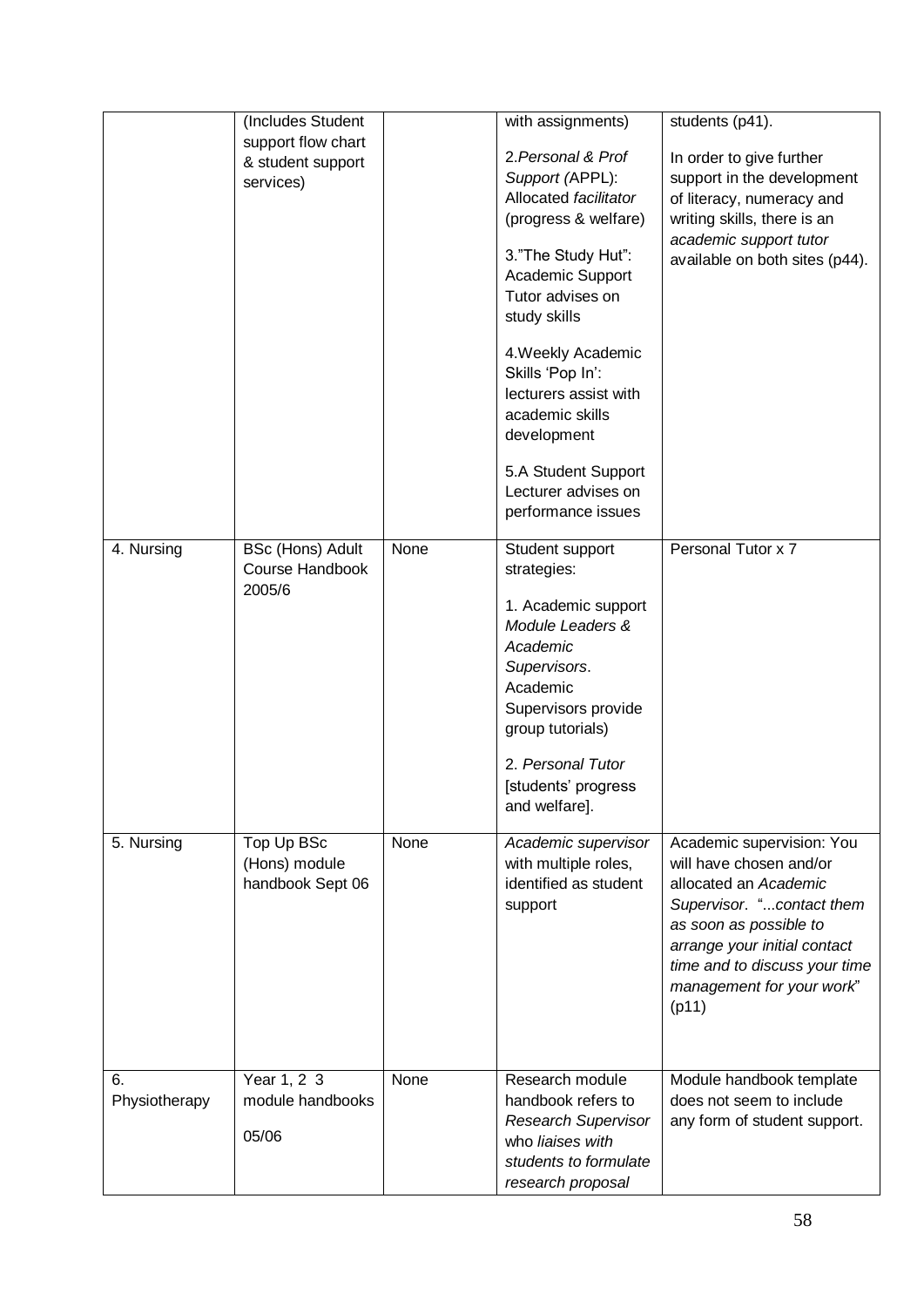|                                                    |                                                                                         |      | (p10)                                                                                                                                                                                                                                                                                                                                                                                                                                              |                                                                                                                                                                                                                                                                                                                                                                                                                                                                                                                                                                      |
|----------------------------------------------------|-----------------------------------------------------------------------------------------|------|----------------------------------------------------------------------------------------------------------------------------------------------------------------------------------------------------------------------------------------------------------------------------------------------------------------------------------------------------------------------------------------------------------------------------------------------------|----------------------------------------------------------------------------------------------------------------------------------------------------------------------------------------------------------------------------------------------------------------------------------------------------------------------------------------------------------------------------------------------------------------------------------------------------------------------------------------------------------------------------------------------------------------------|
| 7.<br>Physiotherapy                                | Clinical<br>Placements-<br><b>Clinical Portfolio</b><br>[students']<br>guidelines 05/06 | None | Personal Tutor x2                                                                                                                                                                                                                                                                                                                                                                                                                                  | Personal Tutor assesses<br>formative & summative<br>portfolio (p6). PT also<br>involved in assisting in<br>writing objectives for<br>Learning Contract (p8).                                                                                                                                                                                                                                                                                                                                                                                                         |
| 8. Radiography<br>(Diagnostic<br>&<br>Therapeutic) | <b>BSc(Hons) Degree</b><br>Programmes-<br>Student Handbook<br>School<br>Info<br>2006/07 | None | Personal Tutor:<br>Students encouraged<br>to build up a special<br>rapport with their<br>p/tutors, and "feel<br>able to approach<br>them with any<br>problem they may                                                                                                                                                                                                                                                                              | On entry onto the course<br>students are assigned a<br>Personal Tutor randomly and<br>they usually remain with their<br>tutor throughout the duration<br>of the course (p5)                                                                                                                                                                                                                                                                                                                                                                                          |
|                                                    |                                                                                         |      | have - these<br>problems would not<br>normally be of an<br>academic nature,<br>though could include<br>general concerns<br>regarding study<br>skills, exam<br>technique etc." (p5).                                                                                                                                                                                                                                                                | The role of the personal tutor<br>seems to include pastoral<br>care: All tutors are<br>concerned for your welfare<br>and so if you feel that you<br>would prefer to talk to<br>another member of staff,<br>then you are welcome to do<br>so (p5).                                                                                                                                                                                                                                                                                                                    |
| 9. Social Work                                     | BA (Hons) in SW<br><b>Student Handbook</b><br>06/07                                     | None | Academic support<br>sessions: individual<br>tutorials, learning<br>teams or peer<br>support groups,<br>scheduled minimum<br>twice weekly at Level<br>1 & weekly at Levels<br>2&3 (p32).<br>Student Support 1:<br>Student support<br>begins at the pre-<br>entry stage, when<br>Faculty inter-<br>professional short<br>courses on study<br>skills are offered to<br>all successful<br>candidates (p32).<br>Academic support<br>provided by Level 2 | Student Support 2: If any<br>student has problems or<br>difficulties with the<br>Programme, the first course<br>of action is to consult the<br>Learning Team Tutor (p32).<br>All students are allocated to<br>a Learning Team, throughout<br>the Programme. Individual<br>tutorials are provided on a<br>regular basis, which<br>concentrate on learning<br>agreements, review and<br>progress files. Learning<br>Teams are tutor facilitated<br>small groups with emphasis<br>on peer support and effective<br>study skills and learning<br>strategies development. |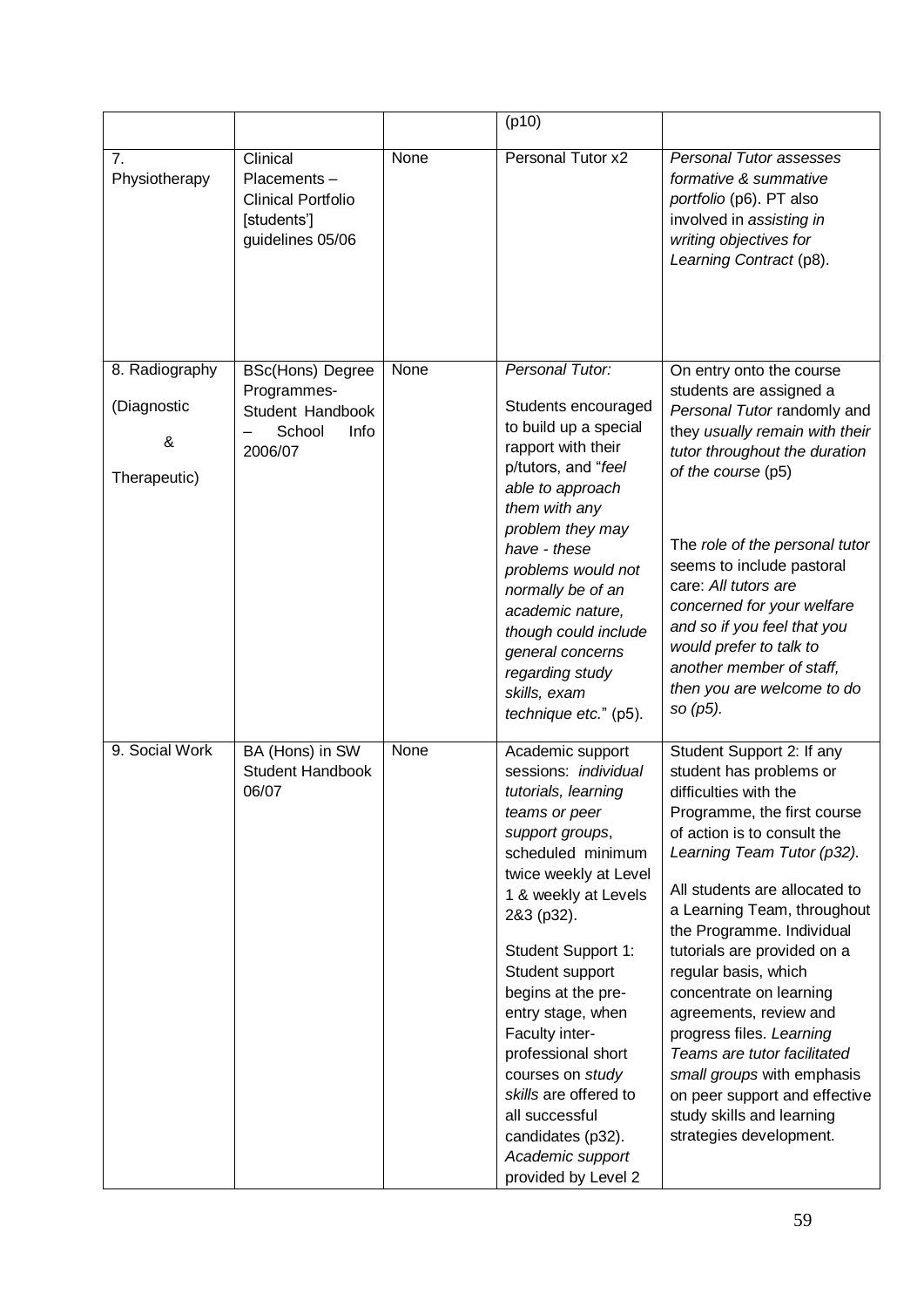|                          |                                                                                                                  |      | and 3 students to<br>students at Level 1<br>through a Student<br><b>Academic Mentoring</b><br>Scheme and by<br>Level 3 students to<br>Level 2 students<br>through assistance<br>with induction into<br>practice settings. In<br>these ways, self-<br>responsibility for<br>professional practice<br>and standards is<br>engendered (p32) | Student support 3: in<br>practice setting, each<br>student has an Academic<br>Tutor to provide a bridge with<br>University learning (p34).         |
|--------------------------|------------------------------------------------------------------------------------------------------------------|------|------------------------------------------------------------------------------------------------------------------------------------------------------------------------------------------------------------------------------------------------------------------------------------------------------------------------------------------|----------------------------------------------------------------------------------------------------------------------------------------------------|
| 10.<br>Interprofessional | Interprofessional<br>debate/<br>Management<br>of<br>change - Module<br>Handbook<br>Jan 05 [from BA<br>(Hons) SW] | None | None of the key<br>words or terms were<br>found. The Module<br>Leader seems to be<br>the point of contact<br>for students                                                                                                                                                                                                                | This is an inter- professional<br>optional module in year 3 for<br>Dip HE Midwifery & BSc<br>students (Nursing,<br>Physiotherapy &<br>Radiography) |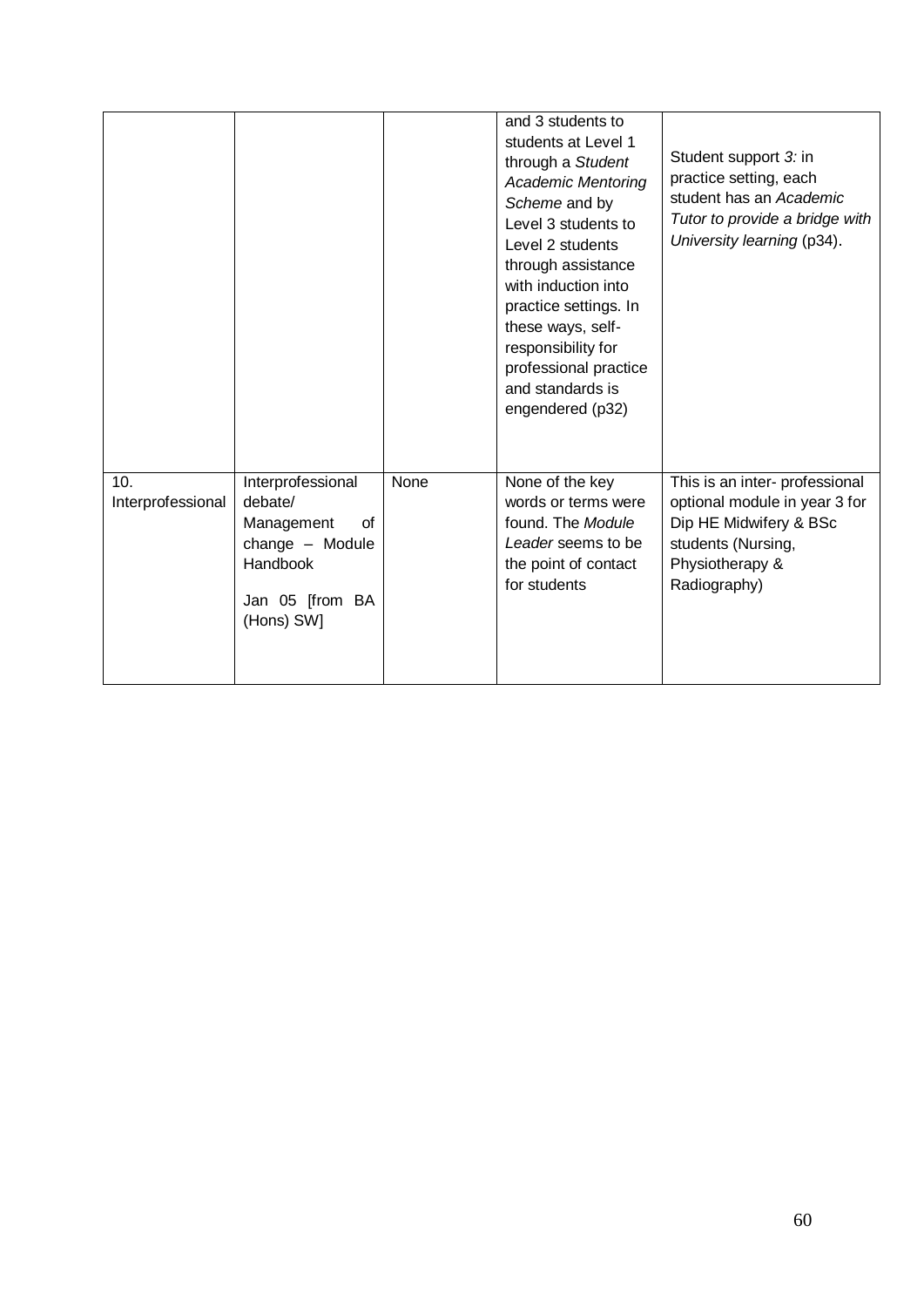#### **APPENDIX 5 – Student & Staff Information Sheet**

#### **Faculty Academic Tutor Support Model Survey**

#### **Invitation to Participate - Student Information Sheet (October 2006)**

Dear Student,

Project Title: *Evaluating academic tutor support models for the development of practice guidance within the Faculty of Health and Social Care Sciences*

We invite you to complete the enclosed questionnaire as part of the above project. Completion of the questionnaire will be your only involvement with the project, unless you also wish to take part in a focus group interview. The information that follows gives advice on taking part. It is important that you understand this information. You have been approached because you are a pre-qualifying healthcare student from one of the five schools within our Faculty of Health & Social Care Sciences.

The Faculty of Health and Social Care believes that the role of the academic tutor is a central component of programme support for students. Since practice and procedures seem to vary among the range of health and social care undergraduates / pre-qualifying programmes we provide, there is therefore scope for an evaluative survey of tutor support models operating across the Faculty. The aim is to produce a Faculty wide evidence-based practice guidance for all pre-qualifying programmes. In order to achieve this, we believe that the views of students on this development are crucial.

The team who has been commissioned to undertake this project comprises a Principal Lecturer, a Senior Lecturer and the support of two independent experienced Research Assistants. The project team is under the supervision of the Faculty Steering Committee of the Supportive Learning Environment Group.

To participate in this study we would like you to complete a questionnaire, which addresses issues of academic tutor support based on your own personal knowledge and experiences whilst studying within our Faculty. You will also have the opportunity to participate in a small focus group interview afterwards, should you wish to do so.

Your participation in the project is entirely voluntary. You are free to decline to enter or to withdraw from the project at any time without having to give a reason. If you choose not to enter, or to withdraw once entered, this will in no way affect your future studies with us. All information you provide will be treated as strictly confidential and will only be used for the purpose of this project. Your anonymity will be maintained at all times. You are not required to provide us with your name. For those of you, who will be invited to participate in the focus group interview, we intend using a tape recorder to collect data from these. Only the researchers will have access to the questionnaires, interview notes and tape recordings. These will be stored securely in a locked office.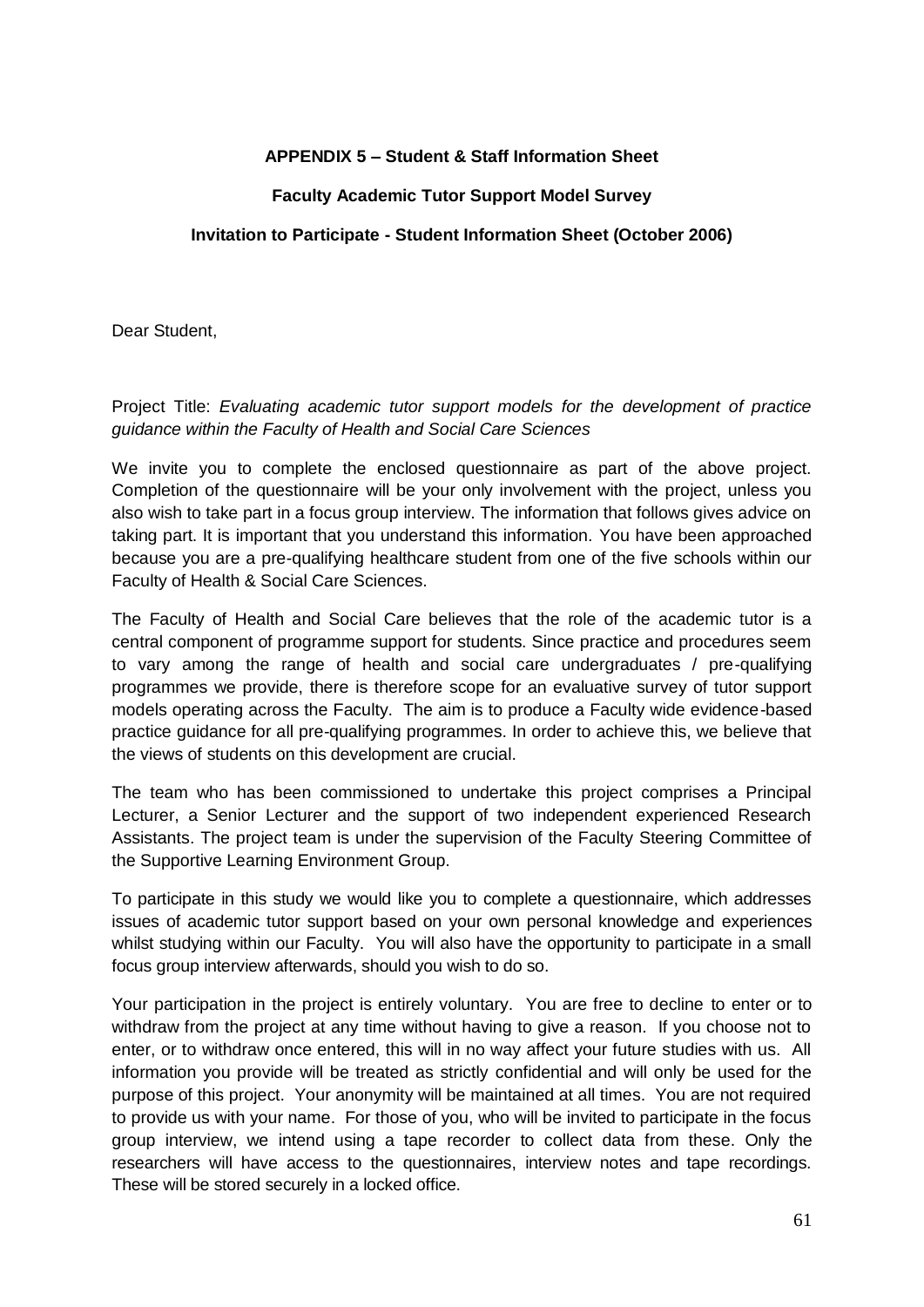We have evaluated the ethical issues that might arise from this project and do not anticipate that respondents would suffer any harm or injury due to participation in it. However, if it does raise any issues that you would like to discuss further, you will always be able to contact an investigator to discuss your concerns and/or to get any support you may require. The project has gained approval from the Faculty Research Ethics Committee and your Head of School is aware of the project and its focus.

The results of this project will be published in a report for the Steering Committee of the Supportive Learning Environment Group. Any of the participants' identifying details will be removed and will not be used on any reports or publications that are produced from this project. The findings from this project are likely to be available in September 2007, a summary of which can be obtained from the Project Team.

With kind regards

Sylvie Marshall-Lucette

Project Leader

Academic Tutor Support Project

Faculty of Health & Social Care Sciences

Kingston University & St George"s University of London

#### **NB: If you have any questions about this project. Please feel free to contact**:

| Dr Sylvie Marshall-Lucette | or | Dr Maria Ponto         |
|----------------------------|----|------------------------|
| Tel: 07979 706995          |    | Tel: 020 8547 8712     |
| smarshal@hscs.squl.ac.uk   |    | mponto@hscs.sgul.ac.uk |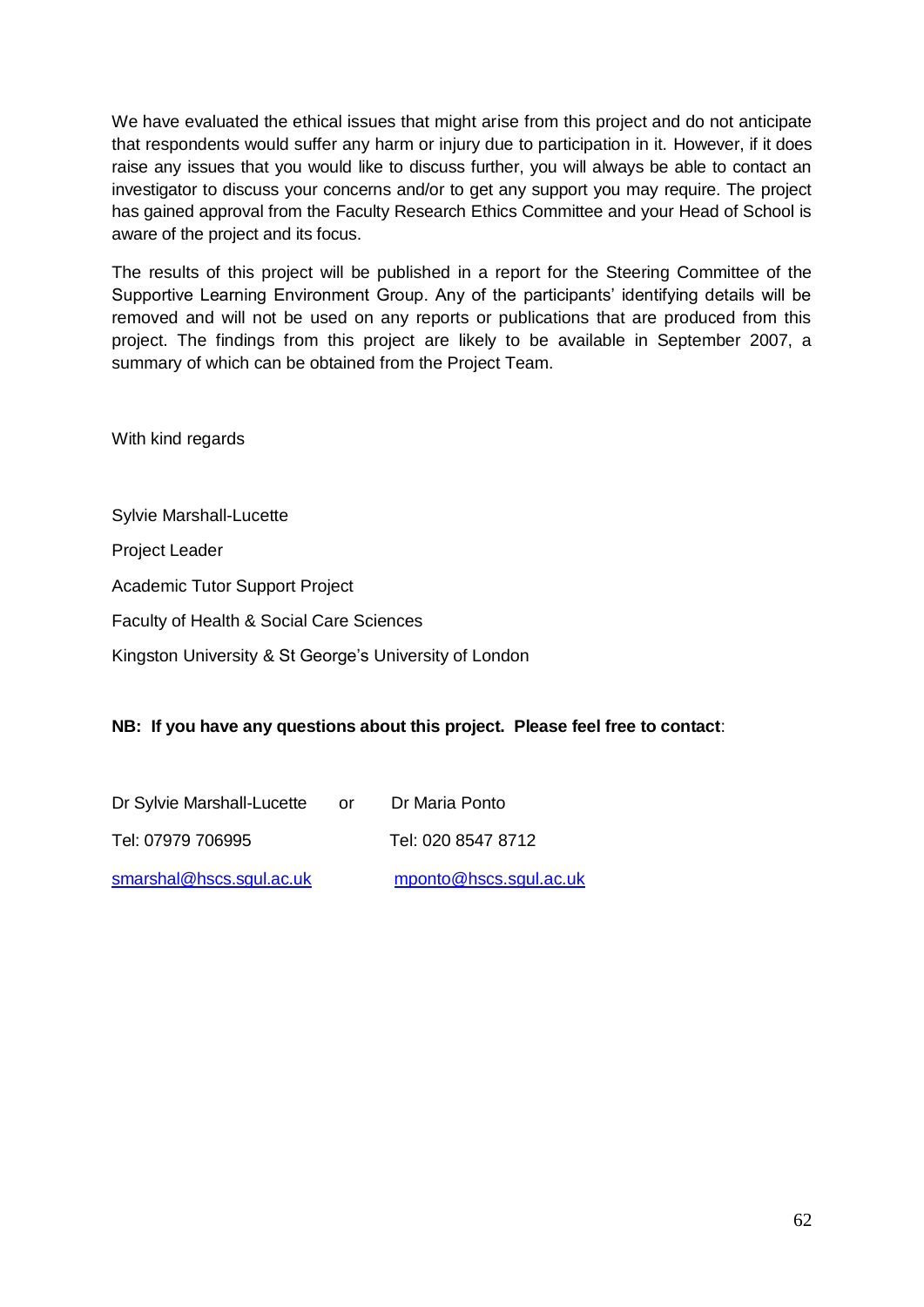#### **Faculty Academic Tutor Support Survey**

#### **Invitation to Participate - Staff Information Sheet (October 2006)**

#### Dear Colleague,

#### Project Title: *Evaluating academic tutor support models for the development of practice guidance within the Faculty of Health and Social Care Sciences*

We invite you to take part in the above project. The information that follows tells you about it. It is important that you understand what is in this information sheet. You have been approached because you are a lecturer, who is involved in pre-qualifying healthcare students from one of the five schools within our Faculty of Health & Social Care Sciences.

The Faculty of Health and Social Care believes that the role of the academic tutor is a central component of programme support for students. Since practice and procedures seem to vary among the range of health and social care undergraduates / pre-qualifying programmes we provide, there is therefore scope for an evaluative survey of tutor support models operating across the Faculty. The aim is to produce a Faculty wide evidence-based practice guidance for all pre-qualifying programmes. In order to achieve this we believe that the views of lecturers on this development are crucial.

The team who has been commissioned to undertake this project comprises 1 Principal Lecturer, 1 Senior Lecturer with the support of 2 independent experienced Research Assistants. The project team is under the supervision of the Steering Committee of the Supportive Learning Environment Group.

To participate in this study we would like you to complete a questionnaire, which addresses issues of academic tutor support based on your own personal knowledge and experiences whilst teaching within our Faculty.

Your participation in the project is entirely voluntary. You are free to decline to enter or to withdraw from the project at any time without having to give a reason. If you choose not to enter, or to withdraw once entered, this will in no way affect your future status with us. All information you provide will be treated as strictly confidential and will only be used for the purpose of this project. Your anonymity will be maintained at all times. You are not required to provide us with your name. Only the researchers will have access to the questionnaires. These will be stored securely in a locked office.

We have evaluated the ethical issues that might arise from this project and do not anticipate that respondents would suffer any harm or injury due to participation in it. However, if it does raise any issues that you would like to discuss further, you will always be able to contact an investigator to discuss your concerns and/or to get any support you may require. The project has gained approval from the Faculty Research Ethics Committee and your Head of School is aware of the project and its focus.

The results of this project will be published in a report for the Steering Committee of the Supportive Learning Environment Group. Any of the participants" identifying details will be